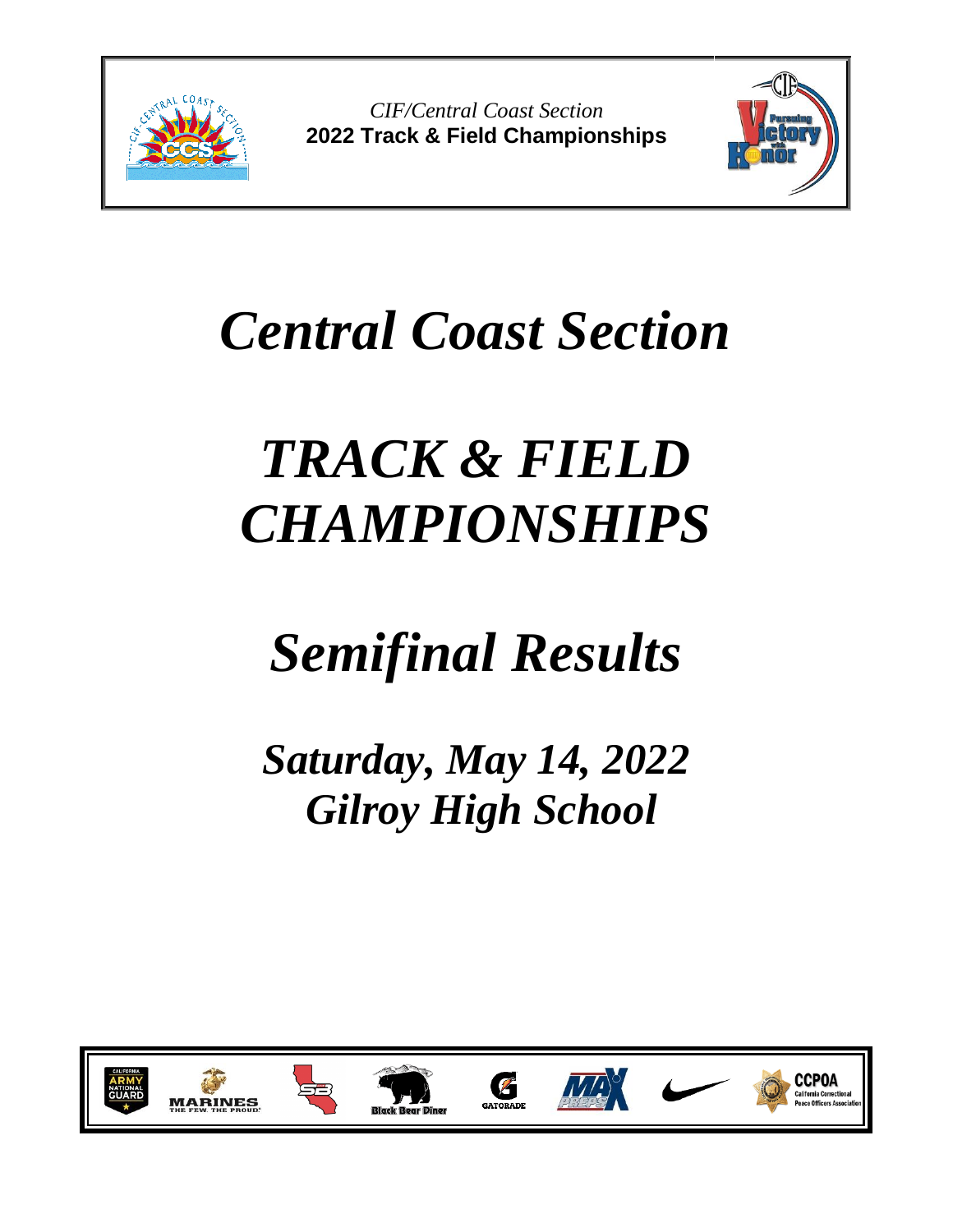# CCS Track & Field Championships - 5/14/2022 to 5/21/2022 Gilroy High School Results - Running Event Trials

#### Girls 100 Meter Dash

| Name                 | Year School           | Seed  | Prelims            | Wind H# |                |
|----------------------|-----------------------|-------|--------------------|---------|----------------|
| Preliminaries        |                       |       |                    |         |                |
| 1 Kosmont, Juliette  | 11 Santa Catalina     | 12.30 | 11.91Q 1.5 3       |         |                |
| 2 Su, Vanessa        | 12 Lynbrook           | 12.32 | 12.150             | 3.5     | $\overline{4}$ |
| 3 Nwachukwu, Chika   | 12 Silver Creek       | 12.29 | 12.300             | 1.5     | $\mathbf{1}$   |
| 4 Hall, Daryana      | 12 Valley Christian   | 12.30 | 12.350             | 1.8     | 2              |
| 5 Wang, Claire       | 12 Lynbrook           | 12.35 | 12.19q             | 3.5     | $\overline{4}$ |
| 6 Yella, Anjali      | 10 Harker             | 12.49 | 12.23q             | 1.5     | $\mathbf{3}$   |
| 7 Houdek, Jenna      | 12 Los Altos          | 12.60 | 12.46 <sub>q</sub> | 1.8     | $\overline{c}$ |
| 8 Daniels, Brooklyn  | 12 Jefferson          | 12.92 | 12.55q             | 1.8     | $\overline{c}$ |
| 9 Sonsini, Anna      | 11 Sacred Heart Prep  | 12.67 | 12.57              | 3.5     | $\overline{4}$ |
| 10 Gao, Amaryllis    | 12 Design Tech        | 12.81 | 12.61              | 3.5     | $\overline{4}$ |
| 11 Meng, Alyssa      | 12 Lynbrook           | 12.66 | 12.61              | 1.5     | $\mathcal{E}$  |
| 12 Kher, Serena      | 11 Lynbrook           | 12.63 | 12.62              | 1.8     | $\overline{c}$ |
| 13 Ellis, De'Auri    | 10 Menlo-Atherton     | 13.01 | 12.69              | 1.8     | 2              |
| 14 Mahava, Keana     | 12 Silver Creek       | 12.62 | 12.71              | 1.5     | $\mathbf{1}$   |
| 15 Weekes, Jernae    | 11 San Benito         | 13.10 | 12.78              | 1.5     | $\overline{3}$ |
| 16 Simpson, Laniah   | 9 Evergreen Valley    | 12.94 | 12.79              | 1.5     | $\mathbf{3}$   |
| 17 Gordon, Amaya     | 12 San Lorenzo Valley | 12.85 | 12.81              | 1.5     | $\overline{3}$ |
| 18 Tran, Sara        | 11 Sobrato            | 12.92 | 12.82              | 1.5     | $\mathbf{1}$   |
| 19 Dolida, Bryanna   | 11 Santa Teresa       | 12.97 | 12.83              | 3.5     | $\overline{4}$ |
| 20 Carmody, Katelyn  | 12 Presentation       | 12.89 | 12.89              | 1.5     | $\mathbf 1$    |
| 21 Kasso, Paige      | 11 Los Altos          | 12.89 | 12.91              | 1.8     | 2              |
| 22 Gose, Ashley      | 12 Carmel             | 13.15 | 12.92              | 3.5     | $\overline{4}$ |
| 23 Ndubisi, Blessing | 10 North Salinas      | 12.99 | 12.93              | 1.8     | $\mathbf{2}$   |
| 24 Lacy, Neveah      | 10 Santa Teresa       | 12.98 | 12.99              | 3.5     | $\overline{4}$ |
| 25 Noble Dean, Heart | 12 Westmoor           | 13.00 | 13.01              | 1.5     | $\overline{1}$ |
| 26 Snodgrass, Grace  | 12 Hillsdale          | 12.98 | 13.06              | 1.5     | $\mathcal{S}$  |
| 27 Pareja, Alys      | 12 San Benito         | 13.38 | 13.12              | 3.5     | $\overline{4}$ |
| 28 Garcia, Savannah  | 10 Rancho San Juan    | 13.38 | 13.25              | 1.5     | $\mathcal{S}$  |
| 29 Tavares, Mia      | 11 Nueva School       | 13.45 | 13.51              | 1.8     | $\overline{2}$ |
|                      |                       |       |                    |         |                |

#### Girls 200 Meter Dash

| Name                     | Year School         | Seed  | Prelims          | Wind H#  |                            |
|--------------------------|---------------------|-------|------------------|----------|----------------------------|
|                          |                     |       |                  |          |                            |
| 1 Kosmont, Juliette      | 11 Santa Catalina   | 25.55 | 24.670 4.3 4     |          |                            |
| 2 Rutherford, Hannah     | 9 Mountain View     | 25.33 | $25.130 + 0.0$   |          | $\overline{1}$             |
| 3 Hall, Daryana          | 12 Valley Christian | 25.39 | $25.360 + 0.0$ 3 |          |                            |
| 4 Yella, Anjali          | 10 Harker           | 25.37 | $25.370 + 0.0$ 2 |          |                            |
| 5 Su, Vanessa            | 12 Lynbrook         | 25.74 | 24.89q 4.3 4     |          |                            |
| 6 Chou, Angelica         | 9 Menlo School      | 25.86 | $25.60q +0.0$ 3  |          |                            |
| 7 Tsioutsioulikli, Alice | 11 Archbishop Mitty | 26.27 | $25.78q + 0.0$ 1 |          |                            |
| 8 Ellis, De'Auri         | 10 Menlo-Atherton   | 26.95 | $25.92q$ 4.3 4   |          |                            |
| 9 Curran, Emma           | 12 Los Gatos        | 26.41 | $25.94$ 4.3      |          | $\overline{4}$             |
| 10 Houdek, Jenna         | 12 Los Altos        | 26.37 | $25.95 \t 4.3$   |          | $\overline{4}$             |
| 11 Wang, Claire          | 12 Lynbrook         | 26.31 | 26.05            | $+0.0$   | $\overline{\phantom{0}}^2$ |
| 12 Ndubisi, Blessing     | 10 North Salinas    | 26.57 | 26.08            | $+0.0$ 1 |                            |
| 13 Gao, Amaryllis        | 12 Design Tech      | 26.33 | 26.12            | $+0.0$ 3 |                            |
| 14 Haggarty, Cora        | 10 Burlingame       | 26.21 | 26.25            | $+0.0$   | $\overline{1}$             |
| 15 Adelman, Avery        | 10 Gunn             | 26.49 | 26.27            | $+0.0$   | $\overline{1}$             |
| 16 Tran, Sara            | 11 Sobrato          | 26.99 | 26.39            | $+0.0$ 3 |                            |
| 17 Cho, Pia              | 10 Aragon           | 26.47 | 26.55            | $+0.0$   | $\overline{\phantom{a}}$   |
| 18 Nichet, Joyce         | 10 Evergreen Valley | 26.90 | 26.56            | 4.3      | $\overline{4}$             |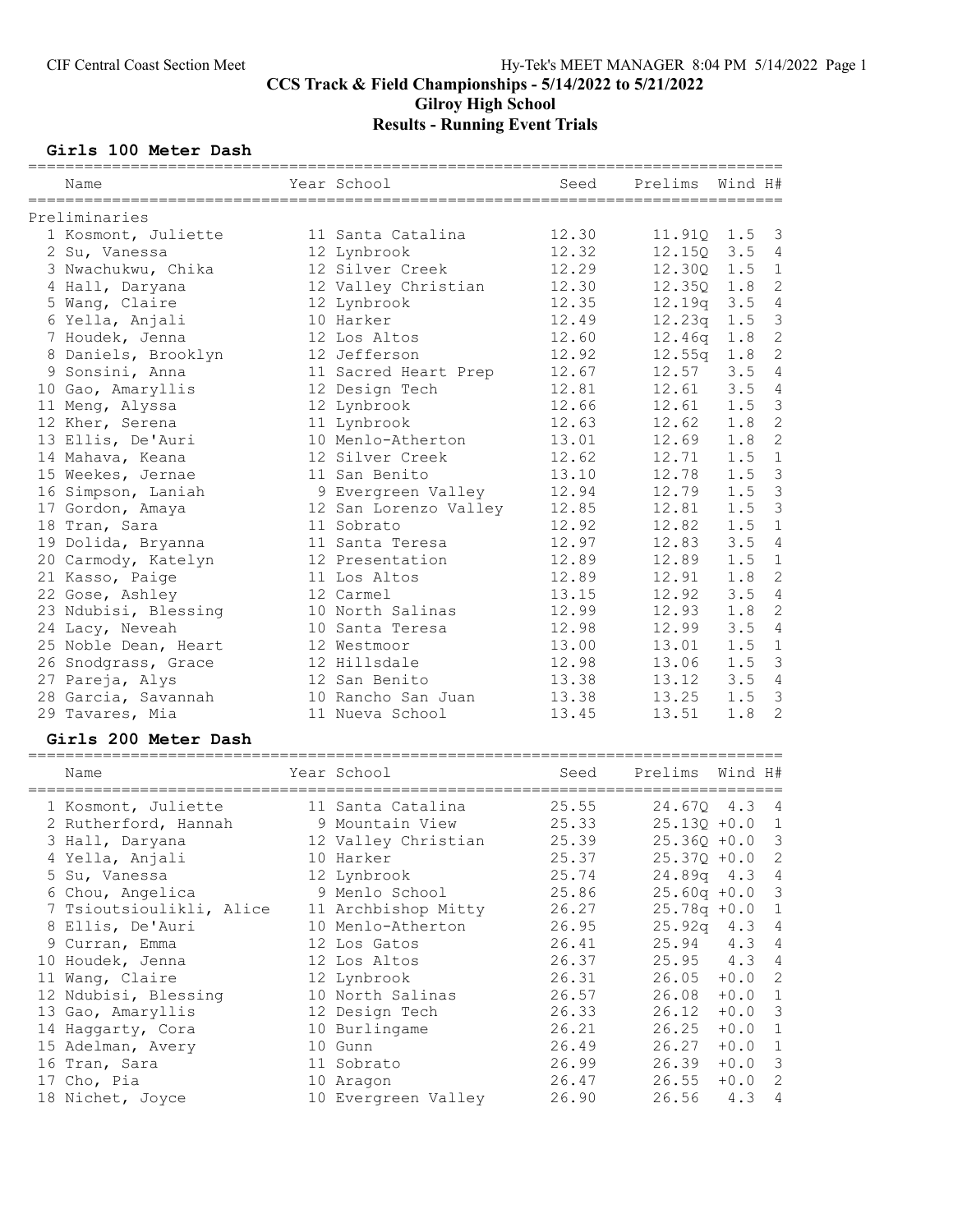Gilroy High School

# Results - Running Event Trials

#### ....Girls 200 Meter Dash

| 19 Mahava, Keana            | 12 Silver Creek       | 26.88 | 26.61 | $+0.0$   | $\overline{\mathbf{3}}$ |
|-----------------------------|-----------------------|-------|-------|----------|-------------------------|
| 20 Gordon, Amaya            | 12 San Lorenzo Valley | 26.42 | 26.72 | $+0.0$   | $\overline{\mathbf{3}}$ |
| 21 Perez, Gabriella         | 12 King City          | 27.44 | 26.91 | $+0.0$ 3 |                         |
| 22 Dolida, Bryanna          | 11 Santa Teresa       | 27.27 | 26.94 | $+0.0$   | $\overline{1}$          |
| 23 Reichow, Avah            | 10 Burlingame         | 26.61 | 26.98 | $+0.0$ 2 |                         |
| 24 Cecilio, Mia             | 12 Santa Teresa       | 27.54 | 27.11 | 4.3      | $\overline{4}$          |
| 25 Anastacio, Nadia Angeliq | 9 North Monterey Co.  | 28.02 | 27.37 | $+0.03$  |                         |
| 26 Huynh, Jenny             | 10 Andrew Hill        | 27.33 | 27.37 | $+0.0$   | $\overline{1}$          |
| 27 Guinto, Kirin            | 11 Design Tech        | 27.13 | 27.43 | $+0.0$   | $\overline{2}$          |
| 28 Mayhew, Ava              | 9 Monterey            | 28.20 | 27.49 | $+0.0$   | $\overline{2}$          |
| 29 Dacpano, Camryn          | 12 Salinas            | 27.70 | 27.50 | 4.3      | 4                       |
| 30 Maduena, Nicole          | 11 San Benito         | 28.32 | 27.54 | $+0.0$   | $\overline{1}$          |
| 31 Lacy, Neveah             | 10 Santa Teresa       | 27.36 | 27.56 | $+0.0$   | $\overline{2}$          |
|                             |                       |       |       |          |                         |

#### Girls 400 Meter Dash

| Name                        | Year School           | Seed    | Prelims  | H#             |
|-----------------------------|-----------------------|---------|----------|----------------|
| 1 Rutherford, Hannah        | 9 Mountain View       | 57.67   | 56.67Q   | $\mathbf{1}$   |
| 2 Yella, Anjali             | 10 Harker             | 58.08   | 58.44Q   | $\mathfrak{Z}$ |
| 3 Haggarty, Cora            | 10 Burlingame         | 58.45   | 58.680   | $\sqrt{4}$     |
| 4 Kaelber, Lillian          | 10 St. Francis        | 57.97   | 59.520   | $\mathbf 2$    |
| 5 Adelman, Avery            | 10 Gunn               | 59.00   | 59.19q   | 4              |
| 6 Wilmurt, Kira             | 11 Hillsdale          | 59.46   | 59.32q   | $\mathbf 1$    |
| 7 Henderson, Daniella       | 11 Castilleja         | 59.62   | 59.44q   | $\mathfrak{Z}$ |
| 8 Reichow, Avah             | 10 Burlingame         | 59.38   | 59.45q   | $\mathbf 1$    |
| 9 Milev, Victoria           | 12 Wilcox             | 1:00.69 | 59.48    | $\mathbf 1$    |
| 10 Middleton, Melia         | 11 Christopher        | 59.25   | 59.54    | $\overline{c}$ |
| 11 Cubiss, Megan            | 12 Branham            | 1:00.49 | 59.59    | $\mathfrak{Z}$ |
| 12 Curran, Emma             | 12 Los Gatos          | 1:00.54 | 59.92    | $\overline{c}$ |
| 13 Chavez, Sarah            | 12 Capuchino          | 1:00.19 | 1:00.59  | $\overline{4}$ |
| 14 Nichet, Joyce            | 10 Evergreen Valley   | 1:00.98 | 1:00.75  | $\overline{c}$ |
| 15 Rowan, Katelynne         | 9 Leigh               | 1:02.24 | 1:00.95  | $1\,$          |
| 16 Goswami, Isha            | 11 Saratoga           | 1:01.94 | 1:01.06  | 3              |
| 17 Churchill, Ava           | 10 Aptos              | 1:00.80 | 1:01.27  | $\mathbf 1$    |
| 18 Neely, Xochitl           | 11 Homestead          | 1:02.00 | 1:01.48  | $\overline{c}$ |
| 19 Felice, Giavanna         | 12 San Benito         | 1:00.49 | 1:01.48  | $\overline{4}$ |
| 20 Seigle, Kaitlin          | 11 San Lorenzo Valley | 59.24   | 1:01.53  | 3              |
| 21 Anastacio, Nadia Angeliq | 9 North Monterey Co.  | 1:01.86 | 1:01.73  | $\overline{4}$ |
| 22 Gilliam, Caelan          | 11 Monte Vista Chr.   | 1:01.36 | 1:02.05  | 3              |
| 23 Minkel, Madison          | 9 San Benito          | 1:01.39 | 1:03.46  | $\overline{4}$ |
| 24 Murray, Naima            | 9 Pioneer             | 1:03.00 | 1:03.54  | 3              |
| 25 Fletes, Zamantha         | 10 King City          | 1:02.43 | 1:03.57  | $\overline{c}$ |
| 26 Barreras, Sofia          | 10 Live Oak           | 1:02.47 | 1:03.61  | 3              |
| 27 Chen, Emily              | 10 Leigh              | 1:02.54 | 1:03.66  | $\overline{4}$ |
| 28 Weir, Kalyn              | 12 Gunderson          | 1:02.52 | 1:04.01  | $\overline{4}$ |
| 29 Fuqua, Ellie             | 9 Notre Dame Sal      | 1:02.17 | 1:05.20  | $1\,$          |
| 30 Vercellino, Kate         | 11 Nueva School       | 1:04.52 | 1:05.40  | $\mathbf{2}$   |
| 31 Trianos, Leah            | 9 Nueva School        | 1:05.97 | 1:07.53  | $\mathbf{1}$   |
| <b>Girls 800 Meter Run</b>  |                       |         |          |                |
| Name                        | Year School           | Seed    | Prelims  | H#             |
| 1 Kennedy, Samira           | 11 Castilleja         | 2:17.74 | 2:14.63Q | $\overline{c}$ |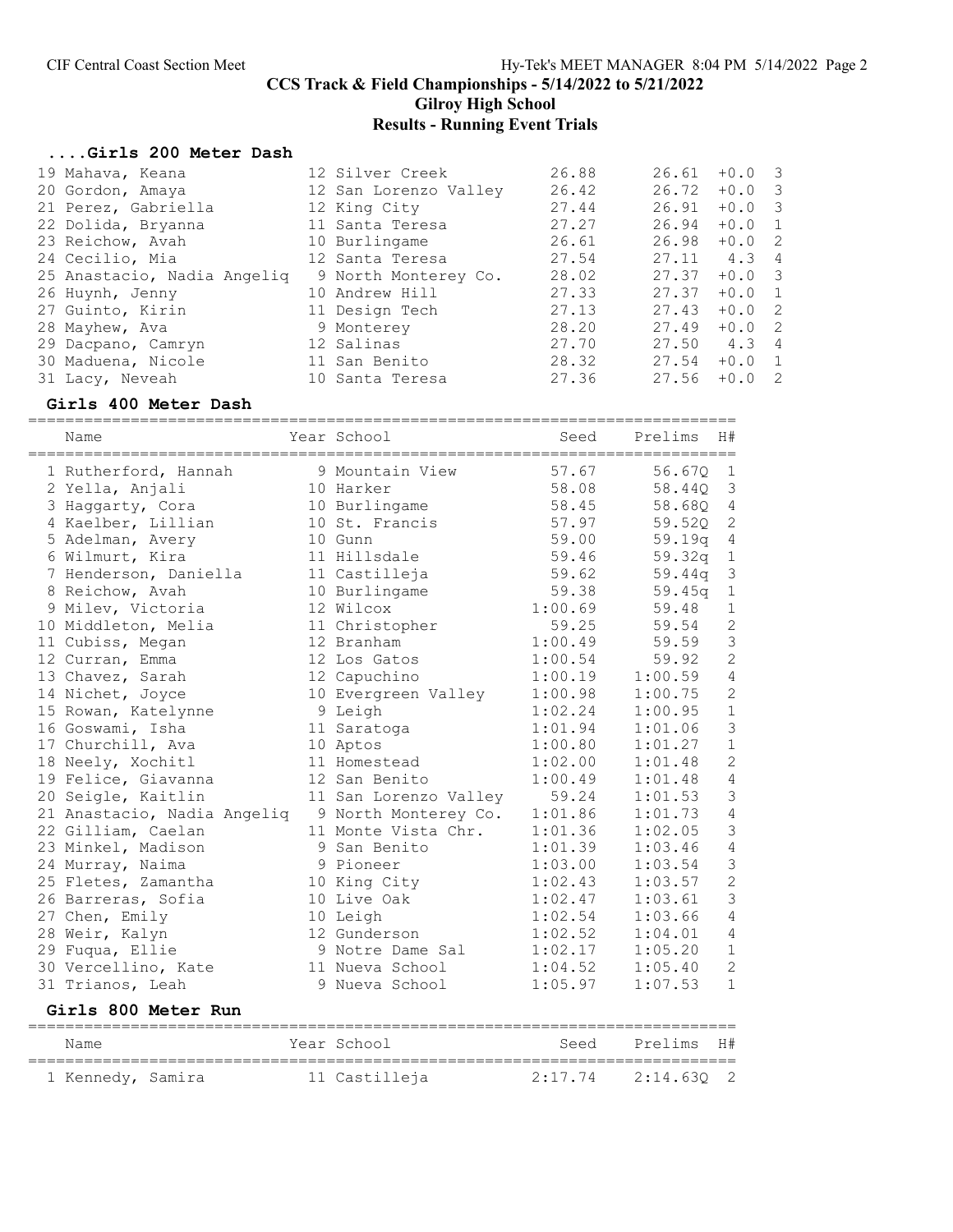Gilroy High School

# Results - Running Event Trials

# ....Girls 800 Meter Run

| 2 Kaelber, Lillian     | 10 St. Francis                | 2:16.07 | 2:16.26Q | 3                          |
|------------------------|-------------------------------|---------|----------|----------------------------|
| 3 Zanetto, Sabrina     | 9 St. Francis                 | 2:13.12 | 2:16.50Q | $\mathbf{1}$               |
| 4 Olesen, Tatum        | 10 Menlo-Atherton             | 2:21.06 | 2:14.97Q | $\mathbf{2}$               |
| 5 Hoops, Rachel        | 10 Aptos                      | 2:19.65 | 2:18.28Q | $\mathbf 1$                |
| 6 Yamamoto, Hinako     | 11 St. Francis                | 2:16.12 | 2:19.220 | $\mathfrak{Z}$             |
| 7 Studdert, Hillary    | 11 Palo Alto                  | 2:16.03 | 2:15.13Q | $\sqrt{2}$                 |
| 8 Randall, Madeline    | 10 Los Altos                  | 2:19.55 | 2:18.71Q | $\mathbf 1$                |
| 9 Henderson, Daniella  | 11 Castilleja                 | 2:20.93 | 2:19.99Q | $\mathfrak{Z}$             |
| 10 Hoornaert, Kylie    | 9 Prospect                    | 2:20.50 | 2:17.94q | $\sqrt{2}$                 |
| 11 Chadalavada, Rakhi  | 12 Fremont                    | 2:25.99 | 2:20.64q | $\sqrt{2}$                 |
| 12 D'Arcangelo, Kiarra | 10 Westmont                   | 2:20.72 | 2:20.83q | $\mathsf 3$                |
| 13 Lucey, Colleen      | 12 Hillsdale                  | 2:23.13 | 2:20.93  | $\mathfrak{Z}$             |
| 14 Lundstrom, Addison  | 9 Los Gatos                   | 2:23.38 | 2:21.66  | $\mathfrak{Z}$             |
| 15 Pflaum, Annie       | 10 Menlo-Atherton             | 2:21.11 | 2:22.13  | $\ensuremath{\mathbbm{1}}$ |
| 16 Capuano, Riley      | 12 Los Altos                  | 2:25.48 | 2:23.23  | $\mathfrak{Z}$             |
| 17 Arreola, Isabela    | 12 San Benito                 | 2:28.21 | 2:23.47  | $\mathbf{2}$               |
| 18 Sidhu, Jasleen      | Los Altos                     |         | 2:24.14  | $1\,$                      |
| 19 Czajkowska, Kinga   | 9 Palo Alto                   | 2:29.39 | 2:24.48  | $\mathfrak{Z}$             |
| 20 Mark, Natalie       | 11 Mountain View              | 2:24.58 | 2:24.94  | $\mathbf 1$                |
| 21 Mitchell, Tauren    | 10 Westmont                   | 2:24.53 | 2:25.13  | $\mathbf 1$                |
| 22 Seigle, Kaitlin     | 11 San Lorenzo Valley 2:21.41 |         | 2:25.71  | $\mathbf 1$                |
| 23 Mariscal, Jasayla   | 9 San Benito                  | 2:27.95 | 2:25.89  | $\,1$                      |
| 24 Cubiss, Megan       | 12 Branham                    | 2:22.57 | 2:25.95  | $\overline{c}$             |
| 25 Van Voorhis, Chloe  | 12 San Mateo                  | 2:25.39 | 2:26.11  | $\mathfrak{Z}$             |
| 26 Green, Heidi        | 9 Santa Catalina              | 2:29.46 | 2:26.46  | $\mathbf 1$                |
| 27 Herron, Fiona       | 12 Los Gatos                  | 2:24.22 | 2:26.76  | $\mathbf{2}$               |
| 28 Olson, Hanna        | 12 Pioneer                    | 2:25.11 | 2:27.47  | $\mathbf{2}$               |
| 29 Romero, Gabriella   | 11 San Benito                 | 2:28.68 | 2:27.93  | $\mathfrak{Z}$             |
| 30 Feland, Anna        | 10 Nueva School               | 2:33.28 | 2:27.96  | $\mathfrak{Z}$             |
| 31 Rodriguez, Karina   | 12 Gilroy                     | 2:29.43 | 2:28.23  | $\sqrt{2}$                 |
| 32 Unger, Paige        | 11 Willow Glen                | 2:26.39 | 2:28.50  | $1\,$                      |
| 33 Howard, Mary        | 11 Silver Creek               | 2:29.93 | 2:29.57  | $1\,$                      |
| 34 Rodriguez, Edith    | 11 Watsonville                | 2:31.74 | 2:34.99  | $\sqrt{2}$                 |
| 35 Poon, Kelly         | 10 Nueva School               | 2:37.92 | 2:41.88  | $\overline{c}$             |

#### Girls 1600 Meter Run

| Name                  | Year School          | Seed    | Prelims  | H#           |
|-----------------------|----------------------|---------|----------|--------------|
| 1 Soobrian, Lauren    | 11 Los Altos         | 4:56.24 | 4:51.130 | $\mathbf{1}$ |
| 2 Hoornaert, Kylie    | 9 Prospect           | 5:00.87 | 5:01.530 | 2            |
| 3 Soderbery, Julia    | 11 Sacred Heart Prep | 5:07.13 | 5:00.500 | $\mathbf{1}$ |
| 4 Kennedy, Samira     | 11 Castilleja        | 5:02.55 | 5:02.240 | 2            |
| 5 Boothby, Ashlyn     | 10 Scotts Valley     | 5:06.55 | 5:03.420 | 2            |
| 6 Tau, Sophie         | 11 Los Gatos         | 5:07.34 | 5:05.500 | 1            |
| 7 Herron, Fiona       | 12 Los Gatos         | 5:08.30 | 5:06.530 | 1            |
| 8 Soobrian, Emily     | 9 Los Altos          | 5:07.81 | 5:07.070 | 2            |
| 9 Capuano, Riley      | 12 Los Altos         | 5:07.37 | 5:07.49q | 2            |
| 10 Elkins, Christel   | 12 St. Francis       | 5:05.49 | 5:07.90q | 2            |
| 11 Fetter, Elizabeth  | 11 Palo Alto         | 5:09.06 | 5:08.65q | 1            |
| 12 Mitchell, Tauren   | 10 Westmont          | 5:18.00 | 5:10.16q | $\mathbf{1}$ |
| 13 Fawcett, Anna      | 11 St. Francis       | 5:11.18 | 5:13.26  | 2            |
| 14 Boothby, Amber     | 11 Scotts Valley     | 5:03.47 | 5:14.02  | $\mathbf{1}$ |
| 15 Peacock, Katherine | 9 Carlmont           | 5:19.98 | 5:18.67  | 2            |
| 16 Forster, Maria     | 11 Leland            | 5:22.67 | 5:21.21  | 2            |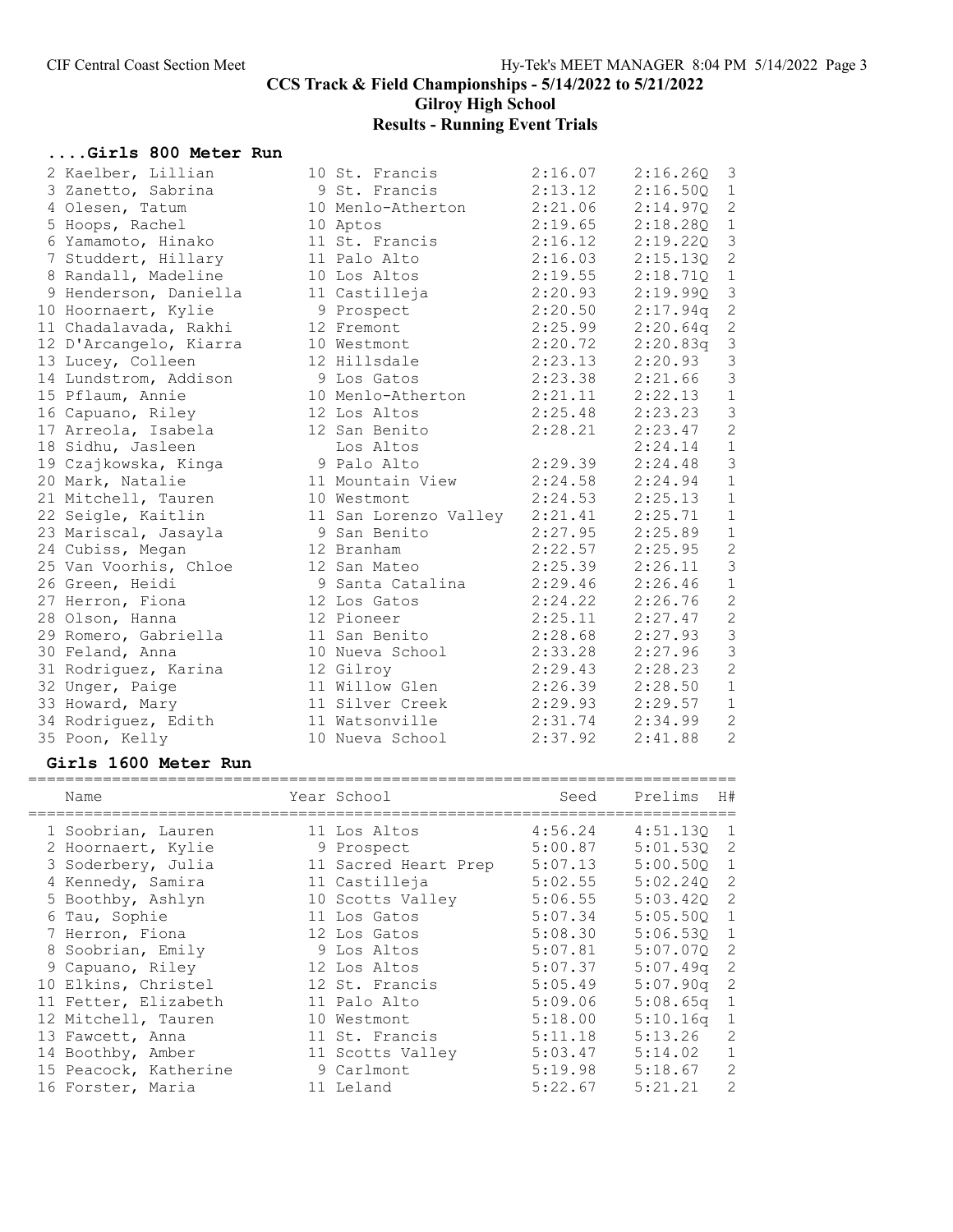Gilroy High School

# Results - Running Event Trials

#### ....Girls 1600 Meter Run

| 17 Pilette, Chloe   | 11 Menlo-Atherton  | 5:14.73 | 5:21.76 | 2            |
|---------------------|--------------------|---------|---------|--------------|
| 18 Barranco, Dahlia | 11 Watsonville     | 5:29.90 | 5:22.63 | 1            |
| 19 Briggs, Katriona | 12 Menlo-Atherton  | 5:19.57 | 5:33.36 | 1            |
| 20 Tena, Cynthia    | 12 San Benito      | 5:32.27 | 5:34.71 | 2            |
| 21 Partsch, Jane    | 11 Santa Teresa    | 5:32.16 | 5:38.85 | 2            |
| 22 Arcelo, Sarah    | 11 Christopher     | 5:36.59 | 5:40.44 | 1            |
| 23 Valle, Sophia    | 9 Santa Teresa     | 5:39.34 | 5:45.61 | 2            |
| 24 Olivo, Roselyn   | 11 Everett Alvarez | 5:43.43 | 5:47.63 | 1            |
| 25 Mateja, Sophie   | 11 Pacific Coll.   | 5:43.06 | 5:49.56 | $\mathbf{1}$ |
| 26 Briano, Mia      | 9 San Benito       | 5:41.01 | 5:51.13 | 2            |
| 27 Feland, Anna     | 10 Nueva School    | 5:34.13 | 5:51.27 | 1            |
| 28 Poon, Kelly      | 10 Nueva School    | 5:45.34 | 5:56.24 | 2            |
| 29 Sen, Evelyn      | 12 Piedmont Hills  | 5:54.05 | 5:57.82 | 1            |
| 30 Stringer, Kira   | 10 Prospect        | 5:50.90 | 6:09.15 | 2            |

#### Girls 3200 Meter Run

| =========================<br>Name<br>=================================== | Year School          | Seed     | ____________________________________<br>Prelims | H#             |
|--------------------------------------------------------------------------|----------------------|----------|-------------------------------------------------|----------------|
| 1 Soobrian, Lauren                                                       | 11 Los Altos         | 11:04.82 | 11:04.850                                       | 2              |
| 2 Brooks, Kaiya                                                          | 11 Crystal Springs   | 10:36.16 | 11:10.500                                       | $\mathbf{1}$   |
| 3 Fadil, Ella                                                            | 11 Los Altos         | 11:09.30 | 11:05.66Q                                       | $\overline{2}$ |
| 4 Peretti, Bella                                                         | 12 Pioneer           | 11:15.67 | 11:24.47Q                                       | $\mathbf 1$    |
| 5 Marheineke, Evangeline                                                 | 9 Archbishop Mitty   | 11:13.83 | 11:06.17Q                                       | 2              |
| 6 Bodkin, Fiona                                                          | 11 Los Altos         | 11:12.24 | 11:26.010                                       | $\mathbf{1}$   |
| 7 Marsyla, Elle                                                          | 12 Woodside          | 11:29.93 | 11:14.650                                       | $\overline{2}$ |
| 8 McElhinney, Perry                                                      | 10 Castilleja        | 11:11.41 | 11:27.54Q                                       | $\mathbf{1}$   |
| 9 Riggs, Isabella                                                        | 9 Willow Glen        | 11:43.30 | 11:33.34q                                       | $\overline{2}$ |
| 10 Herning, Lola                                                         | 9 Willow Glen        | 11:25.84 | 11:34.92q                                       | $\mathbf{1}$   |
| 11 Kippes, Mircea                                                        | 11 Wilcox            | 11:13.34 | 11:36.44q                                       | $\overline{2}$ |
| 12 Tau, Sophie                                                           | 11 Los Gatos         | 11:17.94 | 11:44.87q                                       | $\mathbf 1$    |
| 13 Ruiz, Katelynn                                                        | 9 Watsonville        | 11:56.74 | 12:03.84                                        | $\overline{2}$ |
| 14 Rehkopf, Cleo                                                         | 10 Menlo-Atherton    | 11:25.14 | 12:07.54                                        | $\overline{2}$ |
| 15 Batmale, Daphne                                                       | 9 Archbishop Riordan | 11:23.99 | 12:08.88                                        | $\overline{2}$ |
| 16 Chesarek, Taylor                                                      | 9 Willow Glen        | 11:57.84 | 12:15.17                                        | $\mathbf{1}$   |
| 17 Scanziani, Lara                                                       | 9 Oceana             | 11:48.17 | 12:15.30                                        | $\mathbf 1$    |
| 18 Ghio, Ava                                                             | 9 Carmel             | 12:03.72 | 12:29.81                                        | $\overline{2}$ |
| 19 Forster, Maria                                                        | 11 Leland            | 12:04.48 | 12:36.33                                        | $\mathbf{1}$   |
| 20 Willoughby, Brooke                                                    | 11 Aptos             | 12:05.86 | 12:37.18                                        | $\mathbf{1}$   |
| 21 Eikemeyer, Annie                                                      | 12 Aptos             | 11:56.51 | 12:38.24                                        | $\overline{2}$ |
| 22 Brignardello, Myla                                                    | 12 Capuchino         | 11:45.42 | 12:38.93                                        | $\mathbf{1}$   |
| 23 Lodwick, Callisto                                                     | 12 Nueva School      | 12:41.83 | 12:52.07                                        | $\overline{2}$ |
| 24 Cardenas, Gabriela                                                    | 9 Rancho San Juan    | 12:35.14 | 13:04.07                                        | $\overline{2}$ |
| 25 Salinas, Dominique                                                    | 12 Willow Glen       | 12:00.91 | 13:04.34                                        | $\mathbf{1}$   |
| 26 Davi, Isabella                                                        | 10 Carmel            | 12:38.69 | 13:19.33                                        | $\mathbf{1}$   |
| 27 Tena, Cynthia                                                         | 12 San Benito        | 12:41.18 | 13:22.56                                        | $\mathbf{1}$   |
| 28 Kvitek, Christiana                                                    | 10 Carmel            | 12:28.47 | 13:22.86                                        | $\overline{2}$ |
| 29 Horng, Alyssa                                                         | 12 Nueva School      | 12:41.83 | 13:30.35                                        | $\overline{2}$ |
| 30 Chavez, Melina                                                        | 11 San Benito        | 12:43.67 | 13:32.22                                        | $\mathbf{1}$   |
|                                                                          |                      |          |                                                 |                |

# Girls 100 Meter Hurdles

| Name               |  | Year School     |  | Seed  | Prelims Wind H# |              |  |
|--------------------|--|-----------------|--|-------|-----------------|--------------|--|
| 1 Nwachukwu, Chika |  | 12 Silver Creek |  | 14.80 |                 | 14.400 3.8 1 |  |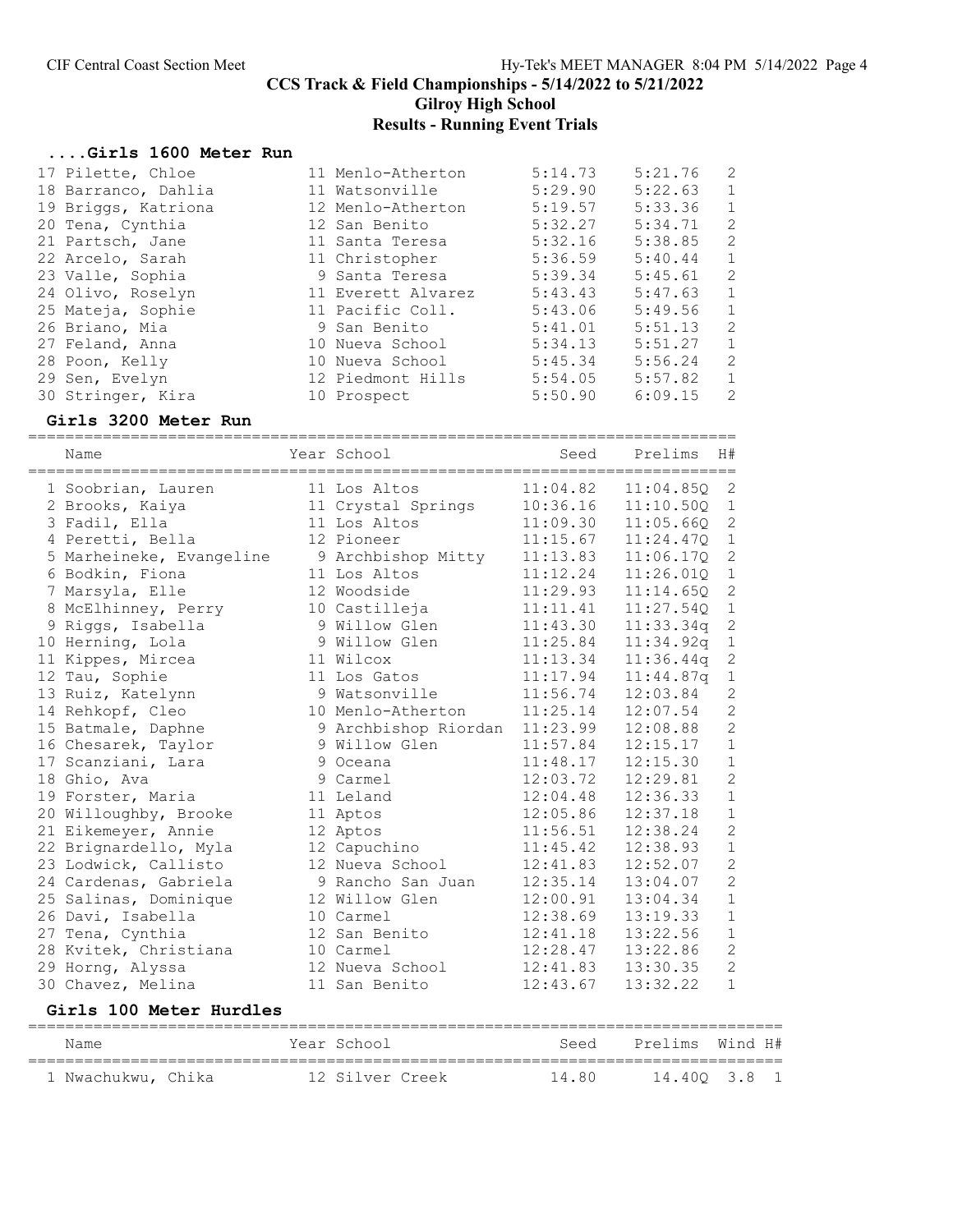# Gilroy High School

# Results - Running Event Trials

# ....Girls 100 Meter Hurdles

| 2 Churchill, Elizabeth | 12 Aptos               | 15.65 | $15.100 - 0.3$ 4 |                  |                            |
|------------------------|------------------------|-------|------------------|------------------|----------------------------|
| 3 Sharma, Trisha       | 12 Fremont             | 15.14 | 15.160 2.6       |                  | $\overline{\phantom{0}}^2$ |
| 4 Tomasetti, Shayana   | 11 Silver Creek        | 15.45 | 15.300 0.8       |                  | $\overline{\mathbf{3}}$    |
| 5 Tjoe, Alison         | 12 Lynbrook            | 15.83 | $15.22q$ 2.6     |                  | 2                          |
| 6 Witana, Taylor       | 12 Westmont            | 16.02 | $15.43q$ 2.6     |                  | 2                          |
| 7 Schwab, Sharona      | 12 Gunn                | 15.68 | $15.68q - 0.3$ 4 |                  |                            |
| 8 Simpson, Laniah      | 9 Evergreen Valley     | 16.09 | $15.72q$ 0.8     |                  | $\mathcal{S}$              |
| 9 Martinez, Bella      | 11 Notre Dame Sal      | 16.51 | 15.76            | $3.8 \quad 1$    |                            |
| 10 Oden, Taylor        | 10 Archbishop Mitty    | 15.77 | 15.90            | $0.8$ 3          |                            |
| 11 Kissane, Ailish     | 12 Hillsdale           | 16.27 | 16.05            | 0.8              | $\mathcal{E}$              |
| 12 Harrigan, Jalyn     | 11 Saratoga            | 15.87 | 16.26            | 3.8              | $\overline{1}$             |
| 13 Vargas, Kiersten    | 11 St. Francis         | 16.15 | 16.31            | $-0.3$ 4         |                            |
| 14 Manchester, Lena    | 11 Aptos               | 16.16 | 16.34            | $-0.3$ 4         |                            |
| 15 Chan, Bethany       | 11 Lynbrook            | 16.40 | 16.36            | 2.6 <sub>2</sub> |                            |
| 16 Turk, Katie         | 12 Gilroy              | 16.67 | 16.45            | $2.6$ 2          |                            |
| 17 Passamani, Milana   | 9 Branham              | 16.66 | 16.57            | $3.8$ 1          |                            |
| 18 Lamprecht, Kamryn   | 10 Half Moon Bay       | 17.29 | 16.75            | 2.6              | 2                          |
| 19 Meng, Hannah        | 11 Mountain View       | 16.95 | 17.16            | $-0.3$ 4         |                            |
| 20 Brown, Maya         | 11 Salinas             | 17.54 | 17.17            | 2.6 <sub>2</sub> |                            |
| 21 Coetzee, Lola       | 11 Christopher         | 17.37 | 17.29            | $3.8 \quad 1$    |                            |
| 22 Corrales, Audra     | 12 San Benito          | 17.13 | 17.33            | $-0.3$ 4         |                            |
| 23 Guth, Katharina     | 11 Pacific Coll.       | 17.22 | 17.37            | 0.8 <sup>3</sup> |                            |
| 24 McCann, Mia         | 12 Terra Nova          | 17.61 | 17.54            | 0.8 <sup>3</sup> |                            |
| 25 Navarro, Jasmine    | 12 Watsonville         | 17.54 | 18.02            | 3.8              | $\mathbf{1}$               |
| 26 Ho, Lariza          | 12 Capuchino           | 18.95 | 18.50            | $-0.3$ 4         |                            |
| 27 Bonesteel, Kassia   | 11 Notre Dame San Jose | 19.14 | 19.00            | $-0.3$ 4         |                            |
| 28 Davis, Ciara        | 10 Nueva School        | 19.57 | 19.47            | 0.8 <sup>3</sup> |                            |
| 29 Selway, Gemma       | 11 Thomas Moore        | 20.62 | 19.90            | $3.8 \quad 1$    |                            |
| 30 Bittel, Brianna     | 11 Notre Dame San Jose | 20.02 | 19.97            | 2.6              | $\overline{c}$             |

# Girls 300 Meter Hurdles

| Name<br>==================== | Year School<br>===================== | Seed  | Prelims<br>H#            |
|------------------------------|--------------------------------------|-------|--------------------------|
| 1 Nwachukwu, Chika           | 12 Silver Creek                      | 45.75 | 45.150<br>-2             |
| 2 Middleton, Melia           | 11 Christopher                       | 46.39 | 3<br>45.59Q              |
| 3 Tjoe, Alison               | 12 Lynbrook                          | 45.69 | 46.070<br>$\mathbf{1}$   |
| 4 Sharma, Trisha             | 12 Fremont                           | 47.07 | 46.410<br>4              |
| 5 Harrigan, Jalyn            | 11 Saratoga                          | 47.27 | 3<br>46.64q              |
| 6 Schwab, Sharona            | 12 Gunn                              | 47.02 | 46.69q<br>$\overline{4}$ |
| 7 Tomasetti, Shayana         | 11 Silver Creek                      | 48.27 | 46.91q<br>4              |
| 8 Chou, Angelica             | 9 Menlo School                       | 48.00 | 2<br>47.50q              |
| 9 Lowe, Alexa                | 12 Harker                            | 48.84 | 3<br>47.85               |
| 10 Osuna, Tiana              | 10 Archbishop Mitty                  | 47.29 | $\overline{2}$<br>48.05  |
| 11 Yamamoto, Madeleine       | 12 Silver Creek                      | 47.35 | 48.15<br>1               |
| 12 Gilliam, Caelan           | 11 Monte Vista Chr.                  | 49.13 | 3<br>48.17               |
| 13 Pflaum, Annie             | 10 Menlo-Atherton                    | 50.09 | 48.65<br>$\mathbf 1$     |
| 14 Lamprecht, Kamryn         | 10 Half Moon Bay                     | 47.52 | $\mathbf 1$<br>48.69     |
| 15 Zygarewicz, Sophia        | 12 Terra Nova                        | 49.49 | $\mathbf{2}$<br>48.93    |
| 16 Shoemaker, Ella           | 10 Aptos                             | 49.55 | $\mathbf 1$<br>49.05     |
| 17 Emerson, Jenna            | 10 Rancho San Juan                   | 49.33 | $\overline{4}$<br>49.31  |
| 18 Holt, Caitlynn            | 10 Christopher                       | 49.03 | 49.32<br>1               |
| 19 Huynh, Nancy              | 11 Andrew Hill                       | 49.05 | $\overline{2}$<br>49.39  |
| 20 Guth, Katharina           | 11 Pacific Coll.                     | 49.03 | $\mathbf 1$<br>49.43     |
| 21 Narang, Maya              | 11 Mountain View                     | 50.09 | 2<br>49.48               |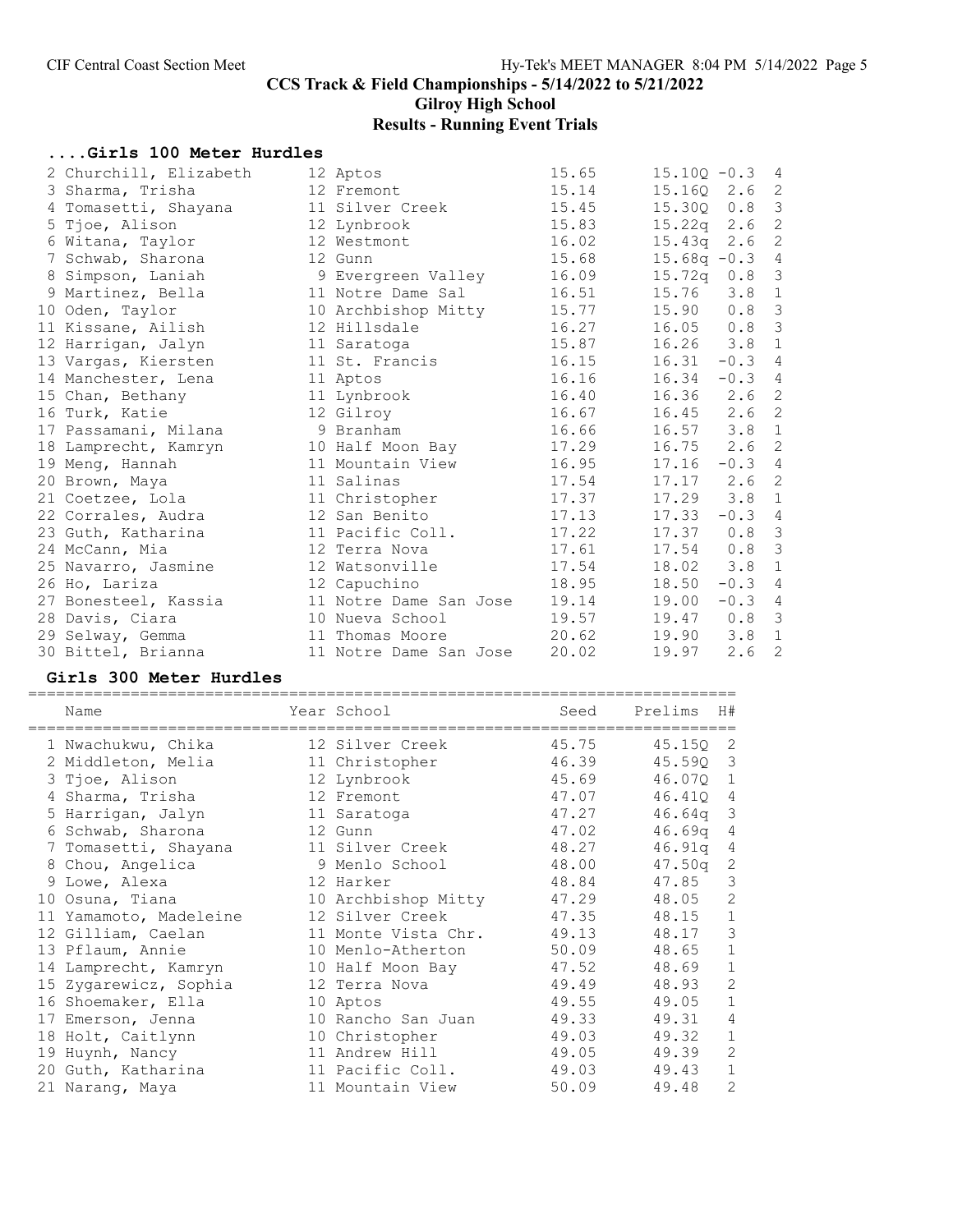Gilroy High School

# Results - Running Event Trials

# ....Girls 300 Meter Hurdles

| GILIS JOV MECEL MULUIES<br>22 Yu, Lucie<br>23 Player, Tessa<br>24 Brown, Maya<br>25 Purohit, Dhanashri<br>26 Kissane, Ailish<br>27 Romero, Joselyn<br>28 Seastrom, Naomi<br>29 Davis, Ciara<br>Girls 4x100 Meter Relay | 48.48<br>10 St. Ignatius<br>11 Los Altos<br>50.44<br>11 Salinas<br>50.32<br>49.15<br>11 Leigh<br>12 Hillsdale<br>48.27<br>12 Gunderson<br>50.30<br>51.91<br>9 San Lorenzo Valley<br>53.40<br>10 Nueva School | 49.85<br>49.89<br>50.19<br>50.33<br>50.99<br>51.98<br>53.48<br>54.38 | 4<br>4<br>4<br>$\overline{4}$<br>$\mathsf 3$<br>$\mathfrak{Z}$<br>$\mathfrak{Z}$<br>2 |
|------------------------------------------------------------------------------------------------------------------------------------------------------------------------------------------------------------------------|--------------------------------------------------------------------------------------------------------------------------------------------------------------------------------------------------------------|----------------------------------------------------------------------|---------------------------------------------------------------------------------------|
| School                                                                                                                                                                                                                 | Seed                                                                                                                                                                                                         | Prelims                                                              | H#                                                                                    |
| 1 Lynbrook<br>1) Meng, Alyssa 12                                                                                                                                                                                       | 48.45<br>2) Tjoe, Alison 12                                                                                                                                                                                  | 48.390 1                                                             |                                                                                       |
| 3) Su, Vanessa 12<br>2 Silver Creek<br>1) Tomasetti, Shayana 11                                                                                                                                                        | 4) Wang, Claire 12<br>49.15<br>2) Nwachukwu, Chika 12                                                                                                                                                        | 48.580 2                                                             |                                                                                       |
| 3) Yamamoto, Madeleine 12<br>3 St. Ignatius College Prep                                                                                                                                                               | 4) Mahava, Keana 12<br>49.63                                                                                                                                                                                 | 49.71Q                                                               | - 3                                                                                   |
| 1) McFarland, Aij 12<br>3) Casserly, Mary 12<br>4 Archbishop Mitty                                                                                                                                                     | 2) Bluford, Kennedy 12<br>4) Walsh, Kate 12<br>50.31                                                                                                                                                         | 49.870 4                                                             |                                                                                       |
| 1) Osuna, Tiana 10<br>3) Oden, Taylor 10                                                                                                                                                                               | 2) Tsioutsioulikli, Alice 11<br>4) Jakobskrueger, Maxina 12                                                                                                                                                  |                                                                      |                                                                                       |
| 5 Santa Teresa<br>1) Cecilio, Mia 12<br>3) Larson, Izabelle 11                                                                                                                                                         | 50.95<br>2) Dolida, Bryanna 11<br>4) Lacy, Neveah 10                                                                                                                                                         | $50.00q$ 3                                                           |                                                                                       |
| 6 San Benito (Hollister)<br>1) Weekes, Jernae 11                                                                                                                                                                       | 50.49<br>2) Felice, Giavanna 12                                                                                                                                                                              | $50.05q$ 2                                                           |                                                                                       |
| 3) Maduena, Nicole 11<br>7 Saratoga                                                                                                                                                                                    | 4) Franks, Emma 9<br>50.32                                                                                                                                                                                   | $50.11q$ 3                                                           |                                                                                       |
| 1) Harrigan, Jalyn 11<br>3) Goswami, Isha 11<br>8 Los Gatos                                                                                                                                                            | 2) Gechlik, Kitty<br>4) Krishnamurthy, Ashna 12<br>50.94                                                                                                                                                     | $50.31q$ 2                                                           |                                                                                       |
| 1) Arbitaylo, Emma 9<br>3) Li, Jeanette 11                                                                                                                                                                             | 2) Golino, Gianna 11<br>4) Curran, Emma 12                                                                                                                                                                   |                                                                      |                                                                                       |
| 9 King's Academy<br>1) Heeren, Marin 10<br>3) Hewitt, Kathryn 11                                                                                                                                                       | 51.60<br>2) Robles, Tatyana 10<br>4) Drake, Juliane 11                                                                                                                                                       | 50.57                                                                | 2                                                                                     |
| 10 Los Altos<br>1) Dimitrijevic, Sofija 12                                                                                                                                                                             | 51.14<br>2) Houdek, Jenna 12                                                                                                                                                                                 | 50.73                                                                | 4                                                                                     |
| 3) Ewan, Taylor 11<br>11 Willow Glen<br>1) Ornelas, Amanda 12                                                                                                                                                          | 4) Kasso, Paige 11<br>51.24<br>2) Zamora, Emily 11                                                                                                                                                           | 50.90                                                                | 3                                                                                     |
| 3) Pesola, Selma 11<br>12 Soquel                                                                                                                                                                                       | 4) Thomas, Taelynn 9<br>50.24                                                                                                                                                                                | 50.91                                                                | 4                                                                                     |
| 1) Heitmeyer, Hanna 10<br>3) Hubbard, Cloe 12                                                                                                                                                                          | 2) Scott, Jonelle 10<br>4) Stephens, Deijah 12                                                                                                                                                               | 51.23                                                                |                                                                                       |
| 13 Gunn<br>1) Adelman, Avery 10<br>3) Wang, Jessica 12                                                                                                                                                                 | 51.24<br>2) Schwab, Sharona 12<br>4) Salomon, Naomi 12                                                                                                                                                       |                                                                      | 4                                                                                     |
| 14 Sacred Heart Prep<br>1) Moroney, Lilly 10<br>3) Cheng, Rachel 10                                                                                                                                                    | 51.48<br>2) Sonsini, Anna 11<br>4) Twitchell, Hadley 12                                                                                                                                                      | 51.67                                                                | 1                                                                                     |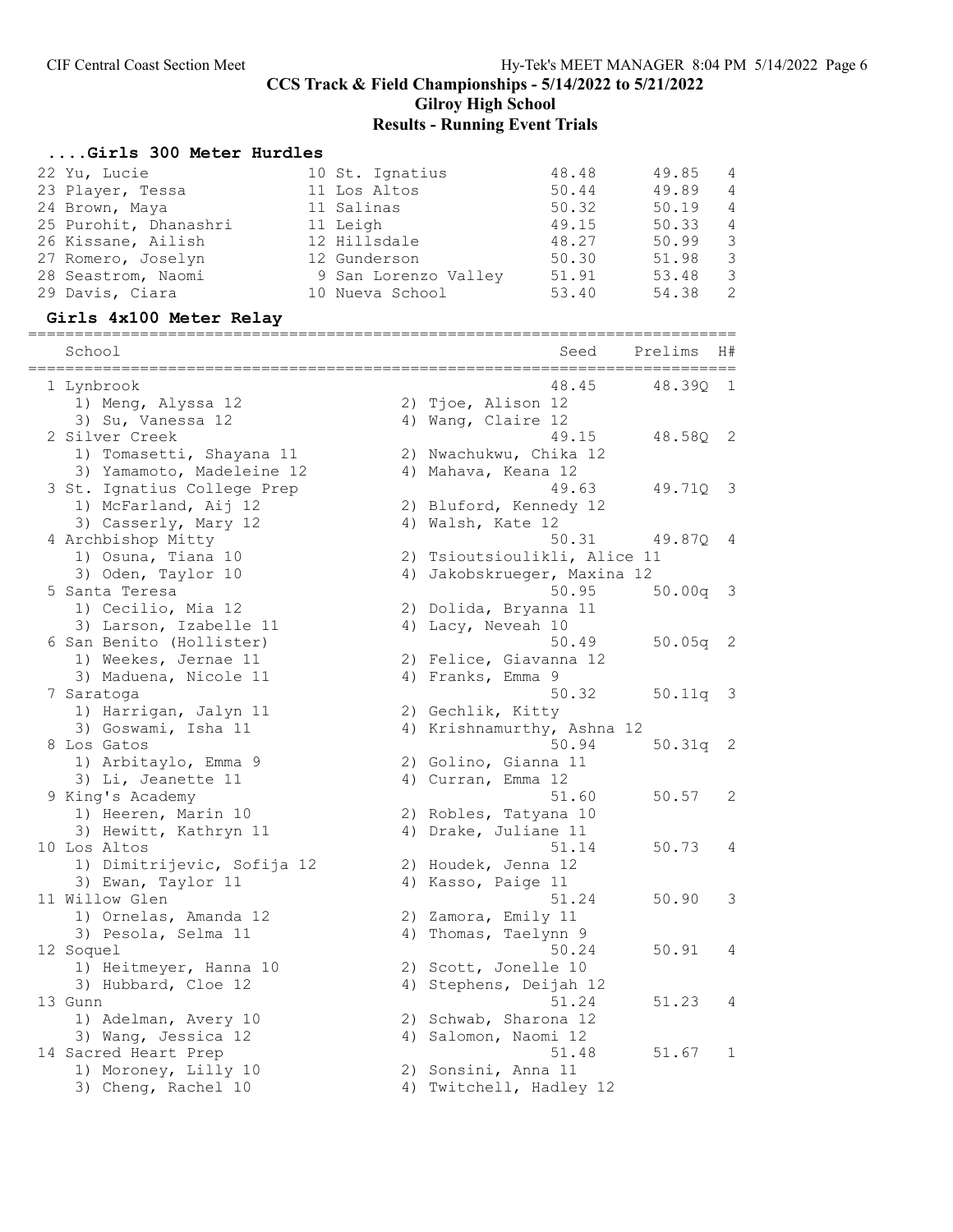# Gilroy High School

# Results - Running Event Trials

| 15 Sequoia                      |    | 52.26                       | 51.72 | 3 |
|---------------------------------|----|-----------------------------|-------|---|
| 1) Goodwin, Mira 10             |    | 2) Vattuone, Sophia 11      |       |   |
| 3) Najac, Taylor 9              |    | 4) Goetz, Abigail 10        |       |   |
| 16 Salinas                      |    | 51.51                       | 51.76 | 1 |
| 1) Yu, Ashley 11                |    | 2) Moore, Sabrina 10        |       |   |
|                                 |    |                             |       |   |
| 3) Dacpano, Camryn 12           |    | 4) Eastman, Quinn 11        |       |   |
| 17 Live Oak                     |    | 52.02                       | 51.84 | 1 |
| 1) Valencia, Amaya 10           |    | 2) Mitchell, Marissa 10     |       |   |
| 3) Stephan, Vanessa 10          |    | 4) Barreras, Sofia 10       |       |   |
| 18 Hillsdale                    |    | 51.70                       | 51.87 | 4 |
| 1) Kissane, Ailish 12           |    | 2) Anderson, Makena 11      |       |   |
| 3) Lim, Katherine 11            |    | 4) Snodgrass, Grace 12      |       |   |
|                                 |    | 51.99                       | 51.88 | 3 |
| 19 Notre Dame (Salinas)         |    |                             |       |   |
| 1) Picazzo, Valeria             |    | 2) Martinez, Bella 11       |       |   |
| 3) Fuqua, Ellie 9               |    | 4) Mendez, Paula 10         |       |   |
| 20 Leigh                        |    | 52.16                       | 52.17 | 2 |
| 1) Guardanapo, Abby 11          |    | 2) Matarangas, Alexandra 12 |       |   |
| 3) Pena, Quincy 11              |    | 4) Shankarram, Mahathi 11   |       |   |
| 21 Carlmont                     |    | 52.57                       | 52.31 | 4 |
| 1) Wachter, Isabella 10         |    | 2) Minor, Rey 12            |       |   |
| 3) Nguy, Sarah 11               |    | 4) Paiko, Delia 10          |       |   |
|                                 |    | 52.05                       |       |   |
| 22 Christopher                  |    |                             | 52.31 | 1 |
| 1) Ihenacho, Adanna 10          |    | 2) Middleton, Melia 11      |       |   |
| 3) Holt, Caitlynn 10            |    | 4) Baxter, Gabriela 11      |       |   |
| 23 Rancho San Juan              |    | 52.70                       | 52.66 | 4 |
| 1) Melendez-Morelos, Gilleha 12 |    | 2) Garcia, Savannah 10      |       |   |
| 3) Muratalla, Nayely 11         |    | 4) Emerson, Jenna 10        |       |   |
| 24 Alisal                       |    | 52.93                       | 52.96 | 3 |
| 1) Ruiz, Crystal 10             |    | 2) Ortega, Elizabeth 10     |       |   |
| 3) Ward, Terra 11               |    | 4) Tena, Valerie 10         |       |   |
| 25 Branham                      |    | 52.02                       | 53.38 | 2 |
| 1) Rembulat, Sienna 10          |    | 2) Sweatt, Amya 10          |       |   |
|                                 |    |                             |       |   |
| 3) Troaino, Erin 11             |    | 4) Williams, Kendra 10      |       |   |
| 26 Santa Cruz                   |    | 50.80                       | 53.70 | 1 |
| 1) Agresta, Isabella 11         |    | 2) Byram, Clare 11          |       |   |
| 3) Moore, Julia 12              |    | 4) Moore, Maya 12           |       |   |
| 27 Nueva School                 |    | 56.36                       | 55.38 | 2 |
| 1) Chan, Kayte 9                |    | 2) Davis, Ciara 10          |       |   |
| 3) Tavares, Mia 11              |    | 4) Totty, Carina 11         |       |   |
| 28 Sobrato                      |    | 51.38                       | 56.14 | 2 |
| 1) White, Mia 9                 |    | 2) Tran, Sara 11            |       |   |
| 3) Boles, Gracelynn 11          |    | 4) Tuua, Shaunise 9         |       |   |
| 29 Thomas Moore                 |    | 58.09                       | 57.89 | 1 |
|                                 |    |                             |       |   |
| 1) Bowdish, Zoe 10              |    | 2) Bumb, Natalie 10         |       |   |
| 3) Schaper, Julia 10            |    | 4) Schaper, Melissa 11      |       |   |
| Fremont                         |    | 50.67                       | DQ    | 1 |
| 1) Fraisse, Maelys 11           | 2) | Sharma, Trisha 12           |       |   |
| 3) Mitchell, Kali 12            |    | 4) Chandurkar, Maya 9       |       |   |
| -- Menlo-Atherton               |    | 51.89                       | DQ    | 4 |
| 1) Redjaian, Sabrina 11         |    | 2) Ellis, De'Auri 10        |       |   |
| 3) Carrou, Isabelle 11          |    | 4) Hamzawi, Zaina 11        |       |   |
|                                 |    |                             |       |   |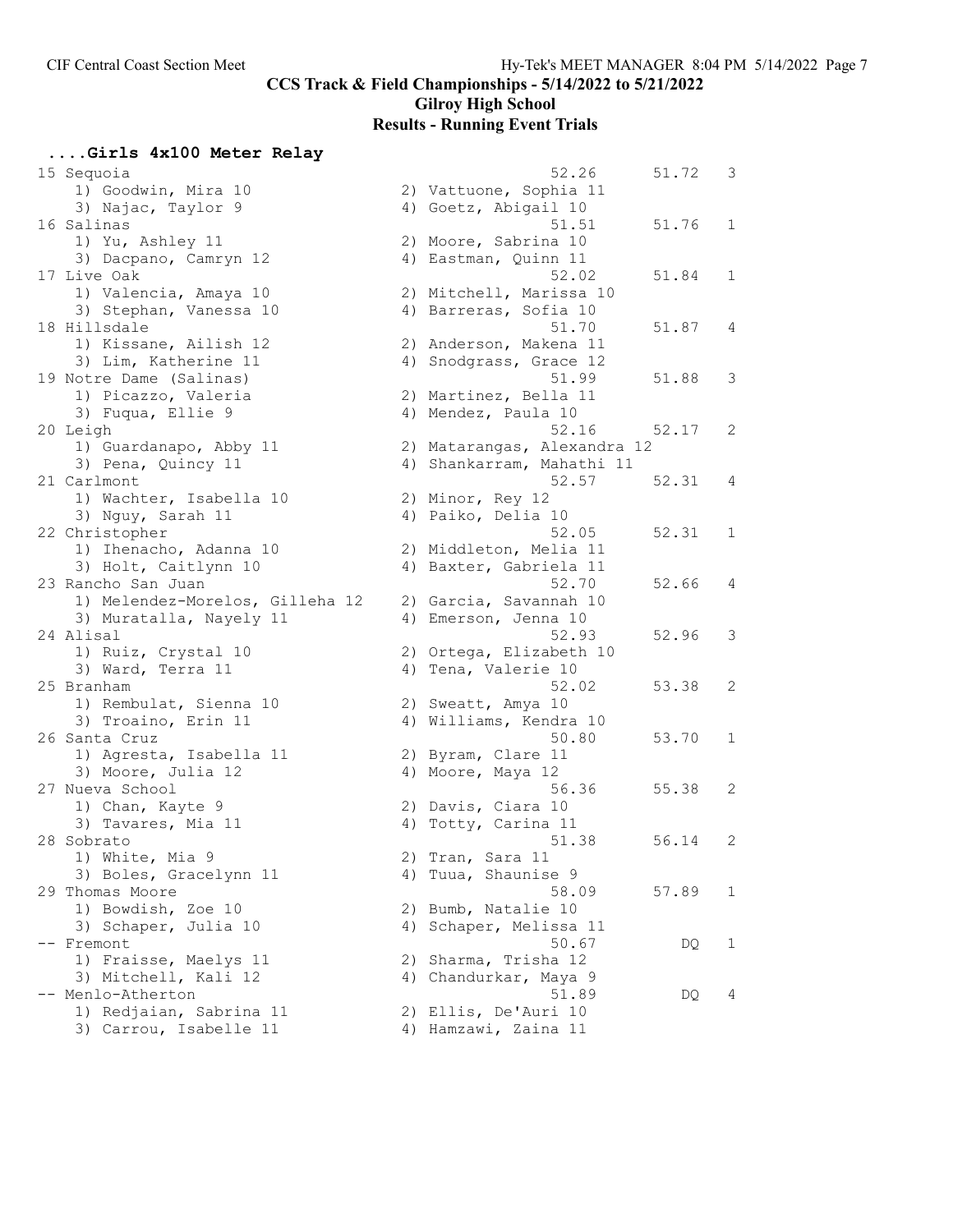# Gilroy High School Results - Running Event Trials

# Girls 4x400 Meter Relay

| School                               | Seed<br>Prelims                              | H#  |
|--------------------------------------|----------------------------------------------|-----|
| 1 San Benito (Hollister)             | 4:13.97<br>4:08.78Q                          | 2   |
| 1) Minkel, Madison 9                 | 2) Romero, Gabriella 11                      |     |
| 3) Mariscal, Jasayla 9               | 4) Felice, Giavanna 12                       |     |
| 2 St. Francis (Mountain View)        | 4:03.97<br>4:10.570 1                        |     |
| 1) Yamamoto, Hinako 11               | 2) Fawcett, Anna 11                          |     |
| 3) Zanetto, Sabrina 9                | 4) Kaelber, Lillian 10                       |     |
| 3 Archbishop Mitty                   | 4:08.41<br>4:10.890                          | - 3 |
| 1) Tsioutsioulikli, Alice 11         | 2) Jakobskrueger, Maxina 12                  |     |
| 3) Oden, Taylor 10                   | 4) Osuna, Tiana 10                           |     |
| 4 Los Altos                          | 4:10.61<br>4:11.11Q                          | - 4 |
| 1) Cox, Cameron 12                   | 2) Houdek, Jenna 12                          |     |
| 3) MacKenzie, Megan 11               | 4) Randall, Madeline 10                      |     |
| 5 Sacred Heart Prep                  | 4:06.81<br>$4:10.05q$ 2                      |     |
| 1) Twitchell, Hadley 12              | 2) Paynter, Lucy 12                          |     |
| 3) Soderbery, Julia 11               | 4) Sonsini, Anna 11                          |     |
| 6 Saratoga                           | 4:13.37<br>$4:11.37q$ 3                      |     |
| 1) Goswami, Isha 11                  | 2) Stoiber, Elizabeth 11                     |     |
| 3) Fung, Lisa 11                     | 4) Harrigan, Jalyn 11                        |     |
| 7 Mountain View                      | 4:10.17<br>4:12.59q 4                        |     |
| 1) Rutherford, Hannah 9              | 2) Lee, Mackenzie 12                         |     |
| 3) Narang, Maya 11                   | 4) Stone, Katherine 11                       |     |
| 8 Christopher                        | 4:17.39<br>4:14.44q                          | - 3 |
| 1) Baxter, Gabriela 11               | 2) Arcelo, Sarah 11                          |     |
| 3) Holt, Caitlynn 10<br>9 Hillsdale  | 4) Middleton, Melia 11<br>4:15.31<br>4:16.02 | 3   |
|                                      |                                              |     |
| 1) Mora Ramirez, Lia 11              | 2) Waring, Tianna 12<br>4) Wilmurt, Kira 11  |     |
| 3) Lucey, Colleen 12<br>10 Los Gatos | 4:14.60<br>4:16.19                           | 1   |
| 1) Lundstrom, Addison 9              | 2) Golino, Gianna 11                         |     |
| 3) Arbitaylo, Emma 9                 | 4) Curran, Emma 12                           |     |
| 11 Leigh                             | $4:16.17$ $4:18.47$                          | 4   |
| 1) Chen, Emily 10                    | 2) Shankarram, Mahathi 11                    |     |
| 3) Mincey, Jordan 9                  | 4) Rowan, Katelynne 9                        |     |
| 12 Westmont                          | 4:14.95<br>4:19.71                           | 2   |
| 1) Acosta, Madison 9                 | 2) D'Arcangelo, Kiarra 10                    |     |
| 3) Mitchell, Tauren 10               | 4) Reese, Sydney 11                          |     |
| 13 Notre Dame (Belmont)              | 4:18.18<br>4:22.16                           | 2   |
| 1) Holloway, Amber 10                | 2) Thompson, Cailin 10                       |     |
| 3) Morris, Cassidy 11                | 4) Worry, Megan 10                           |     |
| 14 Aptos                             | 4:40.02<br>4:22.60                           | 3   |
| 1) Churchill, Ava 10                 | 2) Hoops, Rachel 10                          |     |
| 3) Bowman, Lucy 11                   | 4) Willoughby, Brooke 11                     |     |
| 15 Lynbrook                          | 4:15.37<br>4:22.92                           | 4   |
| 1) Chan, Chloe 9                     | 2) Chang, Patricia 11                        |     |
| 3) Fang, Lily 10                     | 4) Tjoe, Alison 12                           |     |
| 16 Alisal                            | 4:24.86<br>4:24.90                           | 1   |
| 1) Nava, Carolina 10                 | 2) Ward, Terra 11                            |     |
| 3) Mejia-Martinez, Luz 9             | 4) Tena, Valerie 10                          |     |
| 17 Menlo-Atherton                    | 4:19.98<br>4:24.91                           | 3   |
| 1) Pilette, Chloe 11                 | 2) Ohashi, Nao 10                            |     |
| 3) Pflaum, Annie 10                  | 4) Olesen, Tatum 10                          |     |
| 18 Carlmont                          | 4:20.81<br>4:25.05                           | 4   |
| 1) Peacock, Katherine 9              | 2) Heith, Penelope 12                        |     |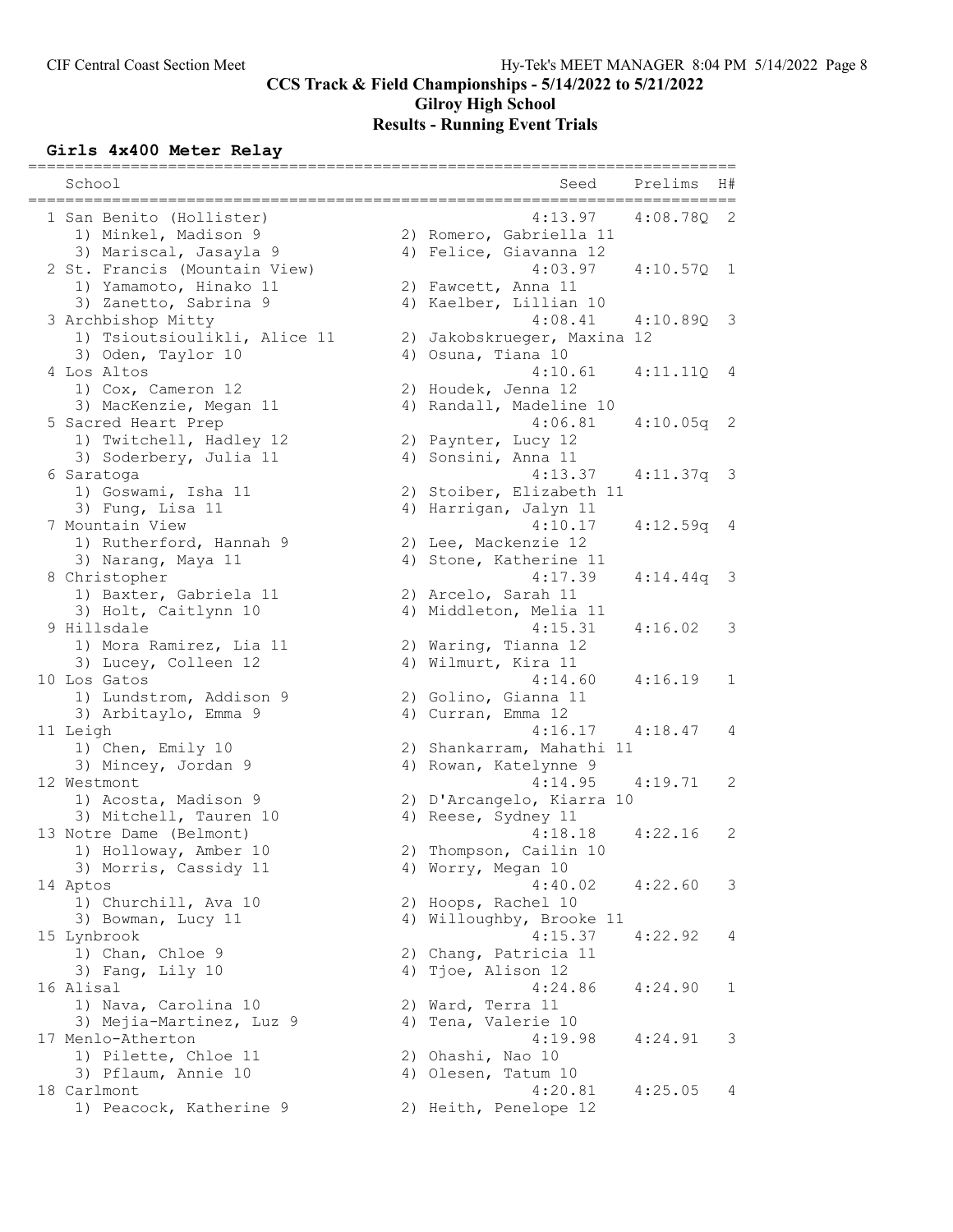# Gilroy High School

# Results - Running Event Trials

....Girls 4x400 Meter Relay

| 3) Hinkson, Kiana 10        | 4) Metzler, Naomi 11     |         |     |
|-----------------------------|--------------------------|---------|-----|
| 19 Nueva School             | 4:30.26                  | 4:25.70 | 4   |
| 1) Feland, Anna 10          | 2) Poon, Kelly 10        |         |     |
| 3) Sepulveda, Natalie 9     | 4) Trianos, Leah 9       |         |     |
| 20 Salinas                  | 4:25.44                  | 4:26.22 | 2   |
| 1) Herrera, Madison 11      | 2) Nolan, Kaitlyn 12     |         |     |
| 3) Orozco, Janai 10         | 4) Atteridge, Quinn      |         |     |
| 21 Santa Teresa             | 4:18.67                  | 4:26.28 | 2   |
| 1) Dolida, Bryanna 11       | 2) Partsch, Jane 11      |         |     |
| 3) Cecilio, Mia 12          | 4) Larson, Izabelle 11   |         |     |
| 22 Pioneer                  | 4:20.43                  | 4:28.72 | 4   |
| 1) Casas, Viviana 12        | 2) Murray, Naima 9       |         |     |
| 3) Olson, Hanna 12          | 4) Smyrniotis, Kate 12   |         |     |
| 23 Soledad                  | 4:28.48                  | 4:29.24 | 3   |
| 1) Amaro, Katherine 10      | 2) Salvador, Vennice 10  |         |     |
| 3) Ruacho, Alexa 9          | 4) Mundo, Jade 12        |         |     |
| 24 Willow Glen              | 4:23.87                  | 4:30.28 | 1   |
| 1) Riggs, Isabella 9        | 2) Herning, Lola 9       |         |     |
| 3) Unger, Paige 11          | 4) Salinas, Dominique 12 |         |     |
| 25 Prospect                 | 4:22.01                  | 4:30.54 | 3   |
| 1) Dasalla, Alicia 12       | 2) Dasalla, Abigail 9    |         |     |
| 3) Hoornaert, Kylie 9       | 4) Sales, Nikki 12       |         |     |
| 26 Palo Alto                | 4:13.98                  | 4:31.02 | 1   |
| 1) Hallenbeck, Charlotte 12 | 2) Studdert, Hillary 11  |         |     |
| 3) Johnsson, Maia 11        | 4) Salvatierra, Eva 12   |         |     |
| 27 Santa Cruz               | 4:51.72                  | 4:31.32 | 2   |
| 1) Burchell, Meris 10       | 2) Kingsley, Maya 10     |         |     |
| 3) Harper, Tallia 12        | 4) Swidan, Claire 11     |         |     |
| 28 Gilroy                   | 4:18.59                  | 4:32.01 | 1   |
| 1) Turk, Katie 12           | 2) Gales, Bryanna 10     |         |     |
| 3) Garcia, Vianey           | 4) Rodriguez, Karina 12  |         |     |
| 29 Westmoor                 | 4:32.55                  | 4:41.11 | - 4 |
| 1) Ozuna, Nicole 12         | 2) Chen, Melanie 11      |         |     |
| 3) Perez, Ariel             | 4) Noble Dean, Heart 12  |         |     |
| 30 Summit Shasta            | 5:01.26                  | 5:02.99 | 1   |
| 1) De Vera, Caelan 10       | 2) Hall, Katherine 12    |         |     |
| 3) Liang, Emily 9           | 4) Lopez, Allie 10       |         |     |
|                             |                          |         |     |

# Boys 100 Meter Dash

| Name                                                                            | Year School                                                        | Seed                             | Prelims                                                        | Wind H#                                                          |                |
|---------------------------------------------------------------------------------|--------------------------------------------------------------------|----------------------------------|----------------------------------------------------------------|------------------------------------------------------------------|----------------|
| 1 Johnson, Evan<br>2 Hunter, Nyziah<br>3 Fu, Andrew                             | 12 Stevenson<br>11 Salinas<br>11 Harker                            | 10.52<br>10.80<br>10.87          | $10.500 \quad 1.5 \quad 1$<br>$10.730$ $0.1$ 2<br>10.760 1.2 3 |                                                                  |                |
| 4 Paragas, Jonah<br>5 Fagin, Zach                                               | 10 Piedmont Hills<br>11 Los Altos<br>12 Palo Alto                  | 11.15<br>11.00<br>11.02          | 10.860 0.2 4<br>10.93 <sub>q</sub><br>$10.93\sigma$            | $1.2 \quad 3$<br>$1.5 \quad 1$                                   |                |
| 6 Tella, Rishi<br>7 Berman, Jakson<br>8 Saldate, Logan                          | 12 Valley Christian<br>10 Palma                                    | 10.89<br>11.17                   | 10.97a<br>10.97 <sub>q</sub>                                   | $0.2 \quad 4$<br>$1.2 \quad 3$                                   |                |
| 9 Thakker, Armaan<br>10 Laulea, Sione<br>11 Sanders, Kendric<br>12 Teeple, Ryan | 11 Harker<br>12 Junipero Serra<br>11 Sacred Ht. Cath.<br>11 Leland | 11.04<br>10.90<br>11.06<br>11.21 | 10.99<br>10.99<br>11.00<br>11.01                               | $1.5 \quad 1$<br>$0.2 \quad 4$<br>$0.1 \quad 2$<br>$1.5 \quad 1$ |                |
| 13 Balakrishnan, Kathir                                                         | 11 Fremont                                                         | 11.22                            | 11.04                                                          | 1.5                                                              | $\overline{1}$ |
|                                                                                 |                                                                    |                                  |                                                                |                                                                  |                |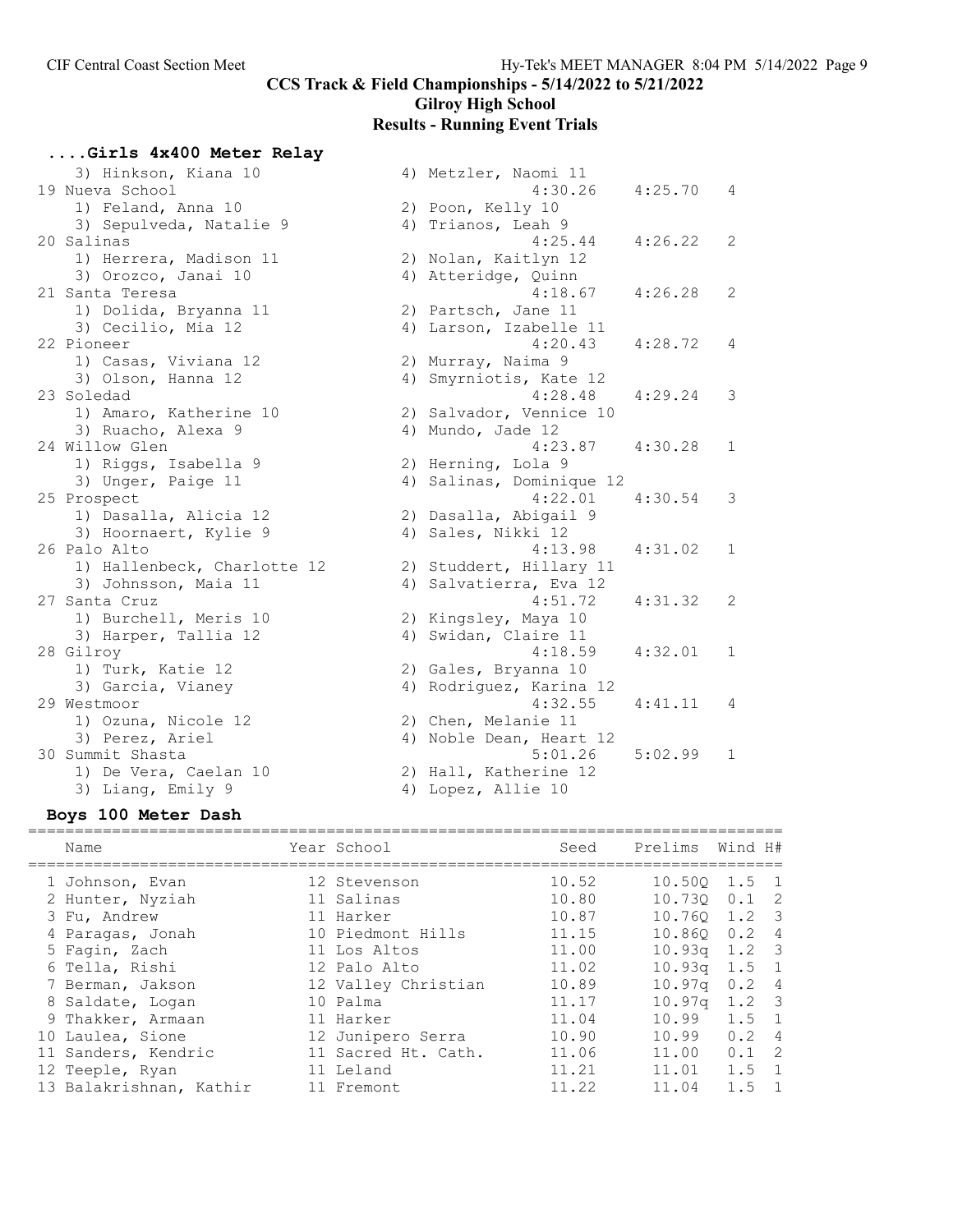# Gilroy High School

# Results - Running Event Trials

# ....Boys 100 Meter Dash

|  | 11.35                                                                                                                                                                                                                                                                                                                                              | 11.05 | $0.1 \quad 2$ |                            |
|--|----------------------------------------------------------------------------------------------------------------------------------------------------------------------------------------------------------------------------------------------------------------------------------------------------------------------------------------------------|-------|---------------|----------------------------|
|  | 11.13                                                                                                                                                                                                                                                                                                                                              | 11.05 | $1.2 \quad 3$ |                            |
|  | 11.01                                                                                                                                                                                                                                                                                                                                              | 11.07 | 0.1           | $\overline{2}$             |
|  | 11.16                                                                                                                                                                                                                                                                                                                                              | 11.12 | 0.2           | $\overline{4}$             |
|  | 11.25                                                                                                                                                                                                                                                                                                                                              | 11.14 | $1.2 \quad 3$ |                            |
|  | 11.32                                                                                                                                                                                                                                                                                                                                              | 11.16 | $1.2 \quad 3$ |                            |
|  | 11.36                                                                                                                                                                                                                                                                                                                                              | 11.16 | $1.5 \quad 1$ |                            |
|  | 11.24                                                                                                                                                                                                                                                                                                                                              | 11.23 | 0.1           | $\overline{\phantom{0}}^2$ |
|  | 11.26                                                                                                                                                                                                                                                                                                                                              | 11.25 | $0.2 \quad 4$ |                            |
|  | 11.17                                                                                                                                                                                                                                                                                                                                              | 11.26 | $0.1 \quad 2$ |                            |
|  | 11.46                                                                                                                                                                                                                                                                                                                                              | 11.28 | 0.2           | $\overline{4}$             |
|  | 11.46                                                                                                                                                                                                                                                                                                                                              | 11.29 | $1.2 \quad 3$ |                            |
|  | 11.47                                                                                                                                                                                                                                                                                                                                              | 11.37 | 0.1           | $\overline{\phantom{0}}^2$ |
|  | 11.67                                                                                                                                                                                                                                                                                                                                              | 11.38 | 0.1           | $\overline{\phantom{0}}^2$ |
|  | 11.42                                                                                                                                                                                                                                                                                                                                              | 11.46 | 0.2           | $\overline{4}$             |
|  | 11.40                                                                                                                                                                                                                                                                                                                                              | 11.49 | $1.2 \quad 3$ |                            |
|  | 11.40                                                                                                                                                                                                                                                                                                                                              | 11.59 | 0.1           | $\overline{\phantom{0}}^2$ |
|  | 11.56                                                                                                                                                                                                                                                                                                                                              | 11.63 | 1.5           | $\overline{1}$             |
|  | 11.61                                                                                                                                                                                                                                                                                                                                              | 11.80 | 1.5           | $\overline{1}$             |
|  | 10 Live Oak<br>12 Homestead<br>12 Archbishop Mitty<br>10 Capuchino<br>11 Watsonville<br>12 Independence<br>12 Palma<br>12 Cupertino<br>11 Trinity Christian<br>11 Lynbrook<br>11 Evergreen Valley<br>12 Prospect<br>12 Woodside<br>11 Evergreen Valley<br>11 Aptos<br>11 University Prep<br>12 Menlo-Atherton<br>12 Burlingame<br>12 Kipp San Jose |       |               |                            |

# Boys 200 Meter Dash

| Name                                    | Year School           | Seed  | Prelims      | Wind H#       |                          |
|-----------------------------------------|-----------------------|-------|--------------|---------------|--------------------------|
| 1 Johnson, Evan                         | 12 Stevenson          | 21.84 | $21.57Q$ 2.0 |               | $\mathbf{2}$             |
| 2 Hunter, Nyziah                        | 11 Salinas            | 22.11 | $21.73Q$ 3.5 |               | $\overline{4}$           |
| 3 Shearin-Sewell, Julian                | 12 Archbishop Mitty   | 22.14 | 21.85Q       | 2.0           | $\mathcal{S}$            |
| 4 Laulea, Sione                         | 12 Junipero Serra     | 21.83 | 21.920       | 2.2           | $\mathbf{1}$             |
| 5 Fu, Andrew                            | 11 Harker             | 22.18 | 21.97q       | 2.0           | 2                        |
| 6 Teeple, Ryan                          | 11 Leland             | 21.91 | 21.99q       | 2.0 3         |                          |
| 7 Harrison, Braden                      | 12 Los Altos          | 22.45 | 22.03q       | $2 \cdot 2$   | $\overline{1}$           |
| 8 Berman, Jakson                        | 12 Valley Christian   | 22.01 | 22.09q       | 3.54          |                          |
| 9 Paragas, Jonah                        | 10 Piedmont Hills     | 22.36 | 22.23        | $3.5 \quad 4$ |                          |
| 10 Earby, Jeremiah                      | 12 Menlo-Atherton     | 22.29 | 22.30        | 2, 2          | $\mathbf{1}$             |
| 11 Howmiller, Jacob                     | 12 Los Altos          | 22.78 | 22.32        | 3.54          |                          |
| 12 Gonzales, Rodrigo                    | 11 Harker             | 22.33 | 22.38        | 2.0           | $\sqrt{2}$               |
| 13 Hauge, Christian                     | 10 Live Oak           | 22.36 | 22.38        | 3.5           | $\overline{4}$           |
| 14 Grosch, Ian                          | 12 Westmont           | 22.24 | 22.41        | 2, 2          | $1\,$                    |
| 15 Jackson, Andre                       | 12 Prospect           | 22.83 | 22.43        | 2.0           | $\mathcal{E}$            |
| 16 Perez-Lopez, Edgar                   | 12 Bellarmine         | 22.43 | 22.43        | 2.0           | $\overline{\mathbf{3}}$  |
| 17 Zanone, Ryan                         | 12 Independence       | 22.44 | 22.58        | 2.0           | $\overline{2}$           |
| 18 Kung, Joshua                         | 12 Los Altos          | 23.01 | 22.63        | 2.2           | $\mathbf{1}$             |
| 18 Pigot, Benjamin                      | 12 Sequoia            | 22.71 | 22.63        | 2.0           | $\mathcal{S}$            |
| 20 Bonney, Jax                          | 10 Capuchino          | 22.35 | 22.66        | 2.0           | $\mathcal{S}$            |
| 21 Ye, Spencer                          | 11 Homestead          | 22.92 | 22.67        | 2.0           | $\overline{\phantom{a}}$ |
| 22 Chiang, MingHan (Charlie 12 Lynbrook |                       | 22.81 | 22.69        | 3.5           | $\overline{4}$           |
| 23 Rivas, Adan                          | 11 Watsonville        | 23.16 | 22.73        | 3.5           | $\overline{4}$           |
| 24 Deinla, Jacob                        | 12 El Camino (So. Sf) | 22.64 | 22.75        | 2.0           | $\mathbf{2}$             |
| 25 Taylor, Evan                         | 11 Lynbrook           | 23.01 | 22.76        | 2.0           | $\mathbf{2}$             |
| 26 Womack, Caleb                        | 12 Santa Cruz         | 22.49 | 22.83        | 2.2           | $\overline{1}$           |
| 27 Sheffer, Brandon                     | 12 North Salinas      | 23.30 | 22.95        | 2.0           | $\mathcal{S}$            |
| 28 Morfin, Eduardo                      | 11 Rancho San Juan    | 23.12 | 22.98        | 2.0           | $\mathfrak{Z}$           |
| 29 Molina, Isaiha                       | 11 San Benito         | 23.40 | 23.01        | 2.0           | $\overline{2}$           |
| 30 Le, Kevin                            | 11 Evergreen Valley   | 23.00 | 23.35        | 2.2           | $\mathbf{1}$             |
| 31 Velez, Isaiah                        | 12 Scotts Valley      | 23.13 | 23.44        | 3.5           | $\overline{4}$           |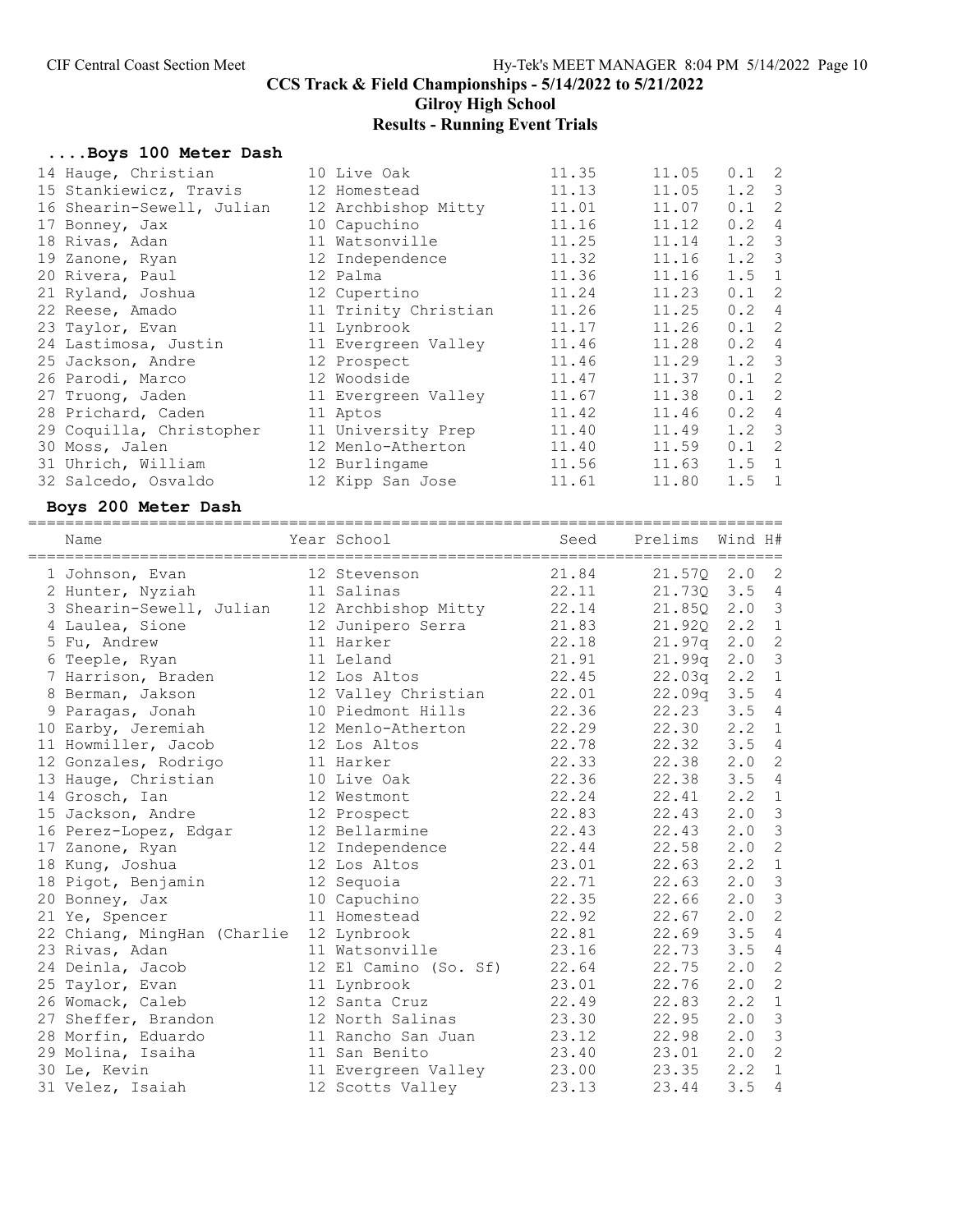# Gilroy High School

# Results - Running Event Trials

| Boys 200 Meter Dash         |                     |       |         |                |  |
|-----------------------------|---------------------|-------|---------|----------------|--|
| 32 Chapman, Nicolas         | 12 Design Tech      | 24.01 | 23.61   | $2.0$ 2        |  |
| 33 Coquilla, Christopher    | 11 University Prep  | 23.59 | 23.91   | $2.2 \quad 1$  |  |
| Boys 400 Meter Dash         |                     |       |         |                |  |
|                             |                     |       |         |                |  |
| Name                        | Year School         | Seed  | Prelims | H#             |  |
| 1 Freeman, Sam              | 11 Scotts Valley    | 49.79 | 49.62Q  | 3              |  |
| 2 Womack, Caleb             | 12 Santa Cruz       | 49.68 | 49.73Q  | 2              |  |
| 3 Earby, Jeremiah           | 12 Menlo-Atherton   | 48.75 | 50.040  | 1              |  |
| 4 Palvolgyi, Levente        | 11 Woodside Priory  | 50.78 | 50.390  | 4              |  |
| 5 Brennan, Wil              | 11 Los Gatos        | 50.22 | 49.81q  | 3              |  |
| 6 Lau, Nathan               | 11 Archbishop Mitty | 50.56 | 50.09q  | 2              |  |
| 7 Ye, Spencer               | 11 Homestead        | 50.71 | 50.12q  | 3              |  |
| 8 Perez-Lopez, Edgar        | 12 Bellarmine       | 50.30 | 50.33q  | 2              |  |
| 9 Staley, Brody             | 11 Soquel           | 50.55 | 50.39   | $\mathbf 1$    |  |
| 10 Lehane, Dominic          | 11 Nueva School     | 51.66 | 50.57   | $\mathbf{2}$   |  |
| 11 Gonzales, Rodrigo        | 11 Harker           | 50.12 | 50.73   | $\overline{4}$ |  |
| 12 Enthoven, Reece          | 12 Los Altos        | 51.65 | 50.94   | 3              |  |
| 13 Menjivar-Cortez, Emmerso | 11 Salinas          | 50.92 | 50.95   | 4              |  |
| 14 Habash, Jason            | 12 Mills            | 50.55 | 51.07   | $\mathbf{1}$   |  |
| 15 Romero, Levi             | 11 Los Gatos        | 51.43 | 51.17   | 4              |  |
| 16 Boranna, Samarth         | 12 Branham          | 51.37 | 51.33   | 1              |  |
| 17 Seng, William            | 12 Leigh            | 51.02 | 51.39   | 3              |  |
| 18 Tapia, Devin             | 10 Alisal           | 51.09 | 51.53   | $\mathbf{2}$   |  |
| 19 Le, Kevin                | 11 Evergreen Valley | 51.40 | 51.75   | 3              |  |
| 20 Speech, Andrew           | 12 San Benito       | 51.55 | 51.83   | 4              |  |
| 21 Nava, Armando            | 12 Alisal           | 51.24 | 52.07   | $1\,$          |  |
| 22 Grosch, Ian              | 12 Westmont         | 50.21 | 52.17   | 4              |  |
| 23 Rivera, Isaiah           | 11 Seaside          | 53.00 | 52.31   | 3              |  |
| 24 Schwarzkopf, Avinash     | 11 Aragon           | 51.39 | 52.33   | 2              |  |
| 25 Figueroa, Luis           | 12 Fremont          | 52.54 | 53.01   | 1              |  |
| 26 Lin, Anderson            | 12 Milpitas         | 53.03 | 53.31   | 4              |  |
| 27 Bivins, Isiah            | 10 Seaside          | 53.25 | 53.75   | 3              |  |
| 28 Ponce, Gianni            | 10 Palma            | 52.97 | 53.79   | $\overline{2}$ |  |
| 29 Swalve, Marcus           | 12 Westmont         | 53.82 | 54.03   | $1\,$          |  |
| 30 Ranade, Arjun            | 12 Leigh            | 53.65 | 54.41   | $\mathbf{2}$   |  |
| 31 Yertzell, Christian      | 12 Terra Nova       | 53.23 | 54.83   | 4              |  |
| 32 Boyanov, Calin           | 9 Design Tech       | 56.44 | 56.10   | $\mathbf{1}$   |  |

# Boys 800 Meter Run

| Name                                                                    | Year School                                                          | Seed                                     | Prelims<br>H#                                                                  |    |
|-------------------------------------------------------------------------|----------------------------------------------------------------------|------------------------------------------|--------------------------------------------------------------------------------|----|
| 1 Clay, Furious<br>2 Kain, Jeremy<br>3 Pinkel, Ben<br>4 Hedlund, Carson | 11 Crystal Springs<br>12 Scotts Valley<br>12 Bellarmine<br>9 Pioneer | 1:53.20<br>1:58.33<br>1:56.40<br>1:58.43 | 1:55.110<br>-1<br>$1:55.840$ 3<br>1:56.470<br>$\overline{2}$<br>1:56.840<br>-2 |    |
| 5 Bard, John JT<br>6 Deffner, Aiden                                     | 12 Palo Alto<br>11 Menlo School                                      | 2:01.24<br>1:59.05                       | 1:56.920<br>$\overline{\mathbf{3}}$<br>1:58.180<br>1                           |    |
| 7 Roberts, Yutaka<br>8 Miller, James<br>9 Nandakumar, Saaketh           | 12 El Camino (So. Sf)<br>12 Palo Alto<br>12 Evergreen Valley         | 1:57.89<br>2:02.25<br>1:59.39            | 1:56.930<br>$\overline{\mathbf{3}}$<br>1:57.090<br>1:58.510<br>1               | -2 |
| 10 Oates, Carter<br>11 Saraf, Varun                                     | 10 Homestead<br>12 Homestead                                         | 2:01.80<br>2:01.14                       | $1:56.99$ q<br>$1:57.17$ q<br>- 3                                              | -3 |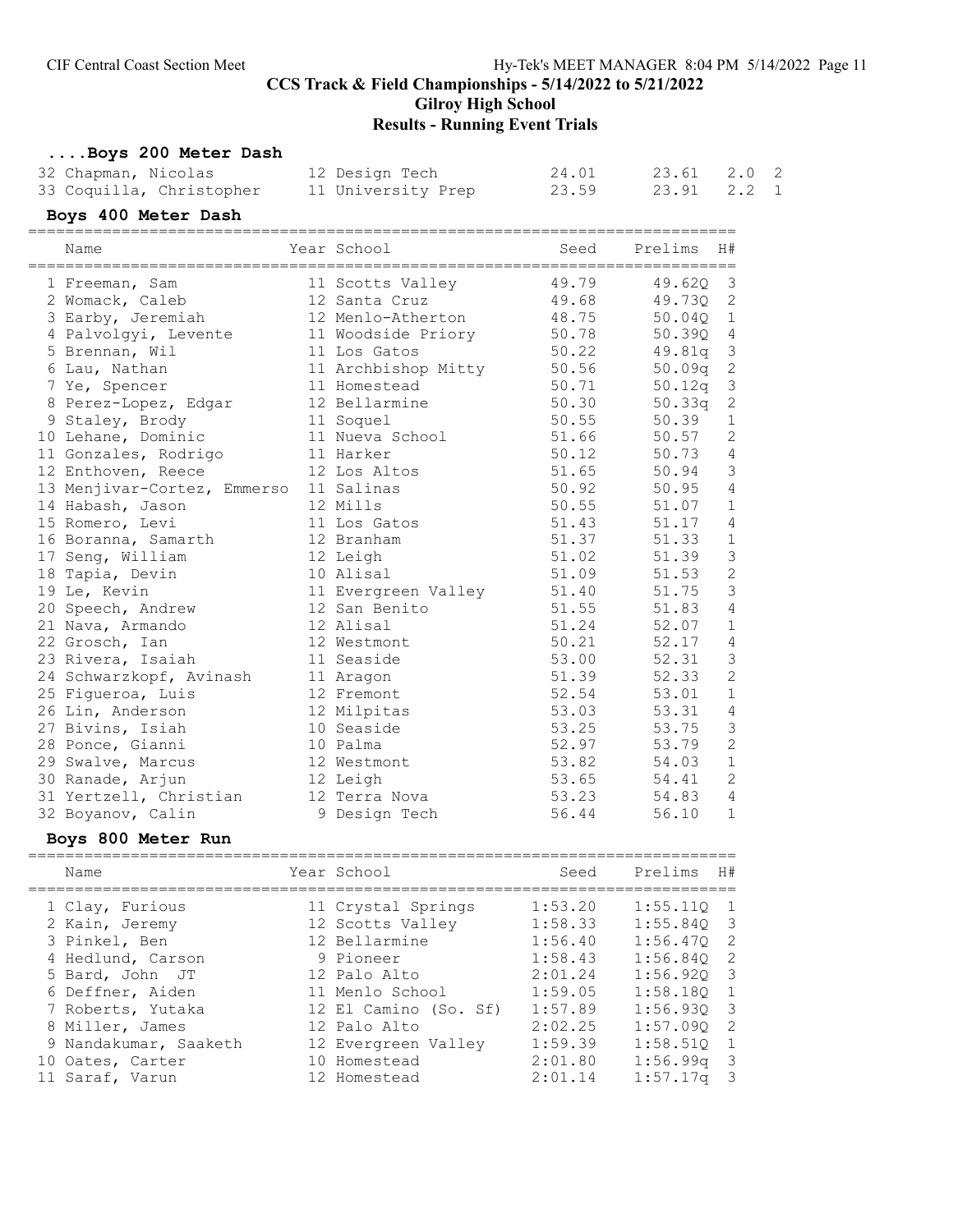# Gilroy High School

# Results - Running Event Trials

# ....Boys 800 Meter Run

| 12 Halperin, Jonathan   | 12 Fremont                  | 2:02.92 | $1:57.82q$ 3 |                |
|-------------------------|-----------------------------|---------|--------------|----------------|
| 13 Voyles, Daniel       | 12 Aragon                   | 2:00.96 | 1:59.16      | $\mathbf 1$    |
| 14 Joshi, Ojas          | 11 Westmont                 | 2:00.22 | 1:59.69      | 3              |
| 15 Jordan, Amir         | 12 Evergreen Valley 2:01.02 |         | 1:59.99      | $\mathbf{1}$   |
| 16 Glanville, Jack      | 12 Bellarmine               | 1:59.61 | 2:01.10      | $\mathbf{2}$   |
| 17 Sood, Vasumanas      | 11 Cupertino                | 2:02.83 | 2:01.52      | $\mathbf{1}$   |
| 18 Craig, Dylan         | 11 Carmel                   | 2:01.12 | 2:01.98      | $\overline{c}$ |
| 19 Puka, John           | 12 Stevenson                | 2:02.03 | 2:02.49      | 3              |
| 20 Limosnero, Israel    | 11 King City                | 2:00.50 | 2:02.61      | 2              |
| 21 Lehane, Dominic      | 11 Nueva School             | 2:06.44 | 2:02.88      | $\mathbf{1}$   |
| 22 Bryson, Drew         | 12 Scotts Valley 2:00.63    |         | 2:03.16      | 3              |
| 23 Byun, Joshua         | 11 Nueva School 2:06.59     |         | 2:03.31      | 2              |
| 24 Habash, Jason        | 12 Mills                    | 2:01.59 | 2:03.35      | $\mathbf{1}$   |
| 25 Rosales-hasek, Romer | 11 Burlingame               | 2:01.70 | 2:04.16      | 2              |
| 26 Cain, Aidan          | 12 Leland                   | 2:02.46 | 2:04.55      | $\mathbf{1}$   |
| 27 Ramirez, Emiliano    | 12 Alisal                   | 2:02.91 | 2:05.48      | 2              |
| 28 Pattison, Liam       | 12 Salinas                  | 2:01.53 | 2:06.04      | 2              |
| 29 Godinez, Gael        | 11 North Monterey Co.       | 2:01.68 | 2:06.64      | $\mathbf{1}$   |
| 30 Lantis, Jacob        | 11 Willow Glen              | 2:03.81 | 2:09.26      | 2              |
| 31 Piccotto, Liam       | 9 Leigh                     | 2:03.88 | 2:29.00      | $\mathbf{1}$   |

# Boys 1600 Meter Run

| Name                    | Year School         | Seed    | Prelims  | H#             |
|-------------------------|---------------------|---------|----------|----------------|
| 1 Pretre, Justin        | 11 Menlo School     | 4:18.54 | 4:14.330 | -2             |
| 2 Kain, Jeremy          | 12 Scotts Valley    | 4:20.46 | 4:18.500 | $\mathbf{1}$   |
| 3 Dance, Harrison       | 12 Saratoga         | 4:19.07 | 4:14.870 | $\mathbf{2}$   |
| 4 Hedlund, Carson       | 9 Pioneer           | 4:18.58 | 4:18.89Q | $\mathbf 1$    |
| 5 Nosky, Trent          | 11 Aptos            | 4:20.45 | 4:16.290 | $\overline{c}$ |
| 6 Yanashita, Ryunosuke  | 12 Bellarmine       | 4:18.67 | 4:22.520 | $1\,$          |
| 7 Morgenfeld, Grant     | 10 Palo Alto        | 4:23.35 | 4:16.43Q | $\mathbf{2}$   |
| 8 Palvolgyi, Levente    | 11 Woodside Priory  | 4:21.70 | 4:22.65Q | $\mathbf{1}$   |
| 9 Fesslmeier, Mateo     | 12 Palo Alto        | 4:22.98 | 4:18.06q | $\mathbf{2}$   |
| 10 Trepanier, Nicholas  | 12 Mountain View    | 4:26.16 | 4:18.23q | $\mathbf{2}$   |
| 11 Chettiar, Tanish     | 12 Bellarmine       | 4:17.78 | 4:20.01q | $\mathbf{2}$   |
| 12 Taylor, Andrew       | 12 Hillsdale        | 4:23.78 | 4:22.79q | $\mathbf 1$    |
| 13 Kippes, Tristan      | 9 Wilcox            | 4:29.22 | 4:25.03  | $\mathbf 1$    |
| 14 Koontz, Spencer      | 10 Pacific Coll.    | 4:25.47 | 4:28.93  | $\overline{c}$ |
| 15 Irwin, Zachary       | 11 Westmont         | 4:34.41 | 4:29.70  | $\overline{c}$ |
| 16 Nuti, Casey          | 11 Willow Glen      | 4:25.04 | 4:29.99  | $1\,$          |
| 17 Ponzio, James        | 11 Monte Vista Chr. | 4:28.38 | 4:30.58  | $\overline{c}$ |
| 18 Zeljak, John Spencer | 11 Branham          | 4:29.91 | 4:31.32  | $\overline{c}$ |
| 19 Byun, Joshua         | 11 Nueva School     | 4:44.26 | 4:32.39  | $1\,$          |
| 20 Bae, Ethan           | 11 Sequoia          | 4:29.21 | 4:32.73  | $1\,$          |
| 21 Aspeitia, Steven     | 12 Marina           | 4:26.25 | 4:33.21  | $\mathbf 1$    |
| 22 Limosnero, Israel    | 11 King City        | 4:30.96 | 4:34.30  | $\mathbf 1$    |
| 23 Tarantino, Aiden     | 11 Carmel           | 4:30.57 | 4:38.26  | $\overline{c}$ |
| 24 Shafi, Sami          | 12 Leland           | 4:33.40 | 4:39.09  | $\overline{c}$ |
| 25 Pecson, Rowan        | 10 Menlo-Atherton   | 4:27.99 | 4:39.61  | $1\,$          |
| 26 Sosa, Anthony        | 11 Piedmont Hills   | 4:43.56 | 4:40.33  | $\overline{c}$ |
| 27 Cocquyt, Alex        | 12 Nueva School     | 4:44.25 | 4:40.51  | $\overline{c}$ |
| 28 Estrella, James      | 11 Andrew Hill      | 4:36.30 | 4:41.57  | $1\,$          |
| 29 Blanco, Jesse        | 12 Salinas          | 4:37.56 | 4:43.02  | $\mathbf{1}$   |
| 30 Doherty, Aidan       | 10 Menlo-Atherton   | 4:31.37 | 4:43.50  | $\mathbf{1}$   |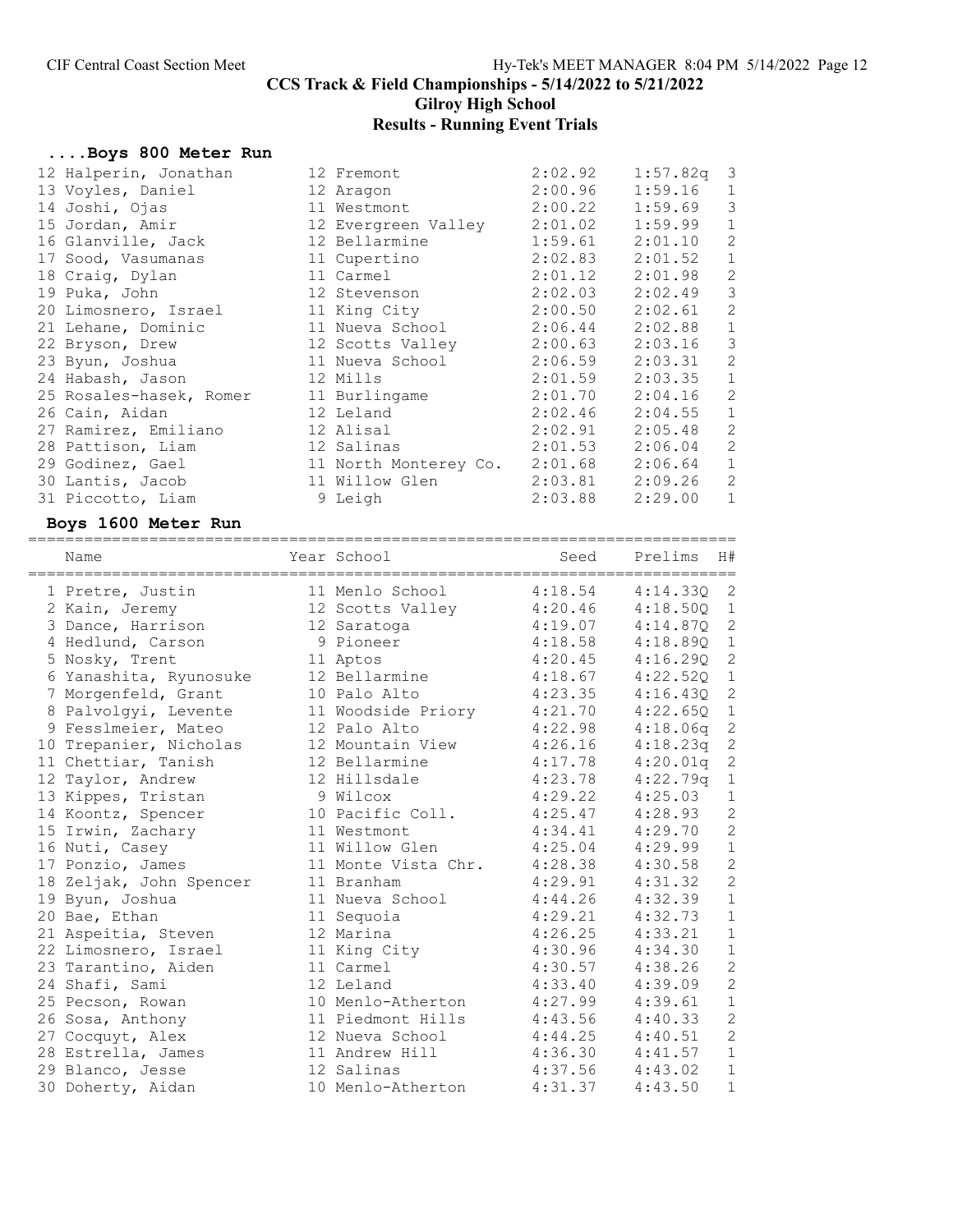# CCS Track & Field Championships - 5/14/2022 to 5/21/2022 Gilroy High School

# Results - Running Event Trials

# Boys 3200 Meter Run

| ===========<br>Name      | Year School         | Seed     | ==================================<br>H#<br>Prelims |                |
|--------------------------|---------------------|----------|-----------------------------------------------------|----------------|
| 1 Pretre, Landon         | 9 Menlo School      | 9:24.21  | 9:28.230                                            | 1              |
| 2 Morgenfeld, Grant      | 10 Palo Alto        | 9:21.80  | 9:30.970                                            | $\mathbf{2}$   |
| 3 Julian, Michael        | 12 York             | 9:23.38  | 9:29.48Q                                            | $\mathbf 1$    |
| 4 Pretre, Justin         | 11 Menlo School     | 9:28.00  | 9:32.76Q                                            | $\sqrt{2}$     |
| 5 Leblond, Emmanuel      | 12 Mountain View    | 9:33.92  | 9:34.13Q                                            | $1\,$          |
| 6 Dimick, Aidan          | 12 Carlmont         | 9:22.12  | 9:35.040                                            | $\mathbf{2}$   |
| 7 Vargas, Julian         | 12 St Francis C.C.  | 9:39.36  | 9:36.860                                            | $\sqrt{2}$     |
| 8 Dance, Harrison        | 12 Saratoga         | 9:18.95  | 9:36.920                                            | $\mathbf{1}$   |
| 9 Yanashita, Ryunosuke   | 12 Bellarmine       | 9:35.99  | 9:39.86q                                            | $\mathbf 1$    |
| 10 Cooper, John          | 11 Wilcox           | 9:34.46  | 9:43.83q                                            | $\mathbf{2}$   |
| 11 Guzman, Nicholas      | 12 Gilroy           | 9:38.08  | 9:47.11q                                            | $\,1$          |
| 12 Nuti, Casey           | 11 Willow Glen      | 9:49.50  | 9:53.14q                                            | $\sqrt{2}$     |
| 13 Lanier, Dylan         | 10 Menlo-Atherton   | 9:51.57  | 9:55.82                                             | $1\,$          |
| 14 Moret, Antoine        | 12 Branham          | 9:54.26  | 9:57.26                                             | $\overline{c}$ |
| 15 Ponzio, James         | 11 Monte Vista Chr. | 9:51.38  | 10:00.16                                            | $\mathbf 1$    |
| 16 Irwin, Zachary        | 11 Westmont         | 10:05.02 | 10:06.33                                            | $\overline{c}$ |
| 17 Dalziel, Shane        | 10 Westmont         | 9:46.12  | 10:07.86                                            | $\,1\,$        |
| 18 Aspeitia, Steven      | 12 Marina           | 9:40.46  | 10:08.68                                            | $\overline{c}$ |
| 19 Zeljak, John Spencer  | 11 Branham          | 9:57.20  | 10:09.87                                            | $1\,$          |
| 20 Chettiar, Tanish      | 12 Bellarmine       | 9:27.84  | 10:10.64                                            | $\overline{2}$ |
| 21 Brooks, Ethan         | 12 Woodside         | 9:41.92  | 10:14.66                                            | $1\,$          |
| 22 Hohendorf, Maximilian | 11 Woodside         | 9:55.51  | 10:19.51                                            | $\overline{c}$ |
| 23 Tarantino, Aiden      | 11 Carmel           | 9:59.23  | 10:22.64                                            | $1\,$          |
| 24 Benito, Moises        | 12 Palma            | 9:46.84  | 10:23.29                                            | $\overline{c}$ |
| 25 Boothby, Aiden        | 11 Scotts Valley    | 10:11.02 | 10:29.42                                            | $\mathbf{1}$   |
| 26 Clima, Dominic        | 12 Branham          | 10:01.71 | 10:29.56                                            | $\mathbf{2}$   |
| 27 Iyer, Adarsh          | 10 Lynbrook         | 9:35.81  | 10:35.31                                            | $\sqrt{2}$     |
| 28 Shafi, Sami           | 12 Leland           | 10:08.10 | 10:35.85                                            | $\,1\,$        |
| 29 Lange, Emerson        | 12 Nueva School     | 10:53.24 | 10:50.97                                            | $\overline{c}$ |
| 30 Turner, Jack          | 12 Nueva School     | 10:53.48 | 10:58.63                                            | $\overline{c}$ |
| 31 Jacques-Maynes, Chase | 11 Aptos            | 11:16.50 | 11:11.42                                            | $\mathbf 1$    |

# Boys 110 Meter Hurdles

| Name |                                                                                                                                                                                                                                                                                                                                                                       | Seed                                                                                                                                                                                                                                                                                                      | Prelims | Wind H#                 |                                                                                                                                                               |
|------|-----------------------------------------------------------------------------------------------------------------------------------------------------------------------------------------------------------------------------------------------------------------------------------------------------------------------------------------------------------------------|-----------------------------------------------------------------------------------------------------------------------------------------------------------------------------------------------------------------------------------------------------------------------------------------------------------|---------|-------------------------|---------------------------------------------------------------------------------------------------------------------------------------------------------------|
|      |                                                                                                                                                                                                                                                                                                                                                                       | 14.36                                                                                                                                                                                                                                                                                                     |         |                         |                                                                                                                                                               |
|      |                                                                                                                                                                                                                                                                                                                                                                       | 14.80                                                                                                                                                                                                                                                                                                     |         |                         |                                                                                                                                                               |
|      |                                                                                                                                                                                                                                                                                                                                                                       | 14.65                                                                                                                                                                                                                                                                                                     |         |                         |                                                                                                                                                               |
|      |                                                                                                                                                                                                                                                                                                                                                                       |                                                                                                                                                                                                                                                                                                           |         |                         | $\overline{\phantom{0}}^2$                                                                                                                                    |
|      |                                                                                                                                                                                                                                                                                                                                                                       | 15.26                                                                                                                                                                                                                                                                                                     |         | $1.3$ 2                 |                                                                                                                                                               |
|      |                                                                                                                                                                                                                                                                                                                                                                       | 15.03                                                                                                                                                                                                                                                                                                     |         | $3.5 \quad 4$           |                                                                                                                                                               |
|      |                                                                                                                                                                                                                                                                                                                                                                       | 15.54                                                                                                                                                                                                                                                                                                     |         | $1.3 \quad 2$           |                                                                                                                                                               |
|      |                                                                                                                                                                                                                                                                                                                                                                       | 15.05                                                                                                                                                                                                                                                                                                     |         | $1.9-3$                 |                                                                                                                                                               |
|      |                                                                                                                                                                                                                                                                                                                                                                       | 15.32                                                                                                                                                                                                                                                                                                     |         | $2.1 \quad 1$           |                                                                                                                                                               |
|      |                                                                                                                                                                                                                                                                                                                                                                       | 15.40                                                                                                                                                                                                                                                                                                     |         |                         | $\overline{1}$                                                                                                                                                |
|      |                                                                                                                                                                                                                                                                                                                                                                       |                                                                                                                                                                                                                                                                                                           |         | 3.5                     | $\overline{4}$                                                                                                                                                |
|      |                                                                                                                                                                                                                                                                                                                                                                       | 15.80                                                                                                                                                                                                                                                                                                     | 15.56   | 1.3                     | $\overline{\phantom{0}}^2$                                                                                                                                    |
|      |                                                                                                                                                                                                                                                                                                                                                                       | 15.66                                                                                                                                                                                                                                                                                                     | 15.64   | 3.5                     | 4                                                                                                                                                             |
|      |                                                                                                                                                                                                                                                                                                                                                                       | 15.96                                                                                                                                                                                                                                                                                                     | 15.74   | $2.1 \quad 1$           |                                                                                                                                                               |
|      |                                                                                                                                                                                                                                                                                                                                                                       | 15.75                                                                                                                                                                                                                                                                                                     | 15.97   | $1.9 \quad 3$           |                                                                                                                                                               |
|      |                                                                                                                                                                                                                                                                                                                                                                       |                                                                                                                                                                                                                                                                                                           | 16.01   | 1.9                     | $\overline{\phantom{a}}$                                                                                                                                      |
|      |                                                                                                                                                                                                                                                                                                                                                                       | 16.77                                                                                                                                                                                                                                                                                                     | 16.26   | 2.1                     | $\overline{1}$                                                                                                                                                |
|      | 1 Toney, Shawn<br>2 Roberts, Miles<br>3 Tsang, Ben Kin Ho<br>4 Balakrishnan, Kathir<br>5 Chen, Daniel<br>6 Taylor, Evan<br>7 Carone, James<br>8 Rainey, William<br>9 Olson, Peter<br>10 Morrison, Luca<br>11 Ganguly, Shyon<br>12 Seshradi, Vikram<br>13 Buellesbach, James<br>14 Leighton, Zachary<br>15 Zang, Thomas<br>16 Kougiouris, Sotirios<br>17 Keegan, Aiden | Year School<br>12 Los Altos<br>11 Leland<br>11 Independence<br>11 Fremont<br>12 Gunn<br>11 Lynbrook<br>12 Branham<br>12 Bellarmine<br>11 Junipero Serra<br>11 St. Ignatius<br>11 Lynbrook<br>12 Menlo School<br>10 Bellarmine<br>12 Hillsdale<br>10 St. Ignatius<br>12 Monta Vista<br>12 Monte Vista Chr. |         | 14.52<br>15.69<br>15.57 | 14.320 2.1 1<br>14.500 3.5 4<br>14.560 1.9 3<br>14.600 1.3<br>15.07 <sub>q</sub><br>15.22a<br>15.33q<br>15.40 <sub>q</sub><br>15.46<br>$15.50$ $2.1$<br>15.54 |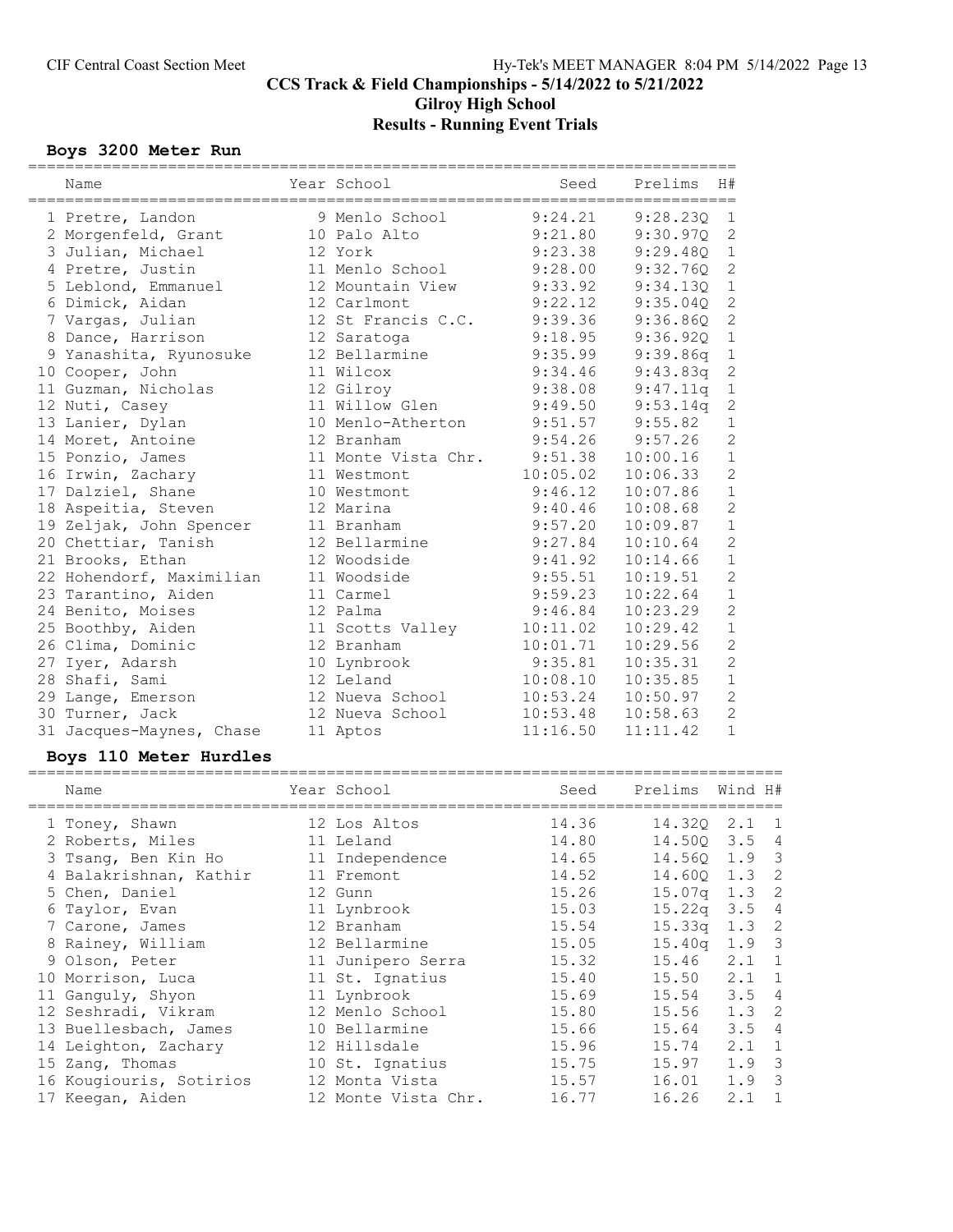Gilroy High School

# Results - Running Event Trials

# ....Boys 110 Meter Hurdles

| 18 Vincent, Samuel    | 12 San Benito               | 17.18 | 16.41 | $3.5 \quad 4$    |  |
|-----------------------|-----------------------------|-------|-------|------------------|--|
| 19 Battle, Tashann    | 12 San Benito               | 16.49 | 16.46 | $1.9 \quad 3$    |  |
| 20 Hart, Nicholas     | 12 Woodside                 | 16.94 | 16.51 | $2.1 \quad 1$    |  |
| 21 Buckler, Aidan     | 11 Aptos                    | 16.62 | 16.56 | 3.54             |  |
| 22 Kareeson, Camden   | 11 San Benito               | 16.74 | 16.66 | $1.9 \quad 3$    |  |
| 23 Guerra, Jesus      | 12 Soledad                  | 16.76 | 16.71 | $1.3 \quad 2$    |  |
| 24 Buddie, Luke       | 12 Woodside                 | 16.37 | 16.76 | $1.3 \quad 2$    |  |
| 25 Herzlinger, Sovin  | 11 Westmont                 | 17.18 | 16.86 | $1.9 \quad 3$    |  |
| 26 Tran, Dylan        | 12 Piedmont Hills           | 16.73 | 17.07 | $3.5 \quad 4$    |  |
| 27 Gabrielson, Joshua | 10 San Lorenzo Valley 17.18 |       | 17.30 | $1.3 \quad 2$    |  |
| 28 Tavares, Justin    | 12 Gonzales                 | 17.59 | 17.42 | 1.9 <sup>3</sup> |  |
| 29 Castillo, Aiden    | 12 North Salinas            | 17.57 | 17.54 | 3.54             |  |
| 30 McKensie, Jack     | 9 Sobrato                   | 18.85 | 18.05 | $2.1 \quad 1$    |  |
| 31 Williamson, James  | 12 King's Academy           | 18.21 | 18.26 | $1.3 \quad 2$    |  |
| 32 Pu, Dylan          | 9 Nueva School              | 19.84 | 18.26 | $1.3 \quad 2$    |  |
| 33 O'Connell, Brendan | 12 Westmoor                 | 16.30 | 18.28 | $2.1 \quad 1$    |  |
| 34 Lee, Jian Tao      | 11 Del Mar                  | 18.54 | 18.30 | $2.1 \quad 1$    |  |
| 35 Gonzalez, Alan     | 11 Downtown C.P.            | 21.60 | 21.85 | $1.9-3$          |  |

#### Boys 300 Meter Hurdles

============================================================================

| Name<br>====================================== | Year School         | Seed  | Prelims<br>H#            |
|------------------------------------------------|---------------------|-------|--------------------------|
| 1 Toney, Shawn                                 | 12 Los Altos        | 38.10 | 37.73Q<br>$\mathbf{1}$   |
| 2 Kougiouris, Sotirios                         | 12 Monta Vista      | 41.16 | 40.06Q<br>$\overline{4}$ |
| 3 Rainey, William                              | 12 Bellarmine       | 40.09 | $\mathbf{2}$<br>40.17Q   |
| 4 Tsang, Ben Kin Ho                            | 11 Independence     | 40.42 | 3<br>40.760              |
| 5 Leighton, Zachary                            | 12 Hillsdale        | 40.92 | 40.15q<br>4              |
| 6 Chen, Daniel                                 | 12 Gunn             | 42.04 | 40.61q<br>$\mathbf{1}$   |
| 7 Salazar, Richard                             | 11 Santa Teresa     | 42.47 | $\overline{4}$<br>41.13q |
| 8 Montes, Filippi                              | 12 Gunn             | 41.37 | $\mathbf{2}$<br>41.47q   |
| 9 Heine, Kiran                                 | 12 Scotts Valley    | 41.41 | 41.63<br>$\mathbf 1$     |
| 10 Pasion, Gabriel                             | 12 Piedmont Hills   | 44.24 | $\mathbf 1$<br>41.90     |
| 11 Olson, Peter                                | 11 Junipero Serra   | 41.24 | $\mathfrak{Z}$<br>41.93  |
| 12 Keegan, Aiden                               | 12 Monte Vista Chr. | 42.11 | $\mathbf{2}$<br>42.15    |
| 13 Capela, Troy                                | 12 Santa Cruz       | 42.46 | $\mathfrak{Z}$<br>42.47  |
| 14 Mora, Ruben                                 | 10 Watsonville      | 42.70 | $\sqrt{4}$<br>42.77      |
| 15 Kinder, Zachary                             | 11 Carlmont         | 43.45 | $\mathbf 1$<br>42.88     |
| 16 Pesich, Nikola                              | 11 Fremont          | 43.16 | $\mathbf 1$<br>42.91     |
| 17 Meza, Bryan                                 | 11 Alisal           | 43.92 | $\mathfrak{Z}$<br>43.13  |
| 18 Javier, Lucas                               | 12 Capuchino        | 42.87 | $\mathfrak{Z}$<br>43.36  |
| 19 Ganguly, Shyon                              | 11 Lynbrook         | 42.95 | $\overline{c}$<br>43.90  |
| 20 Quilty, Hayden                              | 12 Carmel           | 44.00 | $\mathbf 1$<br>44.05     |
| 21 Brother, Jacob                              | 12 Willow Glen      | 43.67 | $\overline{4}$<br>44.23  |
| 22 Seshradi, Vikram                            | 12 Menlo School     | 44.93 | $\overline{4}$<br>44.26  |
| 23 Enquist, Gabriel                            | 12 Christopher      | 43.47 | $\overline{c}$<br>44.29  |
| 24 Manriquez, Adrian                           | 10 Rancho San Juan  | 43.72 | $\sqrt{4}$<br>44.36      |
| 25 Bennett, Keoni                              | 10 Palma            | 43.94 | $\overline{c}$<br>44.59  |
| 26 Xu, Daniel                                  | 10 Leland           | 44.71 | $\sqrt{4}$<br>44.66      |
| 27 Williamson, James                           | 12 King's Academy   | 44.63 | $\mathfrak{Z}$<br>44.76  |
| 28 Bhat, Aneesh                                | 11 San Mateo        | 43.56 | $\mathcal{S}$<br>44.96   |
| 29 Souza, Owen                                 | 11 Pioneer          | 45.93 | $\mathfrak{Z}$<br>45.28  |
| 30 Wood, Owen                                  | 12 Design Tech      | 48.82 | $\overline{c}$<br>47.64  |
| 31 Rezneck, Joshua                             | 10 Nueva School     | 49.96 | $\mathbf 1$<br>48.95     |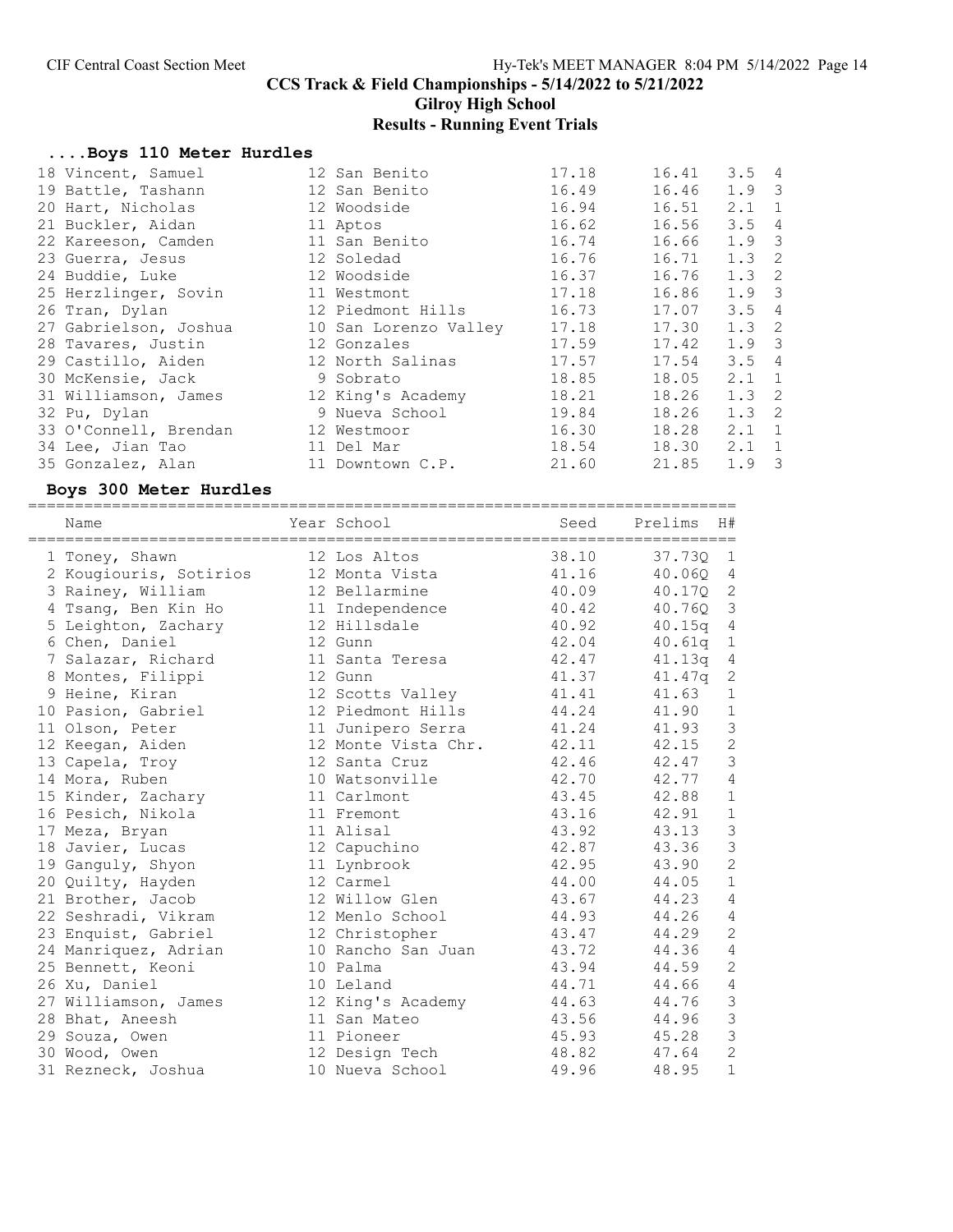# Gilroy High School Results - Running Event Trials

# Boys 4x100 Meter Relay

| School                        | =================<br>__________<br>Prelims<br>Seed | H#                      |
|-------------------------------|----------------------------------------------------|-------------------------|
| 1 Los Altos                   | 42.91<br>42.45Q                                    | 2                       |
| 1) Howmiller, Jacob 12        | 2) Fagin, Zach 11                                  |                         |
| 3) Kung, Joshua 12            | 4) Harrison, Braden 12                             |                         |
| 2 Valley Christian (San Jose) | 42.64<br>42.830 1                                  |                         |
| 1) Holder, Evan 12            | 2) Leggett, Marcel 9                               |                         |
| 3) Aburano, Andrew 10         | 4) Berman, Jakson 12                               |                         |
| 3 Harker                      | 43.10<br>42.90Q                                    | - 3                     |
| 1) Vakath, Zain 11            | 2) Fu, Andrew 11                                   |                         |
| 3) Thakker, Armaan 11         | 4) Gonzales, Rodrigo 11                            |                         |
| 4 Archbishop Mitty            | 42.95<br>42.93Q                                    | 4                       |
| 1) Bautista, Elijah 10        | 2) Shearin-Sewell, Julian 12                       |                         |
| 3) Biebel, Aaron 10           | 4) Swanagan, Xavier 10                             |                         |
| 5 Leland                      | 43.81<br>$43.02q$ 4                                |                         |
| 1) Khatami, Kian 12           | 2) Han, Ryan 12                                    |                         |
| 3) Cutaran, Jordan 10         | 4) Teeple, Ryan 11                                 |                         |
| 6 Lynbrook                    | 43.35<br>$43.02q$ 1                                |                         |
| 1) Tsang, Nathan 11           | 2) Wang, Allen 11                                  |                         |
| 3) Charlie Chiang, MingHan 12 | 4) Taylor, Evan 11                                 |                         |
| 7 Junipero Serra              | 42.91<br>43.14q                                    | $\overline{\mathbf{3}}$ |
| 1) Harrison, Parker 11        | 2) Green, Jaden 10                                 |                         |
| 3) Quintero, Cameron 12       | 4) Laulea, Sione 12                                |                         |
| 8 Bellarmine College Prep     | 43.03<br>43.18q                                    | 4                       |
| 1) Yu, Kevin 12               | 2) Rainey, William 12                              |                         |
| 3) Ham, John 12               | 4) Perez-Lopez, Edgar 12                           |                         |
| 9 Palo Alto                   | 43.87<br>43.29                                     | 2                       |
| 1) Tella, Rishi 12            | 2) Tutor, Lincoln 11                               |                         |
| 3) Bussey, Kai 11             | 4) Tutor, Franklin 11                              |                         |
| 10 Salinas                    | 43.29<br>43.26                                     | $\mathbf{1}$            |
| 1) Flynn, Gavin 9             | 2) Hunter, Nyziah 11                               |                         |
| 3) Amiya, Jay 12              | 4) Menjivar-Cortez, Emmerson 11                    |                         |
| 11 Menlo-Atherton             | 43.76<br>43.40                                     | 3                       |
| 1) Flood, Joseph 12           | 2) Moss, Jalen 12                                  |                         |
| 3) Barbie, Johnnie 12         | 4) Earby, Jeremiah 12                              |                         |
| 12 San Benito (Hollister)     | 43.23<br>43.46                                     | 2                       |
| 1) Zabala, Izaiah 12          | 2) Speech, Andrew 12                               |                         |
| 3) Molina, Isaiha 11          | 4) Freidt, Jayden 12                               |                         |
| 13 Palma                      | 43.78<br>43.54                                     | 4                       |
| 1) Bennett, Keoni 10          | 2) Saldate, Logan 10                               |                         |
| 3) Martinez, Gavin            | 4) Rivera, Paul 12                                 |                         |
| 14 Independence               | 43.50<br>43.56                                     | 2                       |
| 1) Dionida, Mark 12           | 2) Dionida, Markell 12                             |                         |
| 3) Taa, Rylie 9               | 4) Zanone, Ryan 12                                 |                         |
| 15 Homestead                  | 43.86<br>43.75                                     | 3                       |
| 1) Ye, Spencer 11             | 2) Kim, Mose 12                                    |                         |
| 3) Stankiewicz, Travis 12     | 4) Lee, Ryan 11                                    |                         |
| 16 Milpitas                   | 44.27<br>44.01                                     | 2                       |
| 1) Quach, Kenny 12            | 2) Lin, Anderson 12                                |                         |
| 3) Kale, Mihir 12             | 4) Alvarado, Dominic 12                            |                         |
| 17 Rancho San Juan            | 44.09<br>44.13                                     | 1                       |
| 1) Morfin, Eduardo 11         | 2) Niar, Javin 12                                  |                         |
| 3) Bynes, Andrew 12           | 4) Manriquez, Eduardo 10                           |                         |
| 18 Capuchino                  | 43.91<br>44.27                                     | 1                       |
| 1) Javier, Lucas 12           | 2) Nam, Christian 12                               |                         |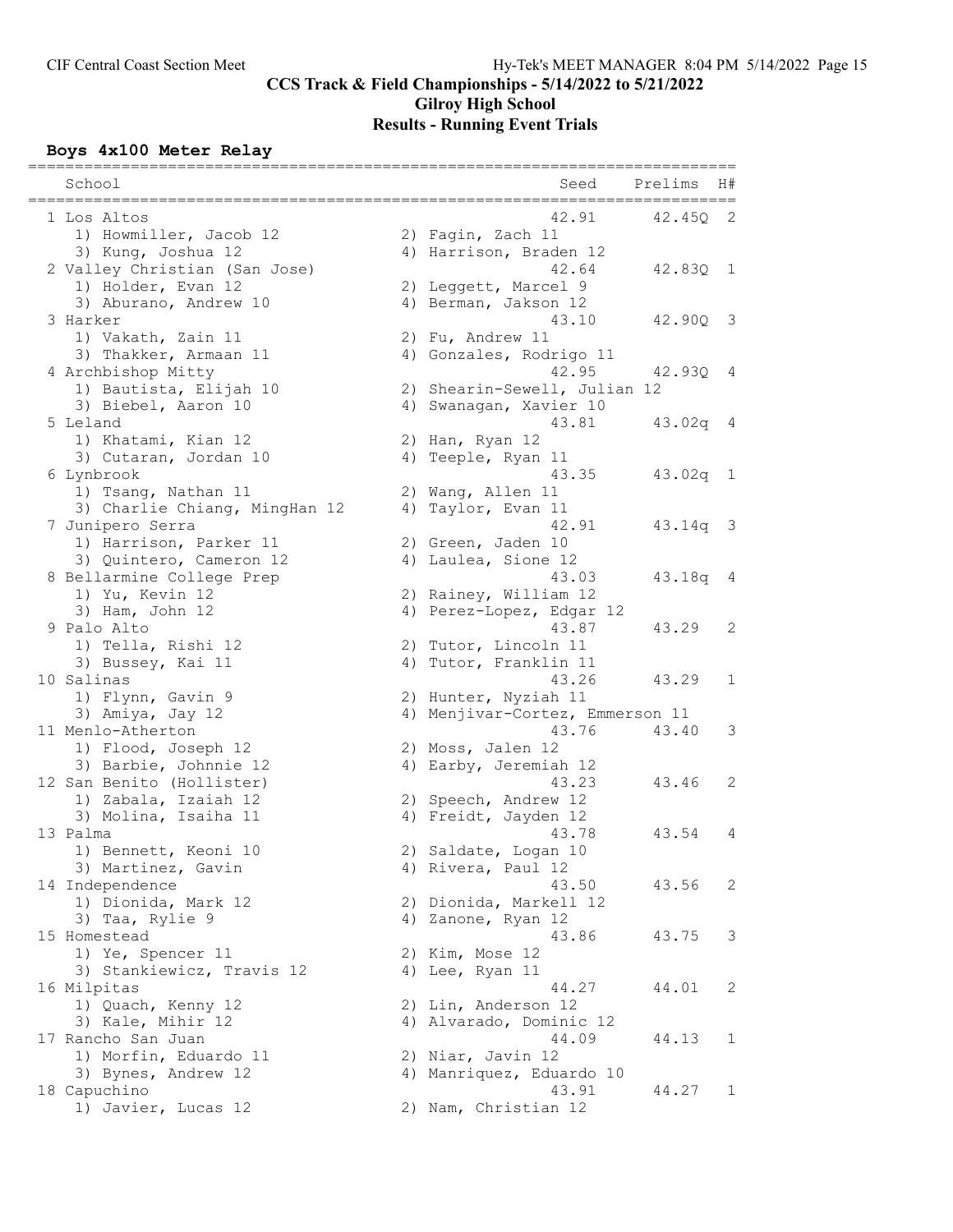....Boys 4x100 Meter Relay

CCS Track & Field Championships - 5/14/2022 to 5/21/2022

# Gilroy High School

#### Results - Running Event Trials

3) Nishimoto, Isaac 12  $\begin{array}{ccc} -4 & -4 & -3 & -4 \\ -3 & -4 & -4 & -4 \\ -3 & -4 & -4 & -4 \end{array}$  44.40  $\begin{array}{ccc} 44.57 & 4 \end{array}$  19 Los Gatos 44.40 44.57 4 1) Temple, Jack 11 2) Romero, Levi 11 3) Kamali, Brady 11 4) Pittock, Luke 12 1) Ellis, Wade 10 2) Aruiza, Aidan 10 3) Buckler, Aidan 11 4) Prichard, Caden 11 1) Crossin, Chance 11 2) Edmonds, Nick 12 3) Noble, Braylon 10 4) Staley, Brody 11 1) Brambila, Louie 12 (2) Rivas, Adan 11 3) Coria, Dominic 11 (4) Mora, Ruben 10 1) Ortiz, Nathan 12 2) Amaral, Ryan 10 3) Butler, Aiden 10 4) Parlove, Abram 11 1) Uhrich, William 12 2) Trevor, Nicholas 12 3) Grundmann, davis 12 (4) Young, Rohin 11 1) Griffiths, Jake 9 2) Seng, William 12 3) Hawthorne, Braeden 12 (4) Betz, Sam 12 1) Ndubisi, Daniel 2) Almaraz, Andrew 3) Calhoun, Devontae  $\begin{array}{ccc} 4 & 4 \end{array}$  Sheffer, Brandon 12 1) Epperson, Nigel 2) Meeker, Alex 11 3) Paragas, Jonah 10 4) Pasion, Gabriel 12 1) Chu, Christopher 9 2) Kwan, Bryan 12 1) Padilla, Nicolas 9 2) Mandujano, David 11 3) Chuca, Julian 1986 (4) Ruiz, Anthony 12 1) Brother, Jacob 12 2) Smith, Hayden 12 3) Kraus, Aidan 9 4) Maskiewicz, Dylan 9 1) Dison, Percy 12 2) Gomez, Jose 10 3) Perez, Eduardo 11 (4) Andrew 11 (4) Andrew 11 1) Boyanov, Calin 9 2) Chapman, Nicolas 12 1) Duong, Huy 12 2) Lam, Matthew 12 3) Lee, Timothy 9 4) Lin, Eli 12

# 20 Aptos 45.56 44.89 4 21 Soquel 46.00 44.91 3 22 Watsonville 44.70 44.95 4 23 Sobrato 45.70 45.02 4 24 Burlingame 44.85 45.06 2 25 Leigh 44.80 45.12 3 26 North Salinas 45.13 45.13 1 27 Piedmont Hills 45.13 45.19 1 28 Aragon 45.41 45.36 2 3) Hickey, Jack 12 4) Schwarzkopf, Avinash 11 29 Alisal 45.52 46.66 3 30 Willow Glen 46.75 46.85 2 31 James Lick 46.77 47.08 1 32 Design Tech 47.44 47.14 1 3) Chapman, Owen 12 4) Chapman, John Lauren 12 33 Summit Shasta 48.82 47.66 2

#### Boys 4x400 Meter Relay

============================================================================ School Seed Prelims H# ============================================================================ 1 Los Altos 3:26.69 3:25.89Q 4 1) Enthoven, Reece 12 2) Howmiller, Jacob 12 3) Harrison, Braden 12 4) Toney, Shawn 12 2 Los Gatos 3:26.01 3:27.21Q 3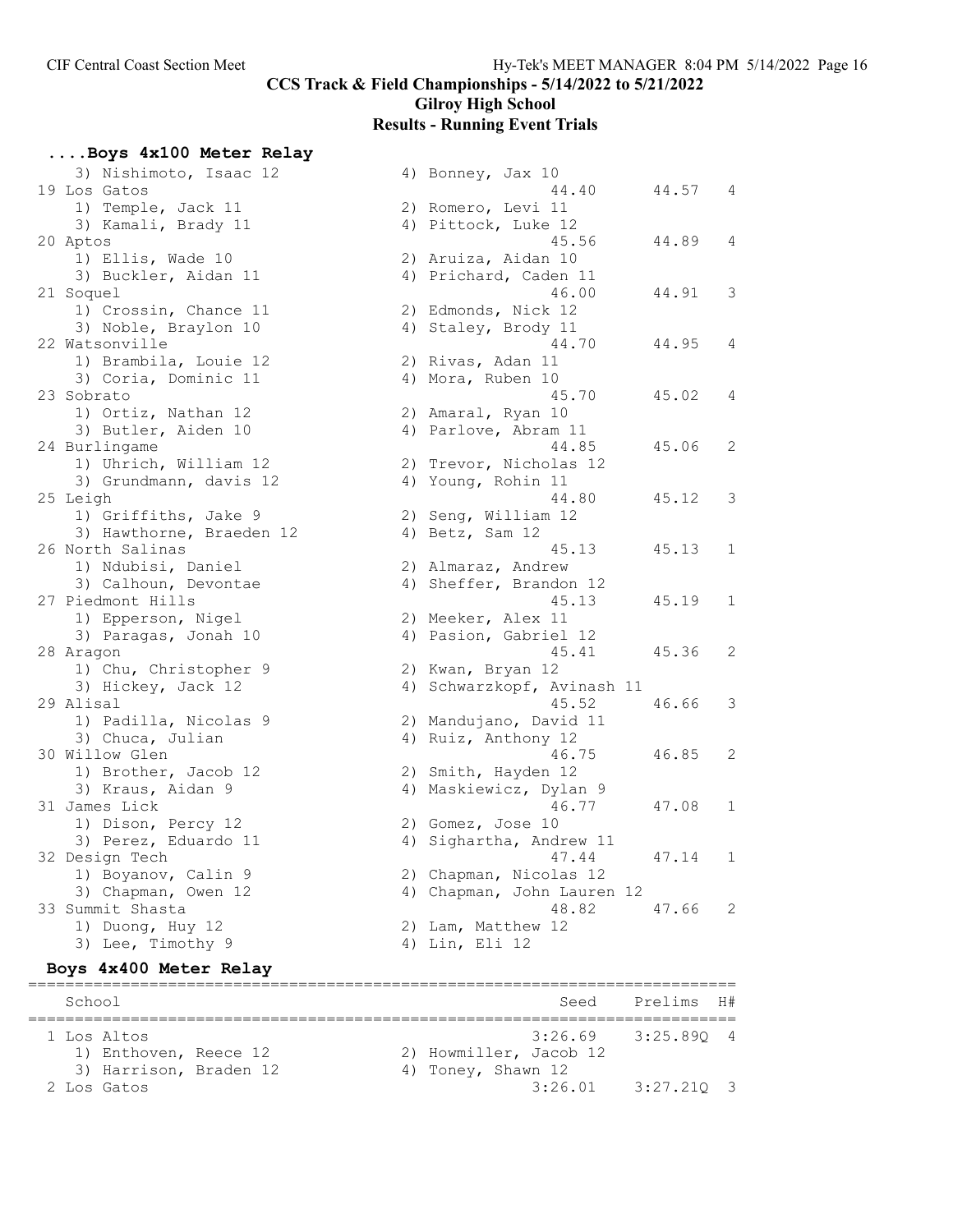Gilroy High School

#### Results - Running Event Trials

# ....Boys 4x400 Meter Relay

| 1) Romero, Levi 11        | 2) Kamali, Brady 11             |              |
|---------------------------|---------------------------------|--------------|
| 3) Pittock, Luke 12       | 4) Brennan, Wil 11              |              |
| 3 Bellarmine College Prep | 3:25.79<br>$3:27.96Q$ 2         |              |
| 1) Chiala, Nico 12        | 2) Pinkel, Ben 12               |              |
| 3) Perez-Lopez, Edgar 12  | 4) Rainey, William 12           |              |
|                           |                                 |              |
| 4 Junipero Serra          | 3:24.42<br>3:29.12Q             | $\mathbf{1}$ |
| 1) Quintero, Cameron 12   | 2) Harrison, Parker 11          |              |
| 3) Igtanloc, Jaxon 11     | 4) Laulea, Sione 12             |              |
| 5 Archbishop Mitty        | 3:26.21<br>$3:26.64q$ 4         |              |
| 1) Bautista, Elijah 10    | 2) Lau, Nathan 11               |              |
| 3) Biebel, Aaron 10       | 4) Swanagan, Xavier 10          |              |
| 6 Fremont                 | 3:27.09<br>$3:27.43q$ 3         |              |
| 1) Figueroa, Luis 12      | 2) Halperin, Jonathan 12        |              |
| 3) Nguyen, Leland 11      | 4) Balakrishnan, Kathir 11      |              |
| 7 Homestead               | 3:27.17<br>$3:28.26q$ 2         |              |
| 1) Saraf, Varun 12        | 2) Oates, Carter 10             |              |
| 3) Rai, Pratush 12        |                                 |              |
|                           | 4) Ye, Spencer 11               |              |
| 8 Evergreen Valley        | 3:30.76 3:30.32q 1              |              |
| 1) Jordan, Amir 12        | 2) Le, Kevin 11                 |              |
| 3) Le, Philip 12          | 4) Nandakumar, Saaketh 12       |              |
| 9 King's Academy          | 3:32.67<br>3:31.75              | 2            |
| 1) Han, Joshua 10         | 2) Hanna, Ian 12                |              |
| 3) Taddie, Jake 12        | 4) Vu, Timothy 10               |              |
| 10 Menlo-Atherton         | 3:31.64<br>3:31.93              | 4            |
| 1) Jackson, Myles 12      | 2) Moss, Jalen 12               |              |
| 3) Scott, Brandon 12      | 4) Earby, Jeremiah 12           |              |
| 11 Westmont               | 3:30.21<br>3:33.88              | 1            |
| 1) Bet-Varda, Demsin 10   | 2) Ding, Youyi 9                |              |
| 3) Grosch, Ian 12         | 4) Joshi, Ojas 11               |              |
| 12 Salinas                | 3:33.09<br>3:33.95              | 1            |
|                           |                                 |              |
| 1) Guajardo, Julian 11    | 2) Blanco, Jesse 12             |              |
| 3) Pattison, Liam 12      | 4) Menjivar-Cortez, Emmerson 11 |              |
| 13 Palo Alto              | 3:32.40<br>3:34.09              | 3            |
| 1) Tutor, Lincoln 11      | 2) Tutor, Franklin 11           |              |
| 3) Miller, James 12       | 4) JT Bard, John 12             |              |
| 14 Mills                  | 3:34.84<br>3:34.39              | 1            |
| 1) Chin, Aaron 12         | 2) Habash, Jason 12             |              |
| 3) Lam, Samuel 11         | 4) Tan, Cyrus 11                |              |
| 15 Scotts Valley          | 3:31.47<br>3:36.51              | 3            |
| 1) Freeman, Sam 11        | 2) Miller, Sasha 12             |              |
| 3) George, Austin 12      | 4) Kain, Jeremy 12              |              |
| 16 Soquel                 | 3:32.23<br>3:36.76              | 4            |
| 1) Edmonds, Nick 12       | 2) Noble, Braylon 10            |              |
| 3) Spencer, Jack 12       | 4) Staley, Brody 11             |              |
| 17 Leland                 | 3:31.02<br>3:37.35              | 2            |
|                           |                                 |              |
| 1) Cutaran, Jordan 10     | 2) Cain, Aidan 12               |              |
| 3) Han, Ryan 12           | 4) Teeple, Ryan 11              |              |
| 18 Sequoia                | 3:36.63<br>3:38.09              | 1            |
| 1) Corpus, John 11        | 2) Makasini, Leimana 11         |              |
| 3) Resnick, Jesse 11      | 4) Pigot, Benjamin 12           |              |
| 19 Lynbrook               | 3:34.54<br>3:38.16              | 3            |
| 1) Zhang, Chris 11        | 2) Charlie Chiang, MingHan 12   |              |
| 3) Tsang, Nathan 11       | 4) Fung, Casey 10               |              |
| 20 Leigh                  | 3:34.31<br>3:39.00              | 4            |
| 1) Ranade, Ariun 12       | 2) Hawthorne, Braeden 12        |              |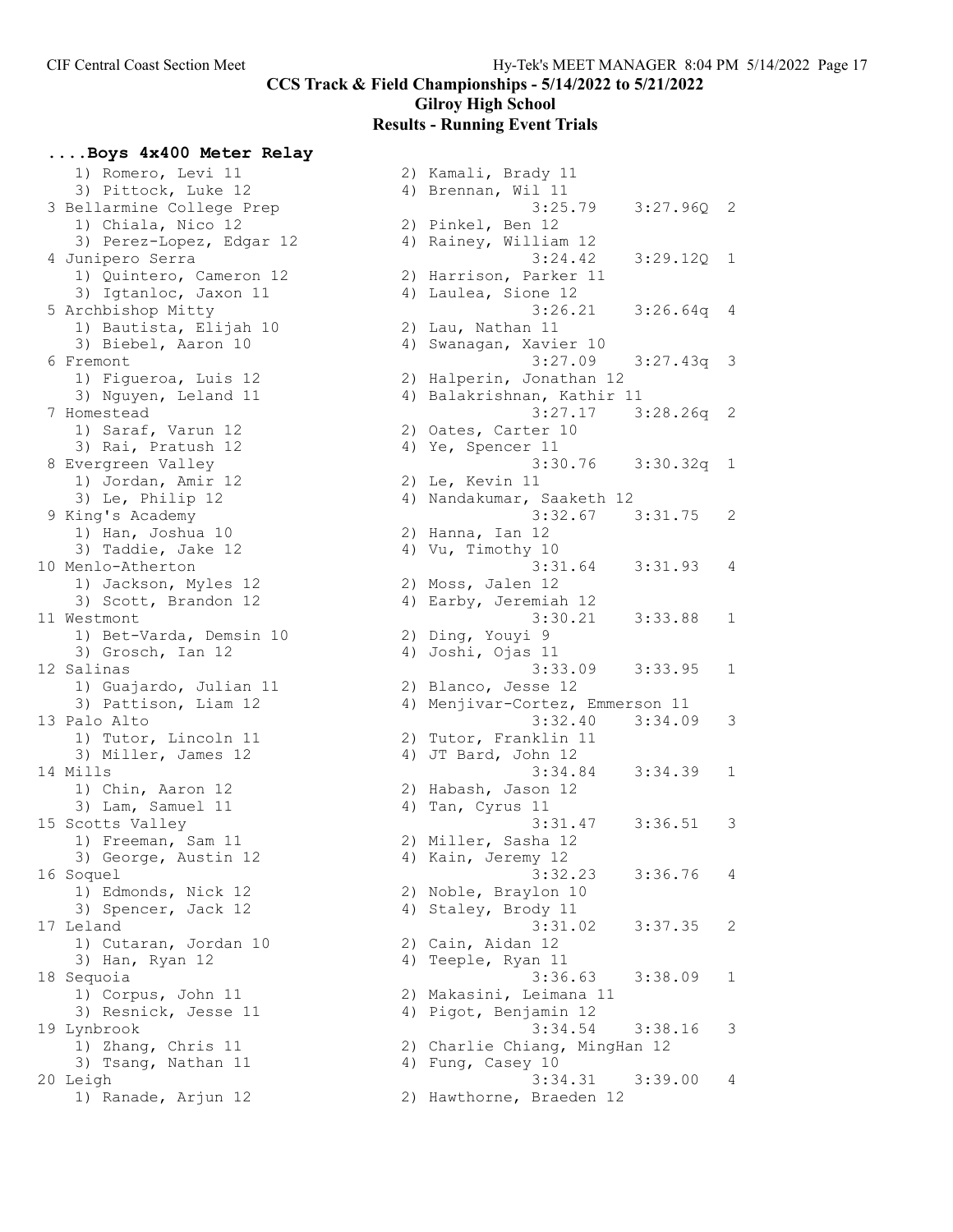Gilroy High School

#### Results - Running Event Trials

....Boys 4x400 Meter Relay

3) Abel, Kiyan 11 21 King City 1) Black, Luke 3) Medina, Mauro 11 22 San Mateo 1) McKeever, Kyle 11 3) Grush, Aaron 12 23 Independence 1) Joshi, Armaan 12 3) Taa, Ethan  $11$ 24 San Benito (Hollister) 1) Zabala, Malachi 3) Molina, Isaiha 11 25 Nueva School 1) Cocquyt, Alex 12 3) Lange, Emerson 12 26 Silver Creek 1) Butts, Da'Quan 10 3) Herrera, Xavier 12 27 Branham 1) Boranna, Samarth 12 3) Clima, Dominic 12 28 Alisal 1) Meza, Bryan 11 3) Macias, Josue 11 29 Watsonville 1) Brambila, Louie 12 3) Mora, Ruben 10 30 Menlo School 1) Floyd, William 11 3) Pretre, Justin 11 31 Carmel 1) Hadi, Fenris 3) Craig, Dylan 11 32 Kipp San Jose 1) Lam, Adam  $10$ 3) Ruiz, Angel 9

| 4) | Seng, William 12                       |         |                |
|----|----------------------------------------|---------|----------------|
|    | 3:37.81                                | 3:39.37 | $\sqrt{4}$     |
| 2) | Jacobo, Rafael 11                      |         |                |
| 4) | Limosnero, Israel 11                   |         |                |
|    | 3:33.43                                | 3:39.90 | 2              |
| 2) | Doong, Tian 12                         |         |                |
| 4) | Gagne, Noah 12                         |         |                |
|    | 3:34.47                                | 3:40.15 | 4              |
| 2) | Lee, Timothy 11                        |         |                |
| 4) | Todd, Michael 12                       |         |                |
|    | 3:33.46                                | 3:41.23 | 3              |
| 2) | Mead, Kody 12                          |         |                |
| 4) | Speech, Andrew 12                      |         |                |
|    | 3:49.96                                | 3:42.46 | 1              |
| 2) | Lehane, Dominic 11                     |         |                |
| 4) | Rezneck, Joshua 10                     |         |                |
|    | 3:38.11                                | 3:42.79 | 4              |
| 2) | Garcia, Ethan 11                       |         |                |
| 4) | Stacy, Matthew 12                      |         |                |
|    | 3:37.46                                | 3:43.06 | $\overline{2}$ |
| 2) | Buckman, Logan 10                      |         |                |
| 4) |                                        |         |                |
|    | 3:37.47                                | 3:43.19 | 3              |
| 2) | Tapia, Devin 10                        |         |                |
| 4) | Nava, Armando 12                       |         |                |
|    | 3:38.82                                | 3:43.70 | 3              |
|    | 2) Coria, Dominic 11<br>Rivas, Adan 11 |         |                |
| 4) | 3:33.04                                | 3:45.41 | $\mathbf 1$    |
| 2) | Deffner, Aiden 11                      |         |                |
| 4) | Pretre, Landon 9                       |         |                |
|    | 3:39.04                                | 3:51.78 | $\overline{2}$ |
| 2) | Quilty, Hayden 12                      |         |                |
| 4) | Foreman, Bennett                       |         |                |
|    | 3:55.54                                | 3:57.55 | $\mathbf 1$    |
| 2) | Lopez, Rodrigo 11                      |         |                |
| 4) | Salcedo, Osvaldo 12                    |         |                |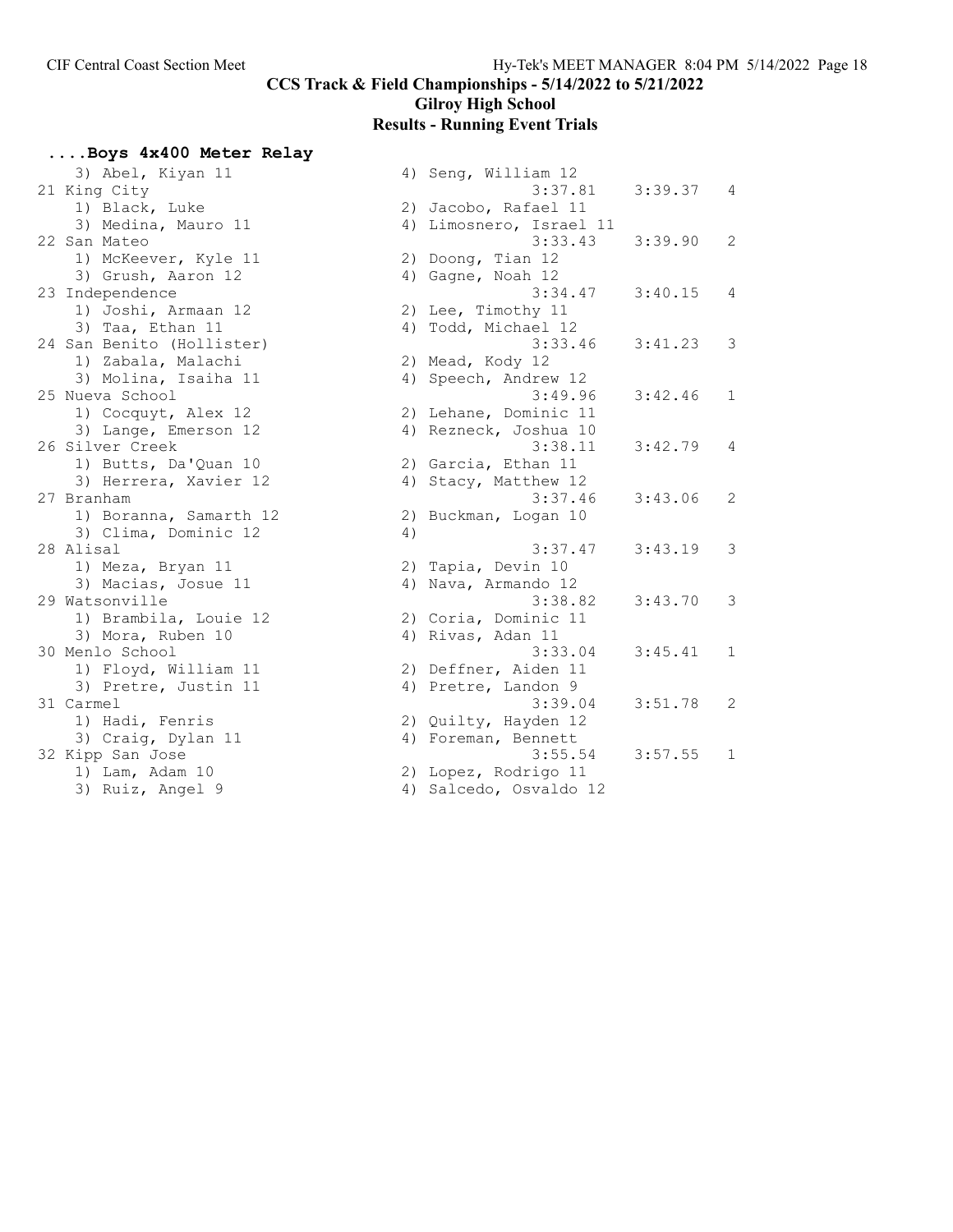# Gilroy High School Results - Field Event Trials

# Girls High Jump

| Name                                    | Year School                | Seed        | Prelims                      |
|-----------------------------------------|----------------------------|-------------|------------------------------|
| Preliminaries                           |                            |             |                              |
|                                         | 10 Fremont                 | $5 - 00.00$ |                              |
| 1 Johnson, Hayley                       | 11 Notre Dame Bel          | $5 - 04.00$ | $5 - 00.00q$<br>$5 - 00.00q$ |
| 1 Castelli, Melanie<br>1 Slover, Hannah | 11 Los Gatos               | $5 - 04.00$ | $5 - 00.00q$                 |
|                                         |                            |             |                              |
| 1 Churchill, Elizabeth                  | 12 Aptos<br>10 St. Francis | $5 - 06.00$ | $5 - 00.00q$                 |
| 1 Wade, Jamie                           |                            | $5 - 00.00$ | $5 - 00.00q$                 |
| 1 Fan, Clara                            | 9 Monta Vista              | $5 - 04.00$ | $5 - 00.00q$                 |
| 7 Baxter, Gabriela                      | 11 Christopher             | $5 - 00.00$ | $J5 - 00.00q$                |
| 8 Chio, Gwynn                           | 12 San Mateo               | $5 - 00.00$ | $J5 - 00.00q$                |
| 9 Zheng, Eliza                          | 10 Willow Glen             | $4 - 02.00$ | $J5 - 00.00q$                |
| 10 Cossio, Natalia                      | 12 Palo Alto               | $4 - 08.00$ | $J5 - 00.00q$                |
| 11 Thomas, Taelynn                      | 9 Willow Glen              | $4 - 08.00$ | $4 - 10.00q$                 |
| 12 Bald, Meagan                         | 11 Pioneer                 | $5 - 00.00$ | $J4 - 10.00q$                |
| 13 Fong, Kaitlyn                        | 12 Carlmont                | $4 - 10.00$ | $J4 - 10.00$                 |
| 14 Cacianti, Sophia                     | 9 Capuchino                | $4 - 10.00$ | $J4 - 10.00$                 |
| 15 Oden, Taylor                         | 10 Archbishop Mitty        | $4 - 10.00$ | $J4 - 10.00$                 |
| 16 Draheim, Alyssa                      | 10 Mills                   | $4 - 10.00$ | $J4 - 10.00$                 |
| 17 Gehring, Elizabeth                   | 10 Gunn                    | $4 - 10.00$ | $J4 - 10.00$                 |
| 18 Lome, Jadyn                          | 9 Carmel                   | $4 - 08.00$ | $J4 - 10.00$                 |
| 19 Anderson, Autumn                     | 11 Leigh                   | $4 - 06.00$ | $J4 - 10.00$                 |
| 20 Nilstoft, Emma                       | 12 Notre Dame Bel          | $4 - 08.00$ | $J4 - 10.00$                 |
| 21 Byram, Clare                         | 11 Santa Cruz              | $4 - 10.00$ | $4 - 08.00$                  |
| 21 Shanrock, Ava                        | 12 San Benito              | $4 - 08.00$ | $4 - 08.00$                  |
| 21 Villegas, Mia                        | 12 San Benito              | $4 - 08.00$ | $4 - 08.00$                  |
| 21 Hu, Natalie                          | 12 Leigh                   | $4 - 10.00$ | $4 - 08.00$                  |
| 21 Lane, Jessica                        | 11 Notre Dame Sal          | $4 - 06.00$ | $4 - 08.00$                  |
| 26 Feland, Anna                         | 10 Nueva School            | $4 - 05.00$ | $4 - 06.00$                  |
| 26 Chow, Karen                          | 12 Homestead               | $4 - 06.00$ | $4 - 06.00$                  |
| 26 Huynh, Nancy                         | 11 Andrew Hill             | $4 - 04.00$ | $4 - 06.00$                  |
| 26 Brown, Maya                          | 11 Salinas                 | $4 - 06.00$ | $4 - 06.00$                  |
| 26 Kvitek, Christiana                   | 10 Carmel                  | $4 - 06.00$ | $4 - 06.00$                  |
| -- Oram, Julia                          | 11 Mid Peninsula           | $4 - 03.00$ | ΝH                           |

#### Girls Pole Vault

| Name                  |    | Year School         | Seed         | Prelims      |
|-----------------------|----|---------------------|--------------|--------------|
| 1 Ferrell, Ariel      |    | 10 Pacific Coll.    | $8 - 00.00$  | $9 - 00.00q$ |
| 1 Guth, Katharina     |    | 11 Pacific Coll.    | $8 - 06.00$  | $9 - 00.00q$ |
| 1 Tai, Courtney       |    | 12 Aragon           | $8 - 10.00$  | $9 - 00.00q$ |
| 1 Egan, Alexa         |    | 11 St. Francis      | $9 - 06.00$  | $9 - 00.00q$ |
| 1 Scott, Jonelle      |    | 10 Soquel           | $11 - 06.00$ | $9 - 00.00q$ |
| 1 Goetz, Abigail      | 10 | Sequoia             | $9 - 04.00$  | $9 - 00.00q$ |
| 1 Williams, Kendra    |    | 10 Branham          | $9 - 00.00$  | $9 - 00.00q$ |
| 1 Floering, Katherine |    | 11 St. Francis      | $9 - 06.00$  | $9 - 00.00q$ |
| 1 Villeneuve, Sophia  |    | 12 Westmont         | $8 - 06.00$  | $9 - 00.00q$ |
| 1 Zamora, Emily       |    | 11 Willow Glen      | $10 - 00.00$ | $9 - 00.00q$ |
| 11 Stone, Hailey      |    | 10 Los Gatos        | $9 - 00.00$  | $8 - 06.00q$ |
| 11 Schwarz, Sophie    |    | 9 Westmont          | $9 - 00.00$  | $8 - 06.00q$ |
| 13 Tran, Mindy        | 10 | Notre Dame San Jose | $7 - 06.00$  | $J8 - 06.00$ |
| 13 Alvarado, Claudia  |    | 12 San Benito       | $8 - 06.00$  | $J8 - 06.00$ |
| 13 Church, Sidney     | 10 | Salinas             | $8 - 00.00$  | $J8 - 06.00$ |
| 16 Nee, Meilia        | 9. | Santa Cruz          | $9 - 00.00$  | $8 - 00.00$  |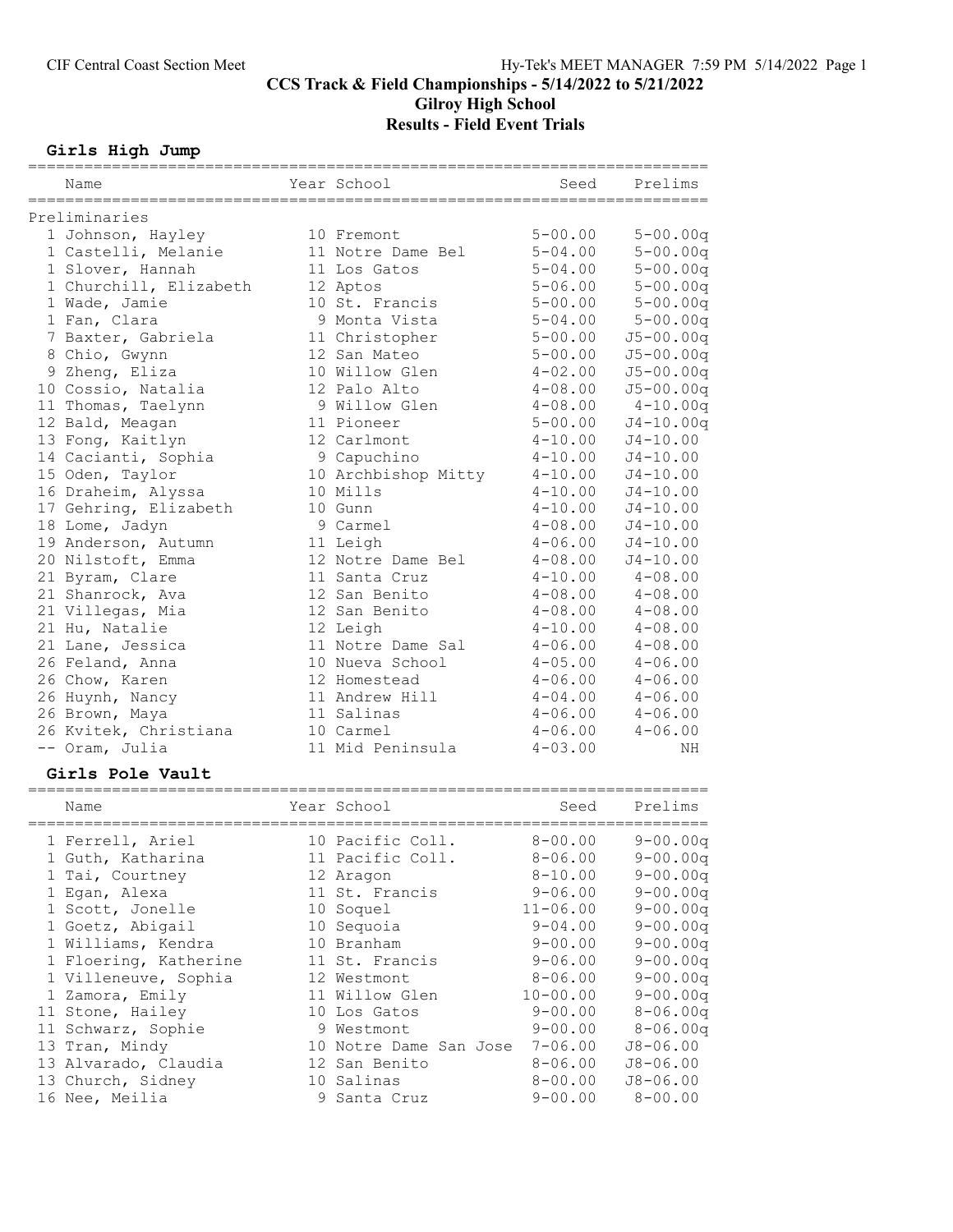# Gilroy High School

# Results - Field Event Trials

#### ....Girls Pole Vault

| 16 Hunt, Mia             | 11 Sequoia   | $8 - 04.00$ | $8 - 00.00$ |
|--------------------------|--------------|-------------|-------------|
| 18 Cunningham, Christina | 9 San Benito | $8 - 00.00$ | $7 - 06.00$ |
| 18 Dreux, Justine        | 11 Branham   | $8 - 00.00$ | $7 - 06.00$ |
| 18 Golino, Gianna        | 11 Los Gatos | $6 - 00.00$ | $7 - 06.00$ |
| 18 Vrijen, Juliette      | 10 Los Gatos | $7 - 00.00$ | $7 - 06.00$ |

#### Girls Long Jump

| Name                    | Year School         | Seed         | ============================<br>Prelims | Wind           |
|-------------------------|---------------------|--------------|-----------------------------------------|----------------|
| 1 Barry, Jessi          | 12 Valley Christian | $18 - 00.50$ | $17 - 10.00q$                           | NWI            |
| 2 Churchill, Elizabeth  | 12 Aptos            | $17 - 04.00$ | $17 - 06.00q$                           | NWI            |
| 3 Krishnamurthy, Ashna  | 12 Saratoga         | $16 - 10.50$ | $17 - 03.00q$                           | NWI            |
| 4 Cho, Pia              | 10 Aragon           | $16 - 11.75$ | $17 - 02.00q$                           | NWI            |
| 5 Walsh, Kate           | 12 St. Ignatius     | $17 - 05.50$ | $17 - 01.00q$                           | $\texttt{NWI}$ |
| 6 Huynh, Kristy         | 11 Silver Creek     | $16 - 07.50$ | $16 - 10.50q$                           | NWI            |
| 6 Tong, Katie           | 12 St. Ignatius     | $17 - 08.50$ | $16 - 10.50q$                           | NWI            |
| 8 Su, Vanessa           | 12 Lynbrook         | $16 - 08.50$ | $16 - 10.00q$                           | NWI            |
| 9 Yella, Anjali         | 10 Harker           | $17 - 00.00$ | $16 - 07.00q$                           | NWI            |
| 10 Schwarz, Sophie      | 9 Westmont          | $17 - 04.50$ | $16 - 03.50q$                           | NWI            |
| 11 Gao, Amaryllis       | 12 Design Tech      | $15 - 07.25$ | $16 - 03.00q$                           | NWI            |
| 12 Wang, Claire         | 12 Lynbrook         | $16 - 08.50$ | $J16 - 03.00q$                          | NWI            |
| 13 Gose, Ashley         | 12 Carmel           | $16 - 07.25$ | $J16 - 03.00$                           | NWI            |
| 14 Yung, Audrey         | 12 St. Ignatius     | $16 - 08.50$ | $16 - 01.50$                            | NWI            |
| 15 Heeren, Marin        | 10 King's Academy   | $16 - 00.00$ | $16 - 01.00$                            | NWI            |
| 16 Kosmont, Juliette    | 11 Santa Catalina   | $16 - 06.00$ | $16 - 00.50$                            | NWI            |
| 17 Dimitrijevic, Sofija | 12 Los Altos        | $16 - 00.00$ | $16 - 00.00$                            | NWI            |
| 18 Huynh, Jenny         | 10 Andrew Hill      | $16 - 11.00$ | $15 - 11.50$                            | NWI            |
| 19 Robledo, Maya        | 11 Santa Teresa     | $16 - 01.00$ | $15 - 11.00$                            | NWI            |
| 20 Guinto, Kirin        | 11 Design Tech      | $16 - 00.75$ | $15 - 10.50$                            | NWI            |
| 21 Acosta, Jackie       | 12 St. Ignatius     | $16 - 09.75$ | $15 - 10.00$                            | NWI            |
| 22 Bald, Meagan         | 11 Pioneer          | $16 - 02.00$ | $15 - 09.00$                            | NWI            |
| 23 Minkel, Madison      | 9 San Benito        | $15 - 02.00$ | $15 - 07.75$                            | NWI            |
| 24 Chan, Bethany        | 11 Lynbrook         | $16 - 04.00$ | $15 - 06.50$                            | NWI            |
| 25 Vargas, Kiersten     | 11 St. Francis      | $16 - 08.50$ | $15 - 05.50$                            | NWI            |
| 26 Ichiuji, Halle       | 12 Aragon           | $15 - 03.00$ | $15 - 04.50$                            | NWI            |
| 27 Rodden, Anna         | 10 Gunn             | $16 - 02.50$ | $15 - 02.50$                            | NWI            |
| 28 Miller, Beatrice     | 10 Mount Madonna    | $15 - 10.50$ | $14 - 11.50$                            | NWI            |
| 29 Waring, Tianna       | 12 Hillsdale        | $15 - 07.50$ | $14 - 09.50$                            | NWI            |
| 29 Moore, Sabrina       | 10 Salinas          | $16 - 00.50$ | $14 - 09.50$                            | NWI            |
| 31 Villegas, Mia        | 12 San Benito       | $15 - 03.00$ | $14 - 09.00$                            | NWI            |
| 32 Franks, Emma         | 9 San Benito        | $15 - 09.00$ | $14 - 08.50$                            | NWI            |
| 32 Garcia, Savannah     | 10 Rancho San Juan  | $15 - 09.50$ | $14 - 08.50$                            | NWI            |
| 34 Noble Dean, Heart    | 12 Westmoor         | $15 - 03.00$ | $14 - 04.00$                            | NWI            |

# Girls Triple Jump

| Name               | Year School         | Seed         | Prelims        | Wind |
|--------------------|---------------------|--------------|----------------|------|
| 1 Barry, Jessi     | 12 Valley Christian | $37 - 06.00$ | 37-02.50g NWI  |      |
| 2 MacKenzie, Megan | 11 Los Altos        | $36 - 05.25$ | 35-10.50g NWI  |      |
| 3 Acosta, Jackie   | 12 St. Ignatius     | $35 - 09.00$ | 35-03.50q NWI  |      |
| 4 Vincent, Hannah  | 9 San Benito        | $34 - 05.50$ | $J35 - 03.50q$ | NWI  |
| 5 Guinto, Kirin    | 11 Design Tech      | $34 - 04.50$ | 35-01.75q      | NWI  |
| 6 Rodden, Anna     | 10 Gunn             | $34 - 02.50$ | 35-00.75q NWI  |      |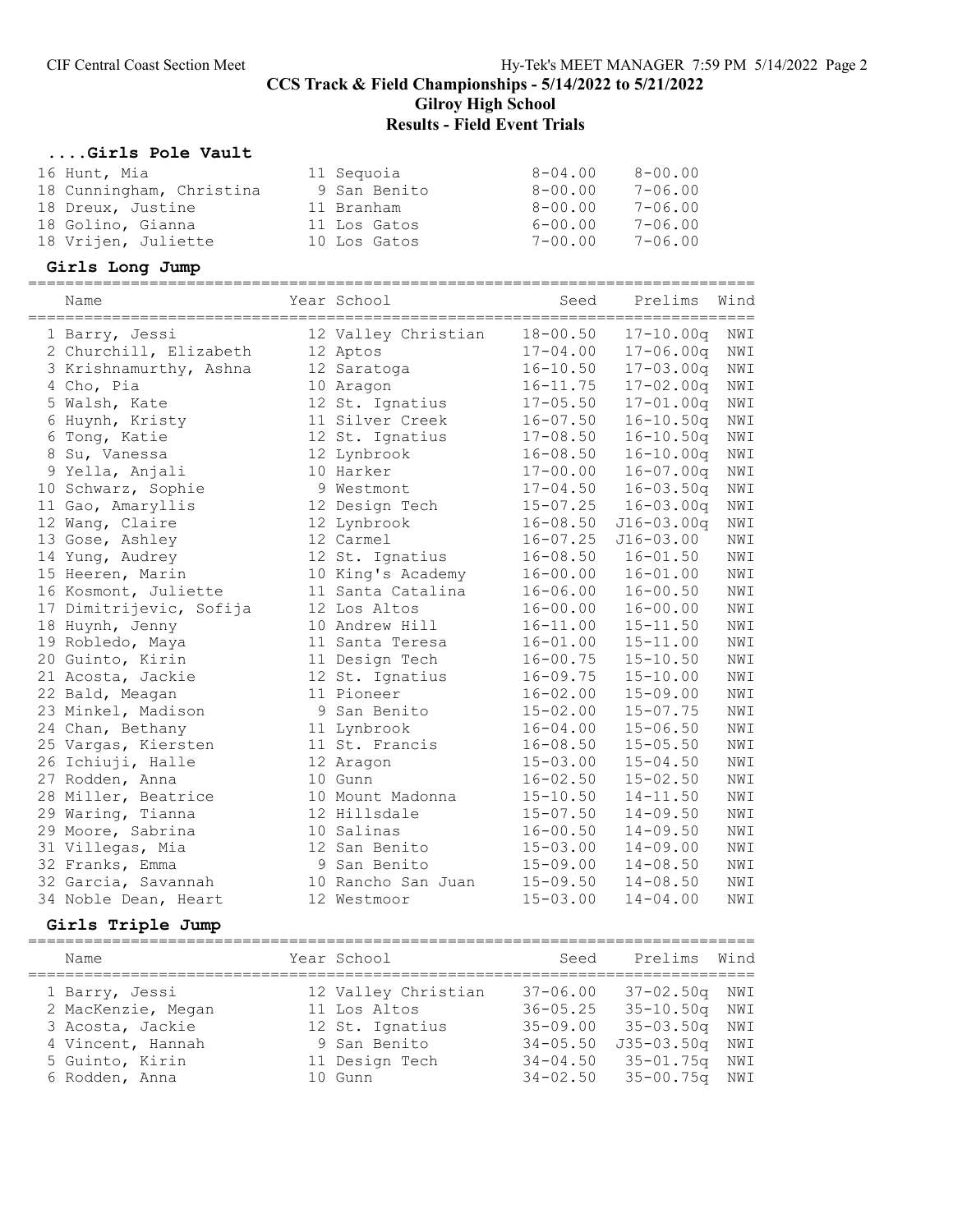Gilroy High School Results - Field Event Trials

# ....Girls Triple Jump

| 7 Krishnamurthy, Ashna     | 12 Saratoga         | $34 - 01.75$ | $34 - 09.25q$  | NWI |
|----------------------------|---------------------|--------------|----------------|-----|
| 8 Drake, Juliane           | 11 King's Academy   | $33 - 03.50$ | $34 - 08.00q$  | NWI |
| 9 Robledo, Maya            | 11 Santa Teresa     | $34 - 03.50$ | $34 - 07.50q$  | NWI |
| 10 Lowe, Alexa             | 12 Harker           | $34 - 07.00$ | $J34 - 07.50q$ | NWI |
| 11 De Los Santos, Kate     | 10 Monterey         | $33 - 04.00$ | $34 - 07.00q$  | NWI |
| 12 Prabhuram, Rithika      | 10 Evergreen Valley | $35 - 03.50$ | $34 - 06.00q$  | NWI |
| 13 Gose, Ashley            | 12 Carmel           | $34 - 05.50$ | $34 - 05.00$   | NWI |
| 14 Metzler, Naomi          | 11 Carlmont         | $34 - 02.00$ | $34 - 02.50$   | NWI |
| 15 Churchill, Elizabeth    | 12 Aptos            | $34 - 02.00$ | $33 - 11.50$   | NWI |
| 16 Huynh, Kristy           | 11 Silver Creek     | $33 - 11.50$ | $33 - 11.00$   | NWI |
| 17 Rocca, Mariel           | 11 St. Ignatius     | $35 - 08.00$ | $33 - 10.50$   | NWI |
| 18 Ichiuji, Halle          | 12 Aragon           | $34 - 00.00$ | $33 - 02.50$   | NWI |
| 19 Larson, Izabelle        | 11 Santa Teresa     | $32 - 08.50$ | $33 - 01.75$   | NWI |
| 20 Sul, Ellie              | 11 Cupertino        | $34 - 01.50$ | $33 - 01.50$   | NWI |
| 21 Franks, Emma            | 9 San Benito        | $33 - 09.00$ | $32 - 10.50$   | NWI |
| 22 Kher, Serena            | 11 Lynbrook         | $33 - 05.75$ | $32 - 10.00$   | NWI |
| 23 Villeneuve, Sophia      | 12 Westmont         | $32 - 09.25$ | $32 - 07.75$   | NWI |
| 24 Huynh, Jenny            | 10 Andrew Hill      | $34 - 03.75$ | $32 - 06.50$   | NWI |
| 25 Kleijnen, Osanne        | 11 Scotts Valley    | $33 - 02.50$ | $32 - 01.00$   | NWI |
| 26 Nau, Nia                | 11 Woodside         | $31 - 09.50$ | $32 - 00.00$   | NWI |
| 27 Coetzee, Lola           | 11 Christopher      | $32 - 07.50$ | $31 - 11.75$   | NWI |
| 28 Kamalakannan, Keerthana | 12 Milpitas         | $33 - 00.00$ | $31 - 11.50$   | NWI |
| 29 Holzman, Kylie          | 12 Burlingame       | $32 - 04.50$ | $31 - 10.00$   | NWI |
| 30 Ramos-VerdÃ-n, Chantal  | 10 Rancho San Juan  | $31 - 09.50$ | $31 - 01.25$   | NWI |
| 31 Moore, Sabrina          | 10 Salinas          | $31 - 10.00$ | $30 - 09.25$   | NWI |
| 32 Myklebust, Ana-Liv      | 12 Leigh            | $33 - 03.25$ | $30 - 00.50$   | NWI |
| 33 Hsu, Claire             | 12 Kipp San Jose    | $30 - 04.25$ | $30 - 00.00$   | NWI |

#### Girls Shot Put

=========================================================================

| Name<br>================================== | Year School<br>----------------------------- | Seed         | Prelims       |
|--------------------------------------------|----------------------------------------------|--------------|---------------|
| 1 Steiner, Nicole                          | 9 Los Gatos                                  | $37 - 09.00$ | $39 - 05.00q$ |
| 2 Alexander, Jocelyn                       | 11 San Benito                                | $37 - 10.00$ | $38 - 06.00q$ |
| 3 Demby, Golda                             | 9 Del Mar                                    | $36 - 07.00$ | $38 - 05.00q$ |
| 4 Durbin, Peri                             | 12 Notre Dame San Jose 35-10.00              |              | $37 - 02.00q$ |
| 5 Haungatau, Emma                          | 12 Capuchino                                 | $31 - 09.75$ | $34 - 03.50q$ |
| 6 Ifo desai, Maya                          | 9 Archbishop Mitty                           | $30 - 07.50$ | $33 - 09.50q$ |
| 7 Ayala, Jadyn                             | 12 Silver Creek                              | $30 - 06.00$ | $33 - 08.50q$ |
| 8 O'Brien, Ningning                        | 11 Homestead                                 | $35 - 01.00$ | $33 - 07.50q$ |
| 9 Collins, Jasia                           | 11 Overfelt                                  | $34 - 10.00$ | $33 - 02.00q$ |
| 10 Holland, Angelina                       | 11 Santa Teresa                              | $31 - 08.00$ | $33 - 01.50q$ |
| 11 Tonascia, Natalie                       | 10 San Benito                                | $34 - 03.00$ | $32 - 10.50q$ |
| 12 Aligawesa, Nadia                        | 11 Santa Catalina                            | $33 - 04.75$ | $32 - 08.00q$ |
| 13 Oladokun, Oluwafunmilayo                | 11 Carmel                                    | $32 - 10.25$ | $32 - 06.00$  |
| 14 Fonkuo, Diane                           | 11 Branham                                   | $31 - 04.50$ | $32 - 03.00$  |
| 15 Nguyen, Kathy                           | 12 Independence                              | $32 - 03.50$ | $31 - 08.50$  |
| 16 Vallejos, Shiloh                        | 9 Christopher                                | $32 - 07.00$ | $31 - 02.50$  |
| 17 Tippetts, Mika                          | 11 Saratoga                                  | $32 - 04.00$ | $31 - 00.00$  |
| 17 Naddell, Elise                          | 12 Gunn                                      | $29 - 03.00$ | $31 - 00.00$  |
| 19 Kleveland, Kristina                     | 12 Santa Clara                               | $31 - 11.00$ | $30 - 10.00$  |
| 20 Filios, Savannah                        | 9 St. Francis                                | $30 - 04.75$ | $30 - 09.00$  |
| 21 Matalua, Latai                          | 10 Greenfield                                | $31 - 11.75$ | $30 - 07.00$  |
| 22 Grajales, Cynthia                       | 12 Oak Grove                                 | $32 - 09.00$ | $30 - 05.50$  |
| 23 Mila, Evelini                           | 10 Sacred Heart Prep                         | $29 - 10.00$ | $29 - 07.00$  |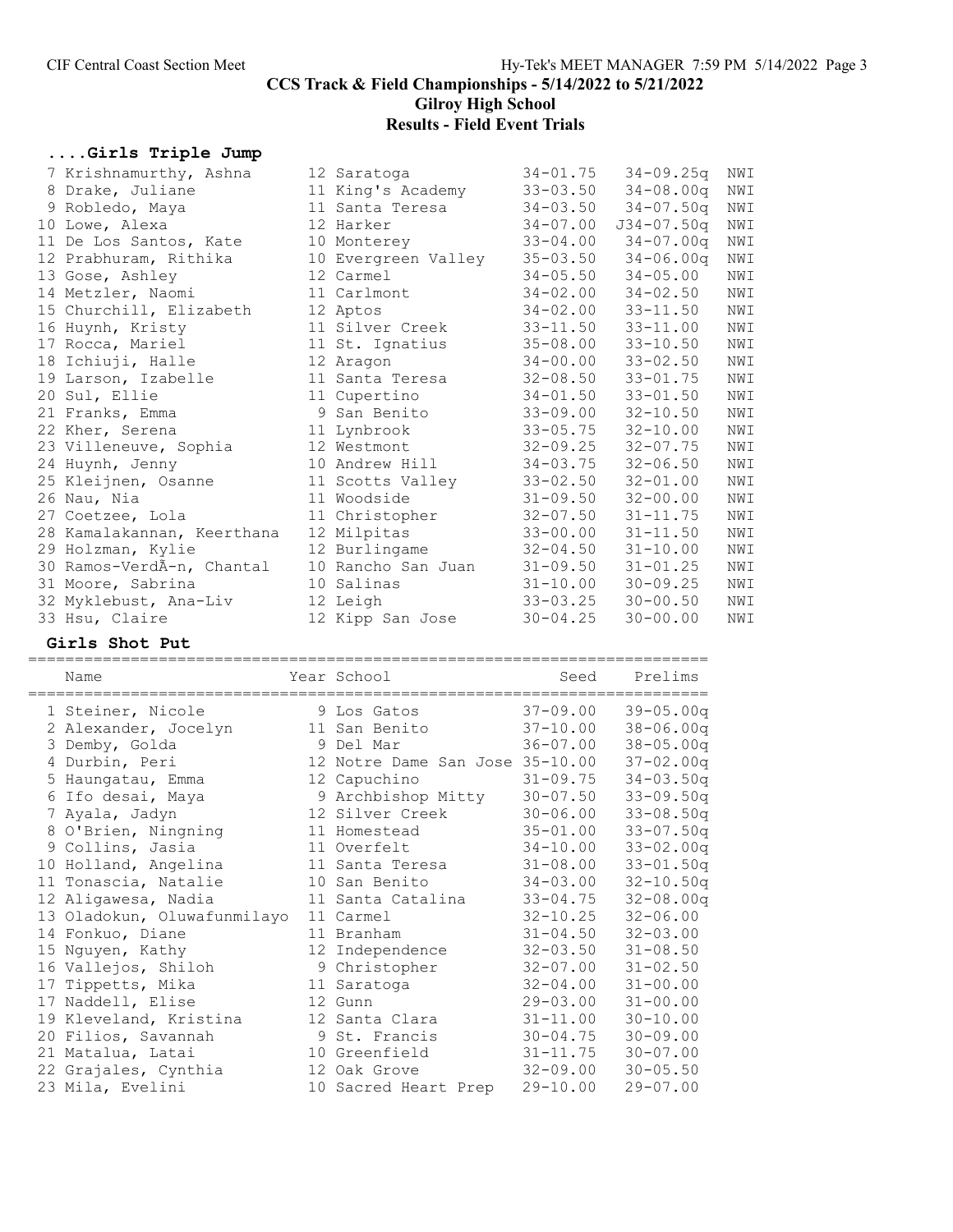# CIF Central Coast Section Meet Hy-Tek's MEET MANAGER 7:59 PM 5/14/2022 Page 4 CCS Track & Field Championships - 5/14/2022 to 5/21/2022 Gilroy High School Results - Field Event Trials

#### ....Girls Shot Put

| 24 Thayer, Lily       | 11 Soquel        | $28 - 02.50$ | $29 - 05.00$ |
|-----------------------|------------------|--------------|--------------|
| 25 Santaella, Mikayla | 11 Aptos         | $27 - 06.00$ | $28 - 05.50$ |
| 26 Byrne, Sophie      | 12 Terra Nova    | $28 - 01.00$ | $28 - 05.00$ |
| 27 McCann, Shayla     | 12 Terra Nova    | $28 - 06.00$ | $28 - 01.00$ |
| 28 Andrade, Tania     | 11 Latino C.P.   | $25 - 08.00$ | $27 - 08.50$ |
| 29 Manzano, Nadia     | 12 Soledad       | $30 - 04.50$ | $25 - 05.00$ |
| 30 Montoya, Lillyana  | 11 Downtown C.P. | $23 - 04.00$ | $25 - 03.00$ |

#### Girls Discus Throw

=========================================================================

| Name                        | Year School            | Seed         | Prelims     |
|-----------------------------|------------------------|--------------|-------------|
| 1 Durbin, Peri              | 12 Notre Dame San Jose | $116 - 08$   | $123 - 07q$ |
| 2 O'Brien, Ningning         | 11 Homestead           | $136 - 10$   | $122 - 03q$ |
| 3 Alexander, Jocelyn        | 11 San Benito          | $110 - 03$   | $122 - 00q$ |
| 4 Demby, Golda              | 9 Del Mar              | $117 - 04$   | $117 - 07q$ |
| 5 Barrett, Isolina          | 11 Notre Dame Sal      | $95 - 04$    | $107 - 02q$ |
| 6 Fonkuo, Diane             | 11 Branham             | $13 - 07.50$ | $106 - 03q$ |
| 7 Smith, Samantha           | 11 Santa Teresa        | $107 - 06$   | $106 - 02q$ |
| 8 White, Laura              | 11 San Benito          | $92 - 02$    | $102 - 06q$ |
| 9 Li, Carolyn               | 12 Lynbrook            | $103 - 00$   | $101 - 02q$ |
| 10 Ayala, Jadyn             | 12 Silver Creek        | $109 - 05$   | $100 - 07q$ |
| 11 Tang, Mylinh             | 12 Piedmont Hills      | $106 - 05$   | $100 - 05q$ |
| 12 Fox-Araya, Sapphire      | 10 Santa Teresa        | $99 - 10$    | $98 - 01q$  |
| 13 Guth, Katharina          | 11 Pacific Coll.       | $99 - 10$    | $97 - 07$   |
| 14 Nguyen, Kathy            | 12 Independence        | $00 - 06.50$ | $96 - 03$   |
| 15 Matalua, Latai           | 10 Greenfield          | $94 - 11$    | $95 - 06$   |
| 16 Bang, Trinity            | 12 Los Altos           | $100 - 04$   | $92 - 04$   |
| 17 Tippetts, Mika           | 11 Saratoga            | $105 - 00$   | $92 - 00$   |
| 18 Ross, Alice              | 10 Monta Vista         | $104 - 08$   | $91 - 00$   |
| 19 Federico, Chloe          | 11 Santa Cruz          | $89 - 10$    | $90 - 08$   |
| 20 Haungatau, Emma          | 12 Capuchino           | $93 - 07$    | $90 - 07$   |
| 21 Nambo-Belmonte, Lisandra | 12 Watsonville         | $86 - 03$    | $89 - 11$   |
| 22 Mckenney, Alli           | 12 Menlo School        | $87 - 09$    | $87 - 03$   |
| 23 Mercado, Jasmine         | 11 Harbor              | $92 - 09$    | $85 - 01$   |
| 24 Kleveland, Kristina      | 12 Santa Clara         | $104 - 09$   | $85 - 00$   |
| 25 Oladokun, Oluwafunmilayo | 11 Carmel              | $94 - 07$    | $83 - 04$   |
| 26 Sizelove, Rachel         | 10 Valley Christian    | $93 - 00$    | $83 - 00$   |
| 27 Villanueva, Estefani     | 11 Downtown C.P.       | $82 - 03$    | $82 - 06$   |
| 28 Spencer, Stephanie       | 11 Half Moon Bay       | $89 - 10$    | $82 - 04$   |
| 29 Taufahema, Ane           | 12 Aragon              | $89 - 00$    | $79 - 11$   |
| 30 Savage-Huerta, Liele     | 11 Sacred Ht. Cath.    | $85 - 03$    | $79 - 09$   |
| 31 Viveros, Athena          | 11 Downtown C.P.       | $75 - 01$    | $73 - 01$   |

# Boys High Jump

| Name               | Year School       | Seed        | Prelims       |
|--------------------|-------------------|-------------|---------------|
| 1 Chan, Eric       | 12 Homestead      | $5 - 10.00$ | $6 - 02.00$ q |
| 1 Buddie, Luke     | 12 Woodside       | $6 - 02.00$ | $6 - 02.00q$  |
| 1 Roberts, Miles   | 11 Leland         | $6 - 00.00$ | $6 - 02.00q$  |
| 4 Robenalt, Carson | 12 Burlingame     | $6 - 02.00$ | $J6 - 02.00q$ |
| 4 Feng, Raymond    | 12 Homestead      | $5 - 10.00$ | $J6 - 02.00q$ |
| 6 Scott, Brandon   | 12 Menlo-Atherton | $5 - 08.00$ | $J6 - 02.00q$ |
| 6 Berg, Adam       | 12 Willow Glen    | $6 - 02.00$ | $J6 - 02.00q$ |
|                    |                   |             |               |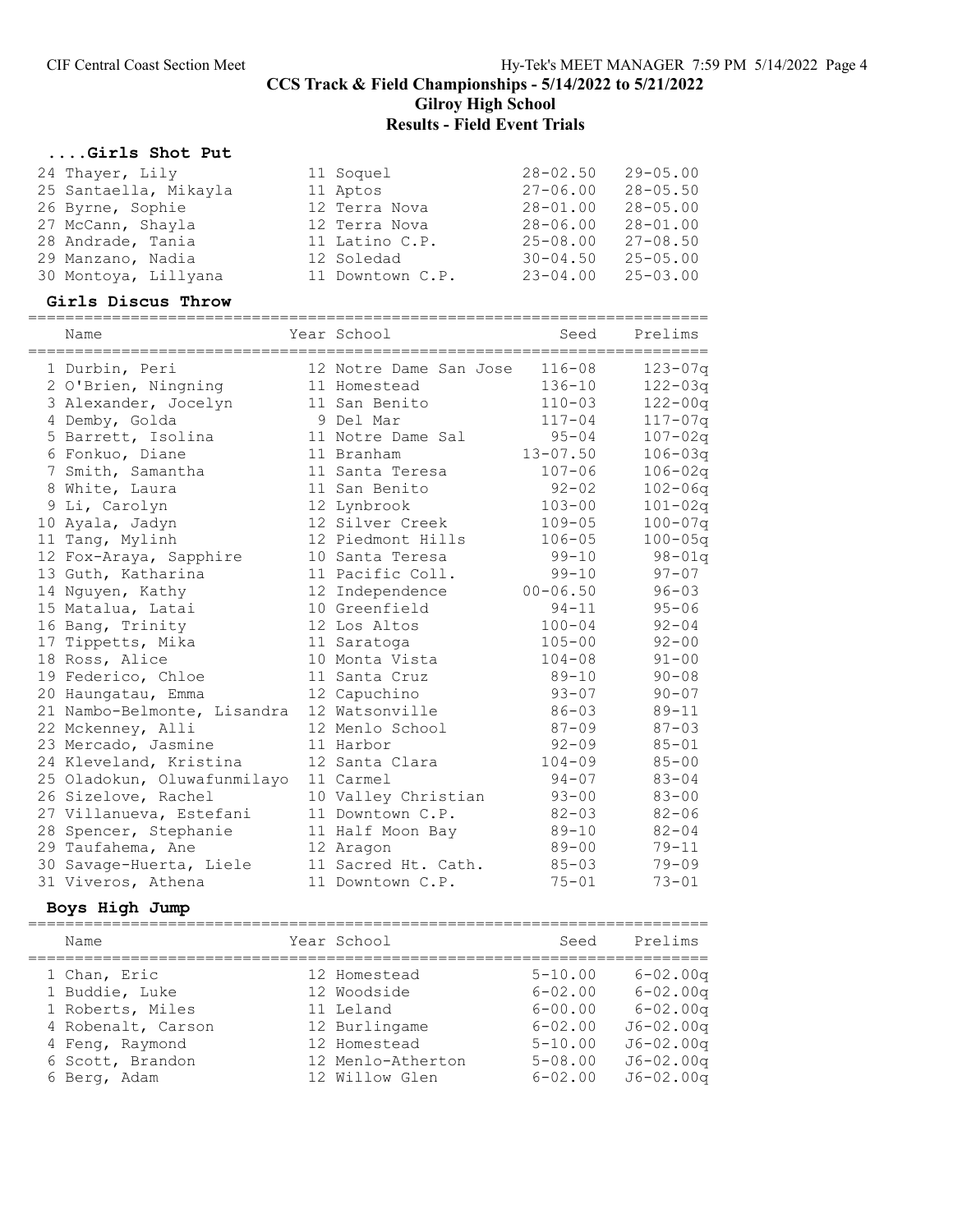CCS Track & Field Championships - 5/14/2022 to 5/21/2022 Gilroy High School

# Results - Field Event Trials

#### ....Boys High Jump

| 8 Fagin, Zach         | 11 Los Altos         | $6 - 00.00$ | $J6 - 02.00q$ |
|-----------------------|----------------------|-------------|---------------|
| 9 DiLena, Adrian      | 12 St. Ignatius      | $6 - 02.00$ | $J6 - 02.00q$ |
| 10 Esteverena, Andrew | 12 Bellarmine        | $6 - 00.00$ | $J6 - 02.00q$ |
| 11 Kamali, Brady      | 11 Los Gatos         | $5 - 08.00$ | $6 - 00.00q$  |
| 11 Grush, Aaron       | 12 San Mateo         | $5 - 08.00$ | $6 - 00.00q$  |
| 13 Eng, Tetsuo        | 12 Lynbrook          | $5 - 10.00$ | $J6 - 00.00$  |
| 14 Noble, Braylon     | 10 Soquel            | $5 - 10.00$ | $J6 - 00.00$  |
| 15 Tidd, Ronin        | 12 Aptos             | $5 - 10.00$ | $J6 - 00.00$  |
| 16 Goldberg, Ryan     | 11 Crystal Springs   | $5 - 08.00$ | $5 - 10.00$   |
| 16 Reese, Amado       | 11 Trinity Christian | $5 - 10.00$ | $5 - 10.00$   |
| 18 Swanagan, Xavier   | 10 Archbishop Mitty  | $6 - 00.00$ | $J5 - 10.00$  |
| 19 Wang, Kevin        | 10 Los Gatos         | $5 - 08.00$ | $J5 - 10.00$  |
| 20 Koontz, Ryan       | 12 Christopher       | $5 - 04.00$ | $5 - 08.00$   |
| 21 Gibson, Nicolas    | 12 Design Tech       | $5 - 04.00$ | $J5 - 08.00$  |
| 22 Radig, Dietrich    | 10 Santa Teresa      | $5 - 06.00$ | $5 - 06.00$   |
| 22 Enright, Robby     | 11 Menlo School      | $5 - 06.00$ | $5 - 06.00$   |
| 22 Lara, Jeremiah     | 10 Overfelt          | $5 - 08.00$ | $5 - 06.00$   |
| 22 Geurts, Jessie     | 12 Pioneer           | $5 - 06.00$ | $5 - 06.00$   |
| 22 Tari, Wyatt        | 11 San Benito        | $5 - 04.00$ | $5 - 06.00$   |
| 22 Cocquyt, Alex      | 12 Nueva School      | $5 - 08.00$ | $5 - 06.00$   |
| 22 Tavares, Justin    | 12 Gonzales          | $5 - 04.00$ | $5 - 06.00$   |
| -- Gutierrez, Robert  | 10 Gonzales          | $5 - 04.00$ | ΝH            |
| -- Momrow, Jason      | 9 Live Oak           | $5 - 06.00$ | ΝH            |
| -- Bynes, Andrew      | 12 Rancho San Juan   | $5 - 08.00$ | ΝH            |
| -- Ortega, Hector     | 12 Alisal            | $5 - 04.00$ | ΝH            |

#### Boys Pole Vault

========================================================================= Name Name Year School Seed Prelims ========================================================================= 1 Nunnemaker, Jarod 10 Aragon 12-00.00 12-06.00q 1 Lehnert, Logan 12 St. Ignatius 13-06.00 12-06.00q 1 Dodge, Erik 11 Aragon 13-06.00 12-06.00q 1 Floyd, William 11 Menlo School 14-03.00 12-06.00q 1 Vigna, Justin 12 Bellarmine 13-00.00 12-06.00q 1 Abel, Kiyan 11 Leigh 12-00.00 12-06.00q 1 Khatami, Kian 12 Leland 12-06.00 12-06.00q 1 Grant, Dakota 10 Branham 12-00.00 12-06.00q 1 Le, Thomas 10 Westmont 12-06.00 12-06.00q 1 Abrahamson, Thomas 11 Pioneer 11-06.00 12-06.00q 11 Melgoza, Giovanny 12 Ceiba College Prep 11-00.00 12-00.00q 11 Niar, Javin 12 Rancho San Juan 10-06.00 12-00.00q 13 Koontz, Ryan 12 Christopher 11-00.00 J12-00.00 14 Kobrak, Kai 11 Stevenson 12-00.00 11-06.00 14 Parmer Lohan, Greg 12 Sequoia 11-00.00 11-06.00 14 Radig, Dietrich 10 Santa Teresa 11-06.00 11-06.00 14 Hubert, Alexandre 11 Christopher 12-00.00 11-06.00 14 Lagarto, Jeremy 12 Westmoor 10-00.00 11-06.00 19 Menzer, Bennet 9 Santa Cruz 10-00.00 11-00.00 19 Herzlinger, Sovin 11 Westmont 11-00.00 11-00.00 19 Nolan, M. Jack 10 Salinas 11-06.00 11-00.00 22 Tidd, Ronin 12 Aptos 10-06.00 10-06.00 22 King, Jonathan 10 North Monterey Co. 10-06.00 10-06.00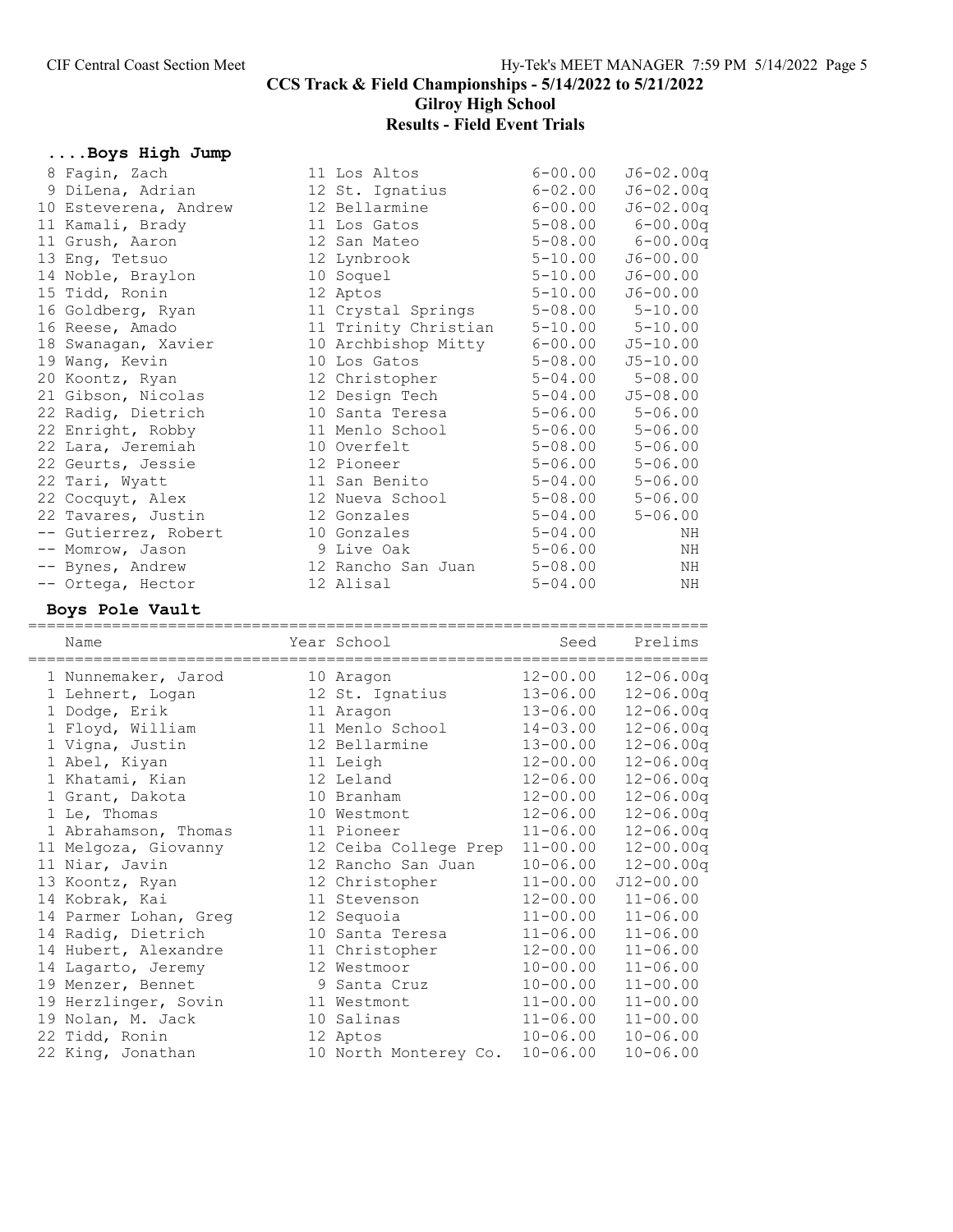# CCS Track & Field Championships - 5/14/2022 to 5/21/2022 Gilroy High School Results - Field Event Trials

#### Boys Long Jump

| Name                       | Year School         | Seed         | Prelims                  | Wind |
|----------------------------|---------------------|--------------|--------------------------|------|
| 1 Fu, Andrew               | 11 Harker           | $20 - 07.50$ | $22 - 09.75q$            | NWI  |
| 2 Saldate, Logan           | 10 Palma            | $20 - 10.00$ | $21 - 08.75q$            | NWI  |
| 3 Fagin, Zach              | 11 Los Altos        | $21 - 05.00$ | $21 - 06.50q$            | NWI  |
| 4 Dickey, Jurrion          | 11 Valley Christian | $22 - 02.75$ | $21 - 06.00q$            | NWI  |
| 5 Kung, Joshua             | 12 Los Altos        | $21 - 01.50$ | $21 - 04.00q$            | NWI  |
| 6 Rivera, Paul             | 12 Palma            | $22 - 05.00$ | $21 - 02.00q$            | NWI  |
| 7 Tella, Rishi             | 12 Palo Alto        | $21 - 03.00$ | $20 - 11.50q$            | NWI  |
| 8 Smith, Sherrod           | 11 Menlo-Atherton   | $20 - 08.50$ | $20 - 10.00q$            | NWI  |
| 9 Eng, Tetsuo              | 12 Lynbrook         | $21 - 06.00$ | $20 - 08.50q$            | NWI  |
| 9 Barnum, Monroe           | 10 St. Ignatius     | $21 - 00.75$ | $20 - 08.50q$            | NWI  |
| 11 Nguyen, Vincent         | 11 St. Francis      | $21 - 01.50$ | $20 - 08.00q$            | NWI  |
| 12 Obasi, Somto            | 11 Del Mar          | $20 - 11.50$ | $20 - 06.25q$            | NWI  |
| 13 Sandin, Alexander       | 11 Carlmont         | $20 - 10.00$ | $20 - 02.00$             | NWI  |
| 13 Han, Ryan               | 12 Leland           | $21 - 02.00$ | $20 - 02.00$             | NWI  |
| 15 Buddie, Luke            | 12 Woodside         | $20 - 10.75$ | $20 - 00.75$             | NWI  |
| 16 Magana, Christian       | 11 St Francis C.C.  | $20 - 08.50$ | $20 - 00.50$             | NWI  |
| 17 Kung, Jacob             | 10 Los Altos        | $20 - 11.50$ | $20 - 00.25$             | NWI  |
| 18 Barbie, Johnnie         | 12 Menlo-Atherton   | $21 - 00.50$ | $20 - 00.00$             | NWI  |
| 19 Moore, Tanner           | 12 Prospect         | $20 - 02.00$ | $19 - 09.00$             | NWI  |
| 20 Lavina, Ethan           | 12 Salinas          | $20 - 03.00$ | $19 - 08.50$             | NWI  |
| 21 Enright, Robby          | 11 Menlo School     | $19 - 03.00$ | $19 - 04.50$             | NWI  |
| 22 Ballesteros, Brady      | 9 Salinas           | $20 - 05.00$ | $19 - 04.25$             | NWI  |
| 23 Snow, Zachary           | 12 Gunderson        | $19 - 07.00$ | $19 - 03.50$             | NWI  |
| 24 Chatman, Cameron        | 10 Independence     | $20 - 09.00$ | $19 - 03.00$             | NWI  |
| 24 Costillo, Rayden        | 12 Lincoln          | $20 - 03.00$ | $19 - 03.00$             | NWI  |
| 26 Ames, Emerson           | 11 Gunn             | $20 - 09.25$ | $19 - 01.50$             | NWI  |
| 26 Barrios, Raymond        | 12 Aptos            | $20 - 03.00$ | $19 - 01.50$             | NWI  |
| 28 Geurts, Jessie          | 12 Pioneer          | $19 - 06.50$ | $18 - 08.75$             | NWI  |
| 29 Lee, Garrett            | 12 St Francis C.C.  | $20 - 04.00$ | $18 - 04.50$             | NWI  |
| 30 Medina, Anthony         | 12 Seaside          | $20 - 04.00$ | $18 - 00.25$             | NWI  |
| 31 Lawson, Bryce           | 10 Mid Peninsula    | $18 - 09.00$ | $17 - 07.25$             | NWI  |
| 32 Chapman, Nicolas        | 12 Design Tech      | $18 - 00.50$ | $17 - 02.75$             | NWI  |
| 33 Pena, Paul              | 12 Santa Cruz       | $19 - 09.75$ | $17 - 00.00$             | NWI  |
| Boys Triple Jump           |                     |              |                          |      |
|                            | Year School         |              | Prelims                  | Wind |
| Name                       |                     | Seed         |                          |      |
| 1 Okoronkwo, Kingsley      | 11 Christopher      |              | 44-02.00  44-04.50q  NWI |      |
| 2 Kung, Joshua             | 12 Los Altos        | $41 - 06.50$ | $42 - 06.50q$            | NWI  |
| 3 Barnum, Monroe           | 10 St. Ignatius     | $42 - 09.00$ | $42 - 04.00q$            | NWI  |
| 4 Noujeim, Marc            | 12 Homestead        | $40 - 08.75$ | $42 - 03.25q$            | NWI  |
| 5 Menjivar-Cortez, Emmerso | 11 Salinas          | $43 - 02.75$ | $42 - 00.50q$            | NWI  |
| 5 Tella, Rishi             | 12 Palo Alto        | $41 - 01.50$ | $42 - 00.50q$            | NWI  |
| 7 Nishimoto, Isaac         | 12 Capuchino        | $42 - 07.00$ | $41 - 10.50q$            | NWI  |
| 8 Oliveira, Casey          | 11 Carlmont         | $41 - 07.50$ | $41 - 09.00q$            | NWI  |
| 8 White, Andrew            | 12 Lynbrook         | $41 - 05.75$ | $41 - 09.00q$            | NWI  |
| 10 Nguyen, Tyler           | 12 Lynbrook         | $40 - 09.50$ | $41 - 08.00q$            | NWI  |
| 11 Lavina, Ethan           | 12 Salinas          | $42 - 03.75$ | $41 - 06.00q$            | NWI  |
| 12 Berania, Jonathan       | 12 Westmoor         | $42 - 00.75$ | $41 - 03.00q$            | NWI  |
| 13 Moore, Tanner           | 12 Prospect         | $39 - 05.00$ | $41 - 02.00$             | NWI  |
| 14 Chatman, Cameron        | 10 Independence     | $41 - 10.00$ | $41 - 00.50$             | NWI  |
| 15 Zieger, Blake           | 11 Crystal Springs  | $39 - 03.50$ | $40 - 10.00$             | NWI  |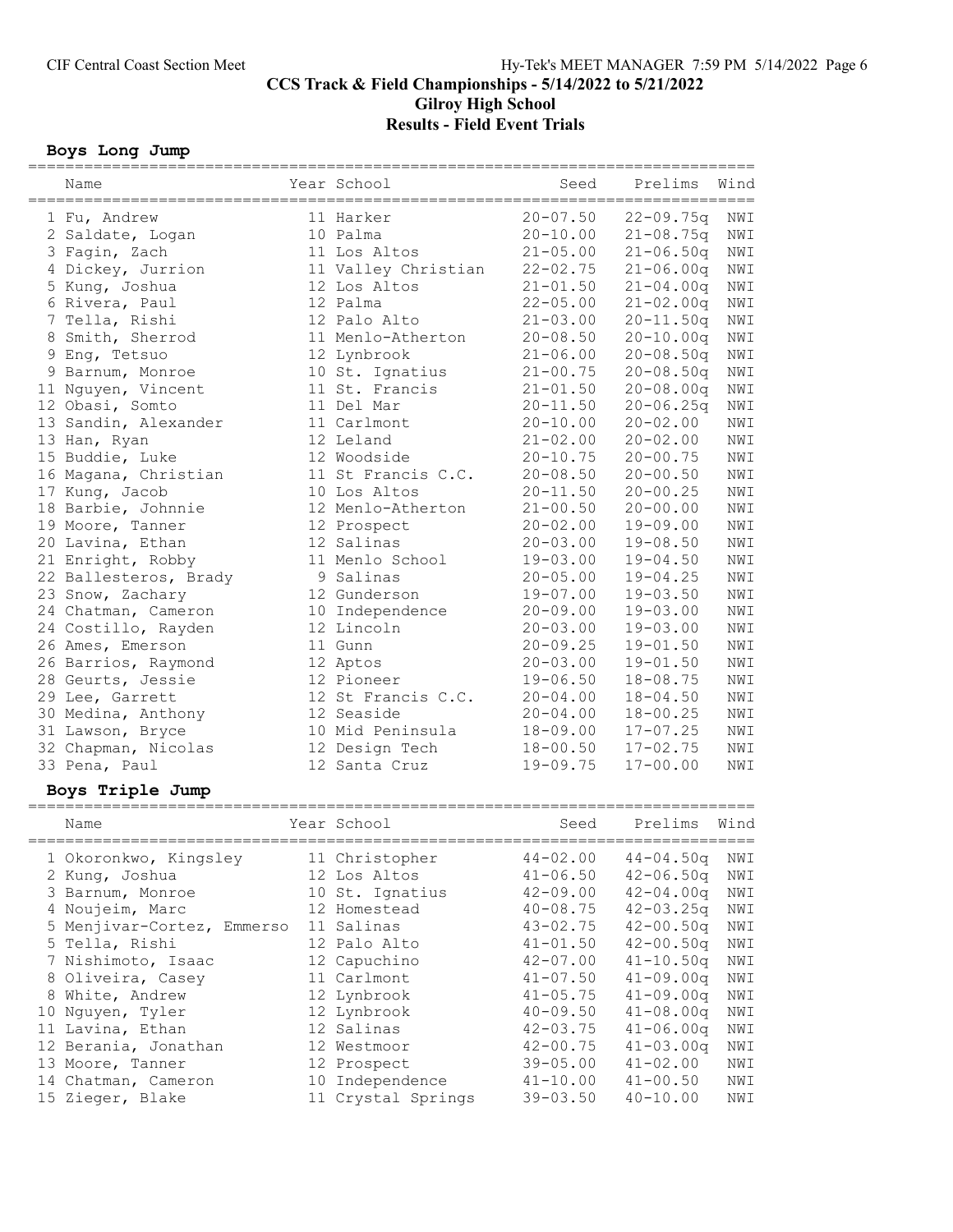# Results - Field Event Trials

#### ....Boys Triple Jump

| 15 Pfaff, Ben         | 11 Bellarmine       | $41 - 10.00$ | $40 - 10.00$ | NWI |
|-----------------------|---------------------|--------------|--------------|-----|
| 17 Chau, Tony         | 12 Yerba Buena      | $41 - 00.00$ | $40 - 09.00$ | NWI |
| 18 Nguyen, Preston    | 10 Santa Teresa     | $41 - 06.00$ | $40 - 07.00$ | NWI |
| 18 Marquez, Nathaniel | 12 San Benito       | $41 - 09.50$ | $40 - 07.00$ | NWI |
| 20 Marla, Mihir       | 10 Mountain View    | $40 - 00.25$ | $40 - 06.50$ | NWI |
| 21 Luu, Michael       | 11 Evergreen Valley | $41 - 02.00$ | $40 - 00.00$ | NWI |
| 22 Vincent, Joshua    | 10 San Benito       | $40 - 03.25$ | $39 - 08.75$ | NWI |
| 23 Wilson, Dylan      | 12 Christopher      | $39 - 09.25$ | $39 - 02.00$ | NWI |
| 24 Robenalt, Carson   | 12 Burlingame       | $40 - 03.00$ | $38 - 11.00$ | NWI |
| 24 Richey, Nathan     | 11 King's Academy   | $39 - 10.00$ | $38 - 11.00$ | NWI |
| 26 Barrios, Raymond   | 12 Aptos            | $40 - 05.75$ | $38 - 07.50$ | NWI |
| 27 Sampson, Rylan     | 11 Aptos            | $41 - 00.50$ | $38 - 05.25$ | NWI |
| 28 Wang, Kyan         | 9 Leland            | $39 - 05.50$ | $37 - 10.50$ | NWI |
| 29 Medina, Anthony    | 12 Seaside          | $40 - 11.75$ | $36 - 00.50$ | NWI |
| 30 Tran, Brandon      | 11 Kipp San Jose    | $36 - 08.75$ | $35 - 06.75$ | NWI |
| 31 Boyanov, Calin     | 9 Design Tech       | $35 - 00.00$ | $33 - 04.50$ | NWI |
|                       |                     |              |              |     |

# Boys Shot Put

=========================================================================

| Name                       | Year School           | Seed         | Prelims       |
|----------------------------|-----------------------|--------------|---------------|
| 1 Kiesman, Jacob           | 12 Valley Christian   | $57 - 03.00$ | $53 - 07.00q$ |
| 2 Harbert, Joseph          | 12 Archbishop Riordan | $52 - 10.50$ | $49 - 04.50q$ |
| 3 Jeter, Ty                | 11 Wilcox             | $46 - 10.00$ | $47 - 03.00q$ |
| 4 Farias, Cristian         | 12 Oak Grove          | $42 - 09.50$ | $47 - 01.50q$ |
| 5 Moran-Murphy, Caleb      | 12 Palma              | $44 - 07.00$ | $46 - 06.00q$ |
| 6 Garcia, Mateo            | 11 Santa Clara        | $48 - 04.50$ | $46 - 01.00q$ |
| 7 Johnson, Donavan         | 11 Silver Creek       | $40 - 10.00$ | $45 - 03.00q$ |
| 8 Billionis, George        | 11 Westmont           | $44 - 08.00$ | $44 - 08.00q$ |
| 9 Zabala, Izaiah           | 12 San Benito         | $42 - 06.75$ | $44 - 05.50q$ |
| 9 Sit, Alexander           | 12 Piedmont Hills     | $42 - 06.25$ | $44 - 05.50q$ |
| 11 Tan, Matthew            | 11 Mills              | $38 - 11.75$ | $44 - 02.00q$ |
| 12 McGilashan, Ryan        | 11 Sobrato            | $42 - 00.75$ | $43 - 08.00q$ |
| 13 King, Clayton           | 12 Monte Vista Chr.   | $44 - 08.75$ | $43 - 06.00$  |
| 14 La Grill, Richard       | 11 Carlmont           | $43 - 05.50$ | $43 - 01.50$  |
| 14 Gallegos-Lynch, Antonio | 11 Fremont            | $42 - 06.00$ | $43 - 01.50$  |
| 16 Washington, Jayden      | 12 Willow Glen        | $44 - 09.00$ | $43 - 01.00$  |
| 17 Burich, Kai             | 12 Harker             | $40 - 07.00$ | $42 - 07.50$  |
| 18 Anderson, Gabriel       | 12 Homestead          | $43 - 04.50$ | $42 - 07.00$  |
| 19 Gonzales, Kaiden        | 9 Gilroy              | $41 - 01.50$ | $42 - 04.00$  |
| 19 Garcia, Abel            | 12 King City          | $42 - 06.00$ | $42 - 04.00$  |
| 21 Dewerk, Ryan            | 11 Silver Creek       | $42 - 10.25$ | $41 - 09.50$  |
| 22 Zheng, Albert           | 11 Aragon             | $38 - 05.50$ | $41 - 05.50$  |
| 23 Pacheco, Luis           | 11 Greenfield         | $41 - 02.25$ | $41 - 04.00$  |
| 24 Gillen, Jack            | 12 Terra Nova         | $40 - 07.50$ | $41 - 03.50$  |
| 25 Williams, Elijah        | 10 Gilroy             | $41 - 07.50$ | $41 - 02.00$  |
| 26 Brennan, Liam           | 11 Santa Clara        | $42 - 03.00$ | $40 - 04.00$  |
| 27 Nava, Juan              | 11 Latino C.P.        | $38 - 08.50$ | $39 - 11.00$  |
| 28 Winokur, Charlie        | 11 Los Gatos          | $40 - 02.00$ | $39 - 03.00$  |
| 29 Jordan, Sawyer          | 12 Aptos              | $39 - 08.00$ | $38 - 10.00$  |
| 30 Tartaglia, Luca         | 10 Design Tech        | 39-10.00     | $38 - 05.00$  |
| 31 Watson, Wade            | 12 Aptos              | $38 - 08.50$ | $38 - 01.50$  |